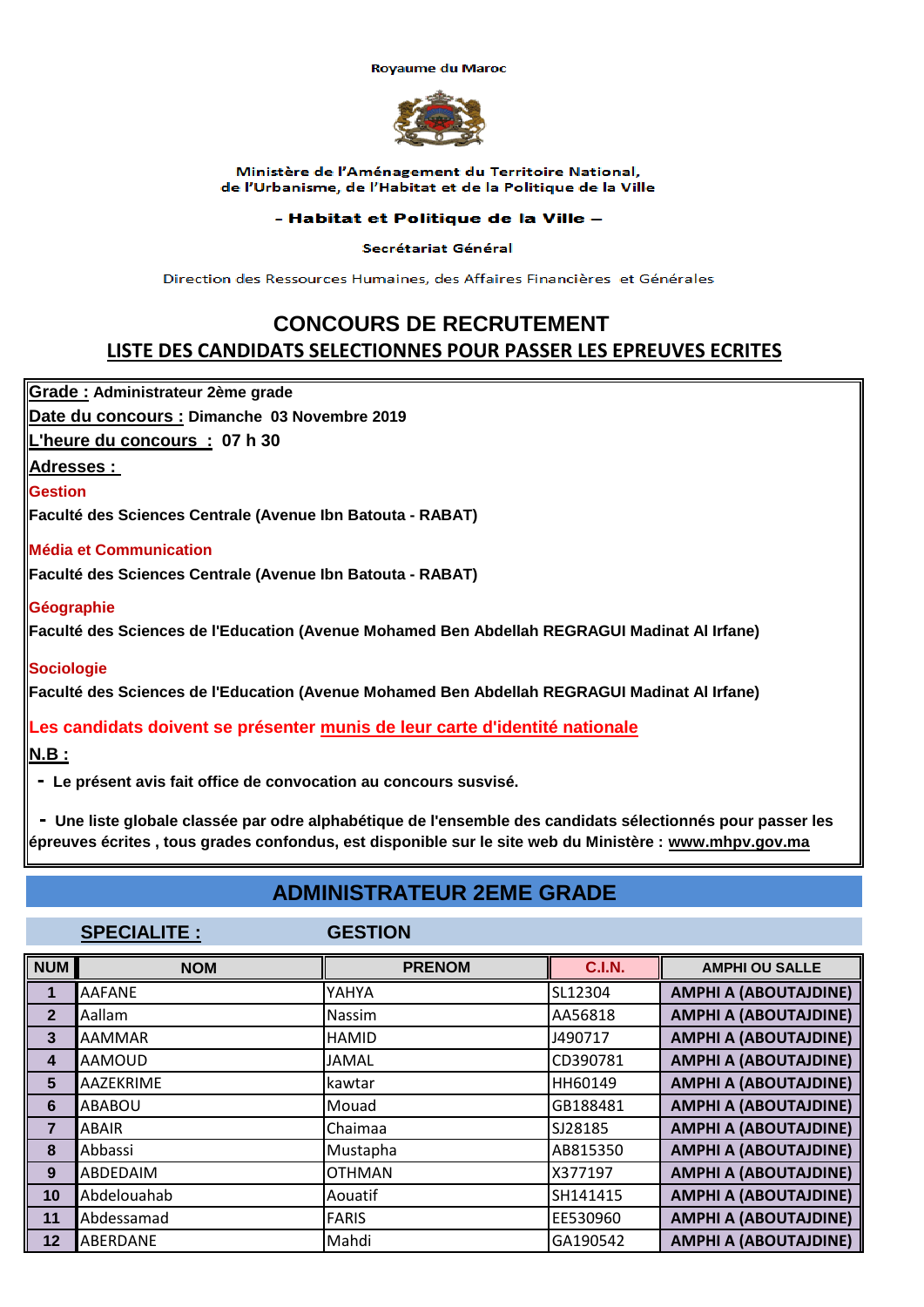| 13       | <b>ABID</b>                 | <b>FATIMA</b>            | X345289              | <b>AMPHI A (ABOUTAJDINE)</b>                                 |
|----------|-----------------------------|--------------------------|----------------------|--------------------------------------------------------------|
| 14       | <b>ABNIAZ</b>               | <b>MUSTAPHA</b>          | JE276572             | <b>AMPHI A (ABOUTAJDINE)</b>                                 |
| 15       | <b>ABOU AMMAR</b>           | <b>MOHAMED</b>           | W363801              | <b>AMPHI A (ABOUTAJDINE)</b>                                 |
| 16       | Aboudia                     | Mohamed                  | EE607843             | <b>AMPHI A (ABOUTAJDINE)</b>                                 |
| 17       | <b>ABOUELAFIA</b>           | Mehdi                    | AA34855              | <b>AMPHI A (ABOUTAJDINE)</b>                                 |
| 18       | ABOUELYAKINE                | <b>FATIMA ZAHRA</b>      | AE98682              | <b>AMPHI A (ABOUTAJDINE)</b>                                 |
| 19       | ABOU-HAMIDA                 | <b>ILYAS</b>             | JE292459             | <b>AMPHI A (ABOUTAJDINE)</b>                                 |
| 20       | ABOULKACEM                  | <b>ASMAE</b>             | A372587              | <b>AMPHI A (ABOUTAJDINE)</b>                                 |
| 21       | <b>ABOULOULA</b>            | oumaima                  | DC31279              | <b>AMPHI A (ABOUTAJDINE)</b>                                 |
| 22       | Aboutayeb                   | Amina                    | CB245634             | <b>AMPHI A (ABOUTAJDINE)</b>                                 |
| 23       | <b>ABOUYAHYA</b>            | <b>ADIL</b>              | G682737              | <b>AMPHI A (ABOUTAJDINE)</b>                                 |
| 24       | abouzaid                    | youssef                  | J469388              | <b>AMPHI A (ABOUTAJDINE)</b>                                 |
| 25       | Achalla                     | Zineb                    | M541193              | <b>AMPHI A (ABOUTAJDINE)</b>                                 |
| 26       | <b>ACHAQ</b>                | <b>Ouassim</b>           | IB197214             | <b>AMPHI A (ABOUTAJDINE)</b>                                 |
| 27       | achbun                      | jaber                    | LE13353              | <b>AMPHI A (ABOUTAJDINE)</b>                                 |
| 28       | <b>ACHIR</b>                | Chaimaa                  | BK621686             | <b>AMPHI A (ABOUTAJDINE)</b>                                 |
| 29       | achour                      | vassine                  | F576179              | <b>AMPHI A (ABOUTAJDINE)</b>                                 |
| 30       | <b>ACHY</b>                 | ABDELGHAFOUR             | JB443960             | <b>AMPHI A (ABOUTAJDINE)</b>                                 |
| 31       | <b>ADDAOUI</b>              | <b>MOHAMED</b>           | KB89810              | <b>AMPHI A (ABOUTAJDINE)</b>                                 |
| 32       | <b>ADERDOUR</b>             | Assma                    | JE270289             | <b>AMPHI A (ABOUTAJDINE)</b>                                 |
| 33       | <b>ADIDI</b>                | Zakaria                  | BH383755             | <b>AMPHI A (ABOUTAJDINE)</b>                                 |
| 34       | <b>AFQIR</b>                | Hajar                    | D822093              | <b>AMPHI A (ABOUTAJDINE)</b>                                 |
| 35       | Aggour                      | Chaimaa                  | G555228              | <b>AMPHI A (ABOUTAJDINE)</b>                                 |
| 36       | Aghbal                      | Rachid                   | DA79670              | <b>AMPHI A (ABOUTAJDINE)</b>                                 |
| 37       | <b>AGHNAJ</b>               | Rachida                  | X368735              | <b>AMPHI A (ABOUTAJDINE)</b>                                 |
| 38       | <b>AGOUDAL</b>              | Amine                    | W400555              | <b>AMPHI A (ABOUTAJDINE)</b>                                 |
| 39       | agrouch                     | Chaimae                  | sx6892               | <b>AMPHI A (ABOUTAJDINE)</b>                                 |
| 40       | <b>AGUENAR</b>              | Fatima                   | BL118805             | <b>AMPHI A (ABOUTAJDINE)</b>                                 |
| 41       | <b>AHAMRI</b>               | <b>ASMAA</b>             | A447409              | <b>AMPHI A (ABOUTAJDINE)</b>                                 |
| 42       | Ahdid                       | Oussama                  | M575606              | <b>AMPHI A (ABOUTAJDINE)</b>                                 |
| 43       | <b>AHIDAR</b>               | <b>BOUTAINA</b>          | GA 176403            | <b>AMPHI A (ABOUTAJDINE)</b>                                 |
| 44       | ahiri                       | mohamed                  | AB619713             | <b>AMPHI A (ABOUTAJDINE)</b>                                 |
| 45       | <b>AHMANI</b>               | Youness                  | Y376495              | <b>AMPHI A (ABOUTAJDINE)</b>                                 |
| 46       | AHMI                        | Oussama                  | U186027              | <b>AMPHI A (ABOUTAJDINE)</b>                                 |
| 47       | <b>AHTITICHE</b>            | <b>MOHAMED</b>           | JM43300              | <b>AMPHI A (ABOUTAJDINE)</b>                                 |
| 48       | <b>AICHI</b>                | Sohaib                   | BB113382             | <b>AMPHI A (ABOUTAJDINE)</b>                                 |
| 49<br>50 | Aissaoui<br><b>AIT BRIK</b> | Salma<br><b>RADOUANE</b> | SH138227<br>EE738699 | <b>AMPHI A (ABOUTAJDINE)</b><br><b>AMPHI A (ABOUTAJDINE)</b> |
| 51       | <b>AIT EL MOUMEN</b>        | <b>TARIK</b>             | AD258690             | <b>AMPHI A (ABOUTAJDINE)</b>                                 |
| 52       | <b>AIT ESSAIH</b>           | Soukaina                 | JB490305             | <b>AMPHI A (ABOUTAJDINE)</b>                                 |
| 53       | Ait hassou                  | Ayoub                    | TA130753             | <b>AMPHI A (ABOUTAJDINE)</b>                                 |
| 54       | AIT HMADOUCH                | Hicham                   | AE100621             | <b>AMPHI A (ABOUTAJDINE)</b>                                 |
| 55       | Ait hssaine                 | Abdelkhalek              | V310577              | <b>AMPHI A (ABOUTAJDINE)</b>                                 |
| 56       | Ait Lmoudden                | Mohamed Sami             | CD340216             | <b>AMPHI A (ABOUTAJDINE)</b>                                 |
| 57       | <b>AIT TALEB</b>            | Sara                     | A392537              | <b>AMPHI A (ABOUTAJDINE)</b>                                 |
| 58       | AIT ZEMZAMI                 | Mounia                   | AA24449              | <b>AMPHI A (ABOUTAJDINE)</b>                                 |
| 59       | AIT-LACHGUER                | Elmehdi                  | A398783              | <b>AMPHI A (ABOUTAJDINE)</b>                                 |
| 60       | ajil                        | yassir                   | OD41941              | <b>AMPHI A (ABOUTAJDINE)</b>                                 |
| 61       | <b>AJOUL</b>                | <b>HAFID</b>             | Je247826             | <b>AMPHI A (ABOUTAJDINE)</b>                                 |
| 62       | Ajroudi                     | Kamal                    | G612090              | <b>AMPHI A (ABOUTAJDINE)</b>                                 |
| 63       | AKHARRAZE                   | Amine                    | BH483903             | <b>AMPHI A (ABOUTAJDINE)</b>                                 |
| 64       | AKHRAZ                      | Yassine                  | JH5403               | <b>AMPHI A (ABOUTAJDINE)</b>                                 |
| 65       | akkad                       | selma                    | AA 43607             | <b>AMPHI A (ABOUTAJDINE)</b>                                 |
| 66       | AKKI                        | Hanane                   | BL76985              | <b>AMPHI A (ABOUTAJDINE)</b>                                 |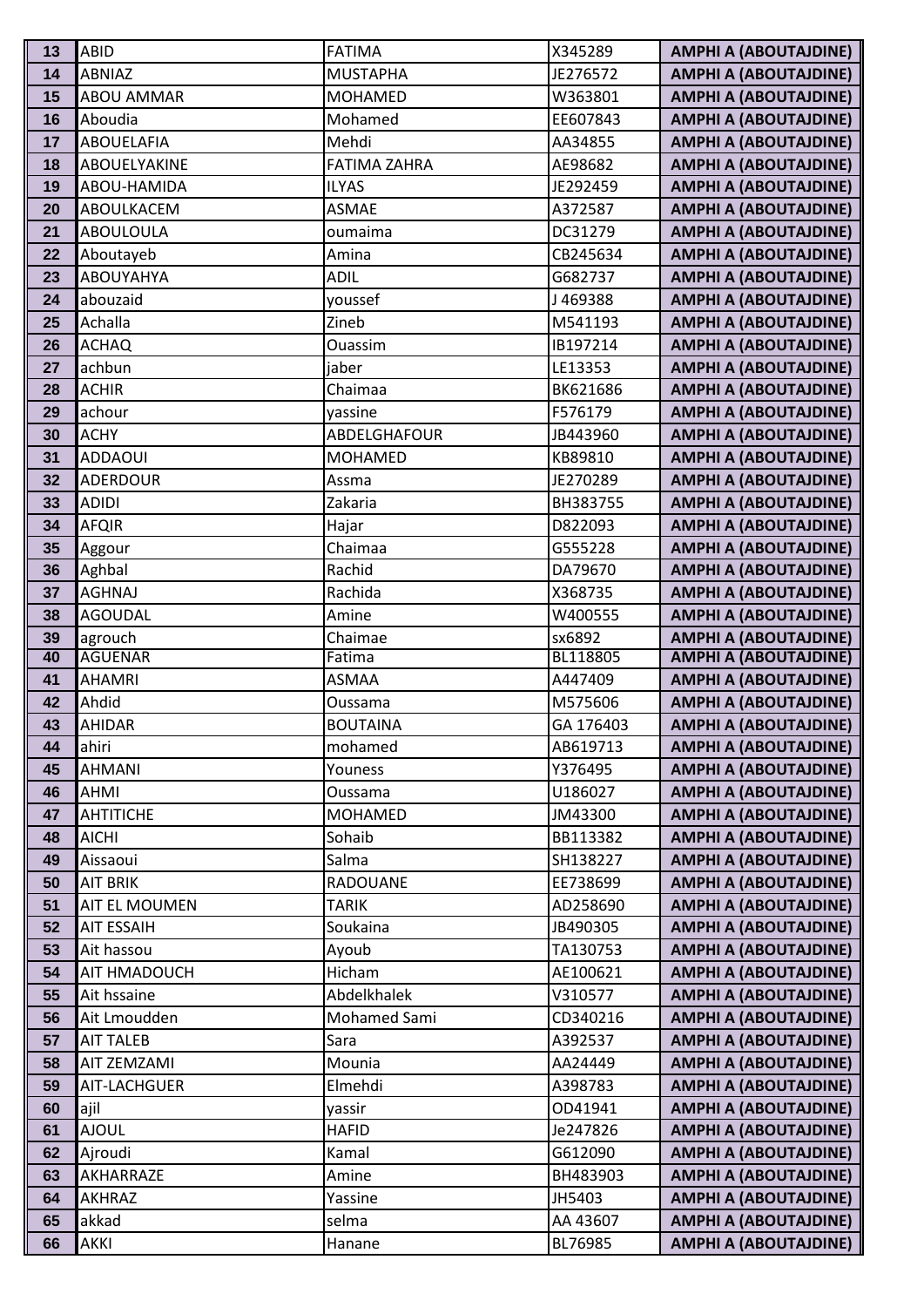| 67         | Al barradi              | Aimad             | L463018            | <b>AMPHI A (ABOUTAJDINE)</b>                                 |
|------------|-------------------------|-------------------|--------------------|--------------------------------------------------------------|
| 68         | <b>AL KHIATI</b>        | ABDESLAM          | AA15401            | <b>AMPHI A (ABOUTAJDINE)</b>                                 |
| 69         | <b>ALAAMRI</b>          | Oussama           | EE556819           | <b>AMPHI A (ABOUTAJDINE)</b>                                 |
| 70         | <b>ALAOUI</b>           | <b>ASMA</b>       | JE276683           | <b>AMPHI A (ABOUTAJDINE)</b>                                 |
| 71         | alaoui                  | meryeme           | cd378731           | <b>AMPHI A (ABOUTAJDINE)</b>                                 |
| 72         | <b>ALAOUI ISMAILI</b>   | Mouna             | D986831            | <b>AMPHI A (ABOUTAJDINE)</b>                                 |
| 73         | <b>ALAOUI ISMAILI</b>   | Marouane          | D796955            | <b>AMPHI A (ABOUTAJDINE)</b>                                 |
| 74         | <b>ALAOUI TAHIRI</b>    | Khalid            | U185518            | <b>AMPHI A (ABOUTAJDINE)</b>                                 |
| 75         | Alaoui Tahiri           | EL-Houcine        | U170922            | <b>AMPHI A (ABOUTAJDINE)</b>                                 |
| 76         | <b>ALLA</b>             | <b>IKRAM</b>      | AE223858           | <b>AMPHI A (ABOUTAJDINE)</b>                                 |
| 77         | <b>ALLAHIA</b>          | Hanane            | N363768            | <b>AMPHI A (ABOUTAJDINE)</b>                                 |
| 78         | <b>ALLALI</b>           | <b>HAJAR</b>      | D830949            | <b>AMPHI A (ABOUTAJDINE)</b>                                 |
| 79         | <b>ALLAM</b>            | Najoua            | IC61785            | <b>AMPHI A (ABOUTAJDINE)</b>                                 |
| 80         | <b>ALLIOUI</b>          | Loubna            | CD552463           | <b>AMPHI A (ABOUTAJDINE)</b>                                 |
| 81         | <b>ALQOUCH</b>          | karima            | EE614556           | <b>AMPHI A (ABOUTAJDINE)</b>                                 |
| 82         | AMAL                    | Sarah             | BH467064           | <b>AMPHI A (ABOUTAJDINE)</b>                                 |
| 83         | Amani                   | Amine             | D855733            | <b>AMPHI A (ABOUTAJDINE)</b>                                 |
| 84         | <b>AMAY</b>             | Yasmine           | G680879            | <b>AMPHI A (ABOUTAJDINE)</b>                                 |
| 85         | AMAZAL                  | Oumaima           | JE292602           | <b>AMPHI A (ABOUTAJDINE)</b>                                 |
| 86         | Amekaoui                | Zineb             | VM6501             | <b>AMPHI A (ABOUTAJDINE)</b>                                 |
| 87         | <b>AMGHAR</b>           | Fatima            | EE601904           | <b>AMPHI A (ABOUTAJDINE)</b>                                 |
| 88         | Amirach                 | ouafae            | CD96567            | <b>AMPHI A (ABOUTAJDINE)</b>                                 |
| 89         | <b>AMMARI</b>           | Ghoufrane         | FL84373            | <b>AMPHI A (ABOUTAJDINE)</b>                                 |
| 90         | amrani                  | mohammed          | D737570            | <b>AMPHI A (ABOUTAJDINE)</b>                                 |
| 91         | Amrati                  | Amina Fayrouz     | CD205887           | <b>AMPHI A (ABOUTAJDINE)</b>                                 |
| 92         | <b>ANASS RAGHLI</b>     | <b>ANASS</b>      | BK288519           | <b>AMPHI A (ABOUTAJDINE)</b>                                 |
| 93         | <b>ANGHAS</b>           | SOUMIA            | WB179358           | <b>AMPHI A (ABOUTAJDINE)</b>                                 |
| 94         | ANI                     | SALAH             | 1458768            | <b>AMPHI A (ABOUTAJDINE)</b>                                 |
| 95         | <b>ANOUAR</b>           | <b>HANA</b>       | AA58395            | <b>AMPHI A (ABOUTAJDINE)</b>                                 |
| 96         | AOULAD ABDELOUARIT      | <b>JALAL</b>      | L469271            | <b>AMPHI A (ABOUTAJDINE)</b>                                 |
| 97         | <b>AOURIK</b>           | SOUAD             | EE596559           | <b>AMPHI A (ABOUTAJDINE)</b>                                 |
| 98         | Agabbouch               | Mariame           | Gk124791           | <b>AMPHI A (ABOUTAJDINE)</b>                                 |
| 99         | <b>AQADDOURI</b>        | <b>ADIL</b>       | SH 152557          | <b>AMPHI A (ABOUTAJDINE)</b>                                 |
| 100        | <b>ARDIF</b>            | <b>AICHA</b>      | AD158924           | <b>AMPHI A (ABOUTAJDINE)</b>                                 |
| 101        | <b>ARFAOUI</b>          | imane             | JC522384           | <b>AMPHI A (ABOUTAJDINE)</b>                                 |
| 102        | Arfaoui                 | Fatima Zahra      | F443420            | <b>AMPHI A (ABOUTAJDINE)</b>                                 |
| 103        | <b>ARFAOUI ZEGZOUTI</b> | <b>SARRA</b>      | CD555675           | <b>AMPHI A (ABOUTAJDINE)</b>                                 |
| 104        | ARKOUKOU                | <b>MBAREK</b>     | JA150391           | <b>AMPHI A (ABOUTAJDINE)</b>                                 |
| 105        | asbai                   | rajae             | VM7245             | <b>AMPHI A (ABOUTAJDINE)</b>                                 |
| 106        | <b>ASFOUR</b>           | <b>MOUNIR</b>     | F584925            | <b>AMPHI A (ABOUTAJDINE)</b>                                 |
| 107        | <b>ASSOUL</b>           | SALMA             | TA117016           | <b>AMPHI A (ABOUTAJDINE)</b>                                 |
| 108<br>109 | <b>ASSOULI</b>          | Hatime            | AE22785            | <b>AMPHI A (ABOUTAJDINE)</b>                                 |
|            | atarras                 | hamdi             | JZ1824             | <b>AMPHI A (ABOUTAJDINE)</b>                                 |
| 110<br>111 | <b>ATIFI</b>            | Soukaina          | A440294<br>T271208 | <b>AMPHI A (ABOUTAJDINE)</b>                                 |
| 112        | Atrous<br>AYAD          | Oumaima           | AE233063           | <b>AMPHI A (ABOUTAJDINE)</b><br><b>AMPHI A (ABOUTAJDINE)</b> |
| 113        | Ayad                    | Meryem<br>Mohamed | VA118350           | <b>AMPHI A (ABOUTAJDINE)</b>                                 |
| 114        | Ayoubi                  | Salim             | AE103795           | <b>AMPHI A (ABOUTAJDINE)</b>                                 |
| 115        |                         | Maria             | FH55260            | <b>AMPHI A (ABOUTAJDINE)</b>                                 |
| 116        | Ayyada<br>Azeddine      | Mohamed           | WB177643           | <b>AMPHI A (ABOUTAJDINE)</b>                                 |
| 117        | <b>AZENZOUL</b>         | ANAS              | EE729368           | <b>AMPHI A (ABOUTAJDINE)</b>                                 |
| 118        | azouagh                 | inssaf            | S735092            | <b>AMPHI A (ABOUTAJDINE)</b>                                 |
| 119        | Azrak                   | Mohamed reda      | R354264            | <b>AMPHI A (ABOUTAJDINE)</b>                                 |
| 120        | AZZAMI                  | Zakariya          | JH 6648            | <b>AMPHI A (ABOUTAJDINE)</b>                                 |
|            |                         |                   |                    |                                                              |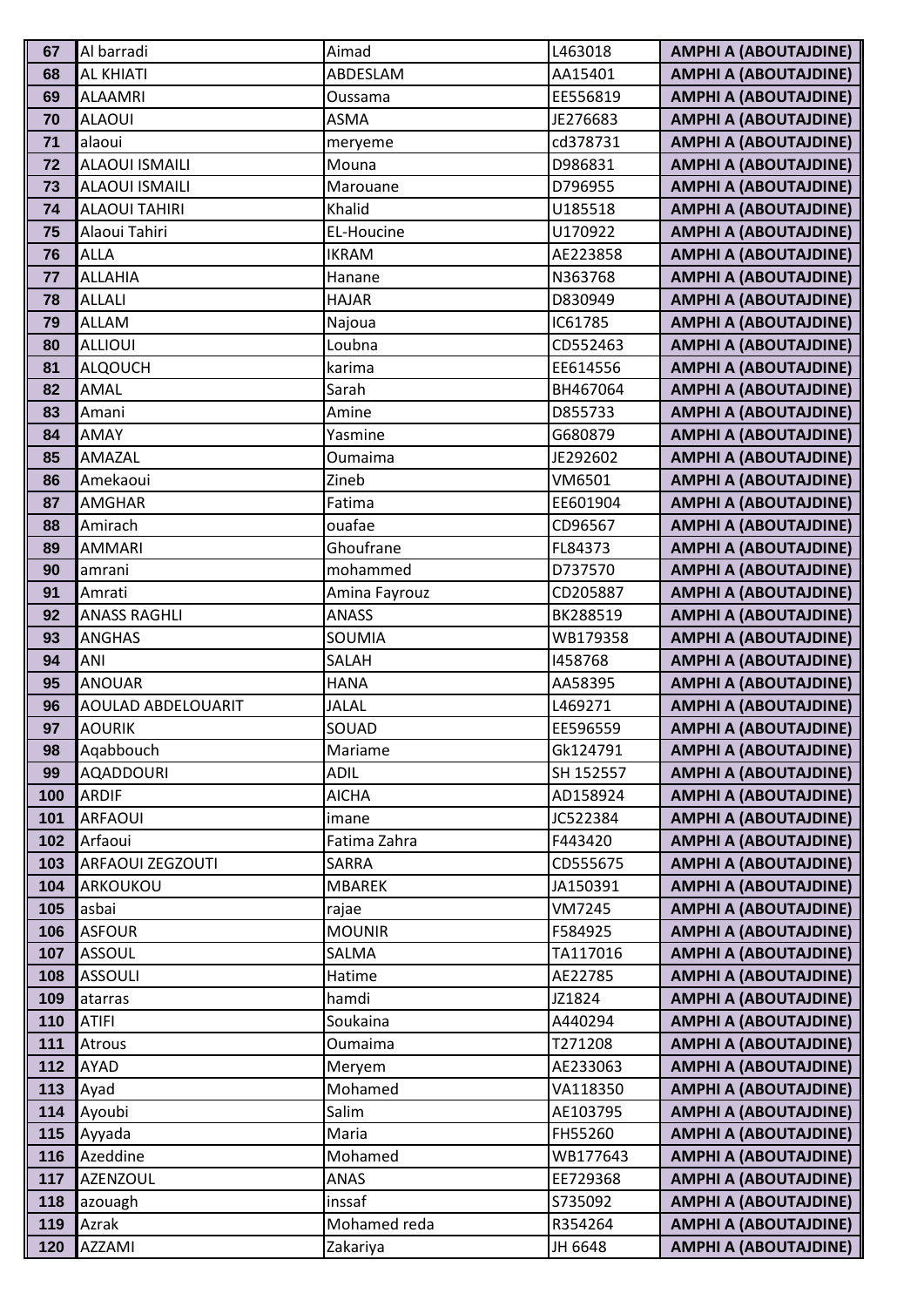| 121        | <b>BACHIRI</b>             | <b>Bouchra</b>        | Q 320150            | <b>AMPHI A (ABOUTAJDINE)</b>                                 |
|------------|----------------------------|-----------------------|---------------------|--------------------------------------------------------------|
| 122        | Bachri                     | Rihab                 | BB 137303           | <b>AMPHI A (ABOUTAJDINE)</b>                                 |
| 123        | <b>Badad</b>               | Issam                 | AE144482            | <b>AMPHI A (ABOUTAJDINE)</b>                                 |
| 124        | <b>BADDOUCH</b>            | Noredine              | ID67075             | <b>AMPHI A (ABOUTAJDINE)</b>                                 |
| 125        | <b>BADOU</b>               | Aziz                  | JA157659            | <b>AMPHI A (ABOUTAJDINE)</b>                                 |
| 126        | <b>Badre</b>               | El khalil             | MA123732            | <b>AMPHI A (ABOUTAJDINE)</b>                                 |
| 127        | <b>BAHRI</b>               | SARA                  | BJ412494            | <b>AMPHI A (ABOUTAJDINE)</b>                                 |
| 128        | <b>BAJOURI</b>             | <b>IMANE</b>          | AE173791            | <b>AMPHI A (ABOUTAJDINE)</b>                                 |
| 129        | <b>BALHS</b>               | <b>MOHAMED</b>        | JE208552            | <b>AMPHI A (ABOUTAJDINE)</b>                                 |
| 130        | <b>BARHROUJ</b>            | <b>TAWFIQ</b>         | ZT80811             | <b>AMPHI A (ABOUTAJDINE)</b>                                 |
| 131        | Barissoul                  | Ayoub                 | S748692             | <b>AMPHI A (ABOUTAJDINE)</b>                                 |
| 132        | <b>BARRACHADA</b>          | ZAKARIA               | SH155277            | <b>AMPHI A (ABOUTAJDINE)</b>                                 |
| 133        | <b>BARTAL</b>              | zakariae              | AB209851            | <b>AMPHI A (ABOUTAJDINE)</b>                                 |
| 134        | <b>BASSOURI</b>            | <b>YOUSSEF</b>        | J473828             | <b>AMPHI A (ABOUTAJDINE)</b>                                 |
| 135        | bazaid                     | lahcen                | JA143803            | <b>AMPHI A (ABOUTAJDINE)</b>                                 |
| 136        | <b>BAZI</b>                | ZAKARIA               | GA167889            | <b>AMPHI A (ABOUTAJDINE)</b>                                 |
| 137        | <b>BEL MGHAR</b>           | <b>MED AMINE</b>      | SH157354            | <b>AMPHI A (ABOUTAJDINE)</b>                                 |
| 138        | <b>BELASRI</b>             | Reda Mohammed         | FB97962             | <b>AMPHI A (ABOUTAJDINE)</b>                                 |
| 139        | belfaquih                  | elmehdi               | ae252556            | <b>AMPHI A (ABOUTAJDINE)</b>                                 |
| 140        | <b>BELFATMI</b>            | <b>NOUHAILA</b>       | AE173137            | <b>AMPHI A (ABOUTAJDINE)</b>                                 |
| 141        | belghazi                   | khaoula               | AA57497             | <b>AMPHI A (ABOUTAJDINE)</b>                                 |
| 142        | <b>BELGHITI</b>            | <b>FATIMA ZAHRA</b>   | C419122             | <b>AMPHI A (ABOUTAJDINE)</b>                                 |
| 143        | Belhadj                    | Sanae                 | AD211076            | <b>AMPHI A (ABOUTAJDINE)</b>                                 |
| 144        | BELHAJJAM                  | <b>BOUCHRA</b>        | CD12606             | <b>AMPHI A (ABOUTAJDINE)</b>                                 |
| 145        | belharar                   | ouafae                | AD125069            | <b>AMPHI A (ABOUTAJDINE)</b>                                 |
| 146        | belhirech                  | anass                 | R353904             | <b>AMPHI A (ABOUTAJDINE)</b>                                 |
| 147        | belkadi                    | alae eddine           | CD331944            | <b>AMPHI A (ABOUTAJDINE)</b>                                 |
| 148        | Belkissari                 | Mouna                 | w397301             | <b>AMPHI A (ABOUTAJDINE)</b>                                 |
| 149        | <b>BELMAATI</b>            | karima                | CD232900            | <b>AMPHI A (ABOUTAJDINE)</b>                                 |
| 150        | belouali                   | ouiam                 | CD313150            | <b>AMPHI A (ABOUTAJDINE)</b>                                 |
| 151        | <b>BELRHAZI</b>            | <b>WASSIM</b>         | ZT201028            | <b>AMPHI A (ABOUTAJDINE)</b>                                 |
| 152        | <b>BEN AGIBA</b>           | <b>DUAAE</b>          | K519599             | <b>AMPHI A (ABOUTAJDINE)</b>                                 |
| 153        | <b>BEN ALILOU</b>          | SOUMAYA               | LB171543            | <b>AMPHI A (ABOUTAJDINE)</b>                                 |
| 154        | <b>BEN GHABRIT</b>         | ANAS                  | A610522             | <b>AMPHI A (ABOUTAJDINE)</b>                                 |
| 155        | ben hammou                 | mohammed              | L412118             | <b>AMPHI A (ABOUTAJDINE)</b>                                 |
| 156        | <b>BEN MBAREK</b>          | Siham                 | D829375             | <b>AMPHI A (ABOUTAJDINE)</b>                                 |
| 157        | <b>BEN MOUSSA</b>          | ZAKARIAE              | LA134782            | <b>AMPHI A (ABOUTAJDINE)</b>                                 |
| 158        | Benaboud                   | Hiba                  | A441573             | <b>AMPHI A (ABOUTAJDINE)</b>                                 |
| 159        | <b>BENACHOUR</b>           | MOHAMMED              | CD555809<br>OD49033 | <b>AMPHI A (ABOUTAJDINE)</b><br><b>AMPHI A (ABOUTAJDINE)</b> |
| 160        | <b>BENAILLA</b>            | Yasser                |                     | <b>AMPHI A (ABOUTAJDINE)</b>                                 |
| 161<br>162 | <b>BENALI</b><br>Benamrane | <b>NAFIE</b><br>Mouad | KB51799<br>D799574  | <b>AMPHI A (ABOUTAJDINE)</b>                                 |
| 163        | benarbia                   | Kamal                 | FB 106146           | <b>AMPHI A (ABOUTAJDINE)</b>                                 |
| 164        | <b>BENARIF</b>             | <b>OUMAIMA</b>        | BH488544            | <b>AMPHI A (ABOUTAJDINE)</b>                                 |
| 165        | <b>BENBIGA</b>             | Khaoula               | QA 168994           | <b>AMPHI A (ABOUTAJDINE)</b>                                 |
| 166        | <b>BENCHEIKH</b>           | <b>KARIM</b>          | CD633657            | <b>AMPHI A (ABOUTAJDINE)</b>                                 |
| 167        | <b>BENCHEQROUN</b>         | ZINEB                 | CD555106            | <b>AMPHI A (ABOUTAJDINE)</b>                                 |
| 168        | Bencherqui                 | Yassine               | BE846221            | <b>AMPHI A (ABOUTAJDINE)</b>                                 |
| 169        | Benchrifa                  | Rajaz                 | D776998             | <b>AMPHI A (ABOUTAJDINE)</b>                                 |
| 170        | <b>BENDALI</b>             | <b>TARIK</b>          | CD236402            | <b>AMPHI A (ABOUTAJDINE)</b>                                 |
| 171        | <b>BEN-DALI</b>            | Fatima ezzahra        | CD253218            | <b>AMPHI A (ABOUTAJDINE)</b>                                 |
| 172        | <b>BENGHALEB</b>           | <b>SOFIANE</b>        | W182444             | <b>AMPHI A (ABOUTAJDINE)</b>                                 |
| 173        | <b>BENHAMMADI</b>          | Soukaina              | HA186488            | <b>AMPHI A (ABOUTAJDINE)</b>                                 |
| 174        | Benhouad                   | Zakaryaa              | Ab273729            | <b>AMPHI A (ABOUTAJDINE)</b>                                 |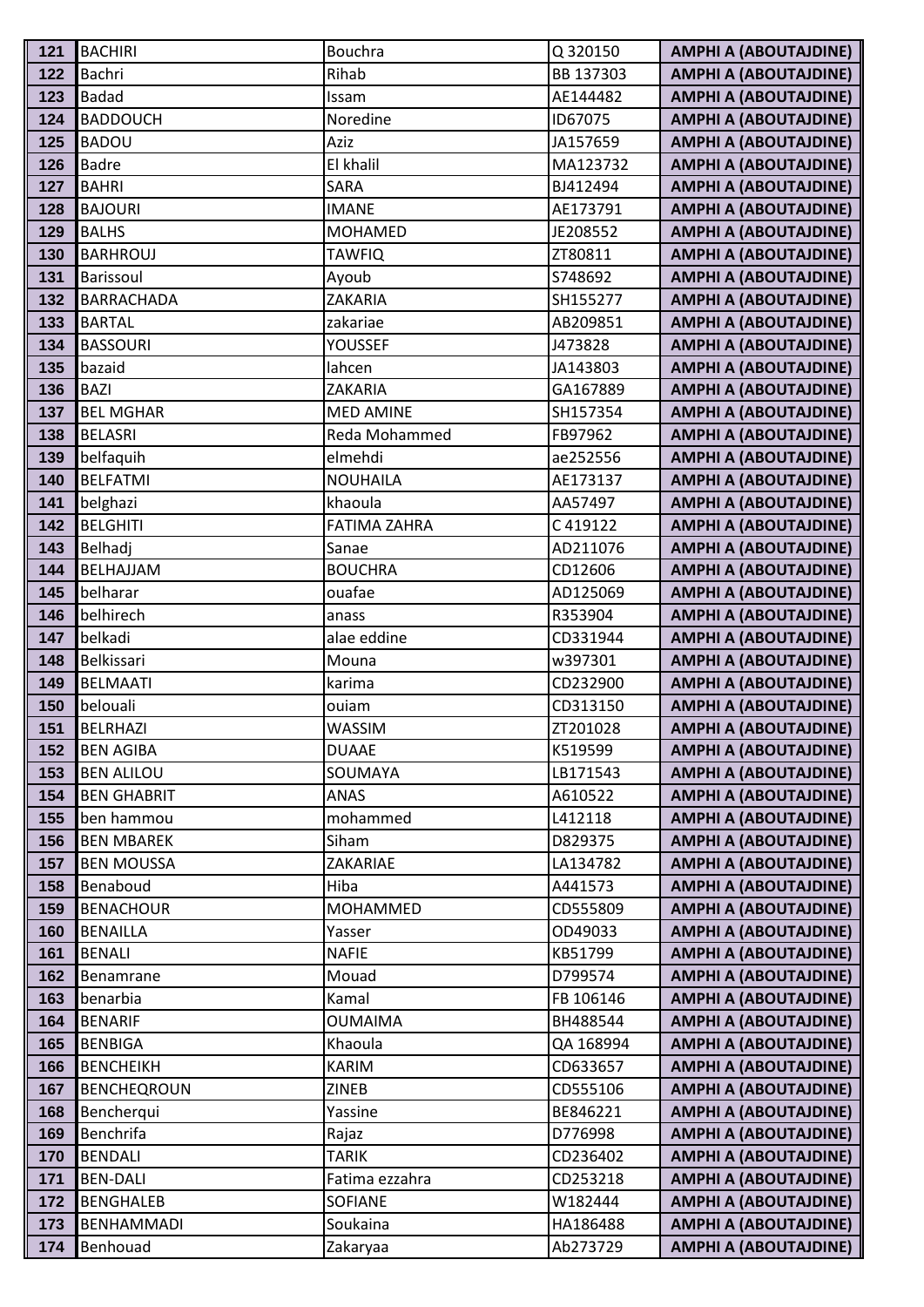| 175        | Beniouri                  | Hamza                | AA53812            | <b>AMPHI A (ABOUTAJDINE)</b>             |
|------------|---------------------------|----------------------|--------------------|------------------------------------------|
| 176        | <b>BENLAMLIH</b>          | Saad                 | D999684            | <b>AMPHI A (ABOUTAJDINE)</b>             |
| 177        | <b>BENMOUIYA</b>          | Fatima Ezzahra       | BB116569           | <b>AMPHI A (ABOUTAJDINE)</b>             |
| 178        | benmouny                  | yassine              | BE889992           | <b>AMPHI A (ABOUTAJDINE)</b>             |
| 179        | <b>BENNA</b>              | Nissrine             | AE160930           | <b>AMPHI A (ABOUTAJDINE)</b>             |
| 180        | <b>BENNANI</b>            | <b>MAROI</b>         | AA3571             | <b>AMPHI A (ABOUTAJDINE)</b>             |
| 181        | Benrami                   | Badr                 | BE866124           | <b>AMPHI ZAOUI</b>                       |
| 182        | <b>BENSAID</b>            | <b>NADIYA</b>        | X374246            | <b>AMPHI ZAOUI</b>                       |
| 183        | Bentaleb                  | Soukayna             | D948770            | <b>AMPHI ZAOUI</b>                       |
| 184        | Benyoussef                | Lamyae               | G691963            | <b>AMPHI ZAOUI</b>                       |
| 185        | benzizoun                 | ouiame               | GM149060           | <b>AMPHI ZAOUI</b>                       |
| 186        | <b>BERGHALOUT</b>         | Hanane               | EE 506051          | <b>AMPHI ZAOUI</b>                       |
| 187        | <b>BERRADA IFRIQI</b>     | Manar                | z574184            | <b>AMPHI ZAOUI</b>                       |
| 188        | <b>BERRAHAL</b>           | Mohammed Reda        | A668356            | <b>AMPHI ZAOUI</b>                       |
| 189        | <b>Berriane</b>           | Amina                | CB268908           | <b>AMPHI ZAOUI</b>                       |
| 190        | <b>BISTFALENE</b>         | ASMAÂ                | J511063            | <b>AMPHI ZAOUI</b>                       |
| 191        | <b>BKAMHI</b>             | Omar                 | LC249177           | <b>AMPHI ZAOUI</b>                       |
| 192        | <b>BOUABBOUD</b>          | AZ-EL-ARAB           | D831114            | <b>AMPHI ZAOUI</b>                       |
| 193        | <b>BOUALLALA</b>          | EL MEHDI             | Z487753            | <b>AMPHI ZAOUI</b>                       |
| 194        | <b>BOUAMER</b>            | Karim                | Q318325            | <b>AMPHI ZAOUI</b>                       |
| 195        | <b>Bouarfa</b>            | Kamal                | Z482035            | <b>AMPHI ZAOUI</b>                       |
| 196        | <b>BOUARGANE</b>          | <b>BOUARGANE</b>     | EE609980           | <b>AMPHI ZAOUI</b>                       |
| 197        | <b>BOUASKARNE</b>         | Ilham                | J504149            | <b>AMPHI ZAOUI</b>                       |
| 198        | <b>BOUAZZAOUI</b>         | Halima               | U174297            | <b>AMPHI ZAOUI</b>                       |
| 199        | <b>BOUBEKRI</b>           | <b>RADOUAN</b>       | UC146774           | <b>AMPHI ZAOUI</b>                       |
| 200        | bouchaab                  | souadou              | JF21664            | <b>AMPHI ZAOUI</b>                       |
| 201        | <b>Bouchiha</b>           | Soukaina             | F430000            | <b>AMPHI ZAOUI</b>                       |
| 202        | Bouchikhi                 | Adnane               | F427966            | <b>AMPHI ZAOUI</b>                       |
| 203        | Boudohay                  | Youness              | JM57347            | <b>AMPHI ZAOUI</b>                       |
| 204        | bouferdou                 | imane                | D833462            | <b>AMPHI ZAOUI</b>                       |
| 205        | <b>BOUHAFS</b>            | Imane                | F637594            | <b>AMPHI ZAOUI</b>                       |
| 206        | Bouhdadi                  | Omar                 | G631294            | <b>AMPHI ZAOUI</b>                       |
| 207        | Bouhou                    | Asmae                | DJ21364            | <b>AMPHI ZAOUI</b>                       |
| 208        | <b>BOUJEBHA</b>           | Mehdi                | AD224257           | <b>AMPHI ZAOUI</b>                       |
| 209        | <b>BOULAAYOUN</b>         | YAMIL                | SA12100            | <b>AMPHI ZAOUI</b>                       |
| 210        | <b>BOULAJRAF</b>          | <b>ILIAS</b>         | S7339571           | <b>AMPHI ZAOUI</b>                       |
| 211        | Boulbaroud                | Youssef              | AA42023            | <b>AMPHI ZAOUI</b>                       |
| 212        | Boulben                   | <b>Mohamed Amine</b> | AE62057            | <b>AMPHI ZAOUI</b>                       |
| 213        | boulil                    | chaymae              | G670536            | <b>AMPHI ZAOUI</b>                       |
| 214        | <b>BOULKADDID</b>         | Mohamed              | SA21025            | <b>AMPHI ZAOUI</b>                       |
| 215        | Bounja                    | Amal                 | D731676            | <b>AMPHI ZAOUI</b>                       |
| 216        | bourakkadi idrissi        | oussama              | CD 336531          | <b>AMPHI ZAOUI</b>                       |
| 217        | bourmich                  | nouhaila             | CB304890           | <b>AMPHI ZAOUI</b>                       |
| 218        | <b>BOURRA</b>             | ABDELHADI            | T209928<br>S720063 | <b>AMPHI ZAOUI</b><br><b>AMPHI ZAOUI</b> |
| 219<br>220 | Bousacour                 | Mohamed<br>Nabila    | MC214365           |                                          |
| 221        | Bouslam<br><b>BOUSSAT</b> | MHAMED               | V330312            | <b>AMPHI ZAOUI</b><br><b>AMPHI ZAOUI</b> |
| 222        | <b>BOUTOUMIT</b>          | ALI                  | JZ4680             | <b>AMPHI ZAOUI</b>                       |
| 223        | <b>BOUTRIQ</b>            | Rihab                | P284401            |                                          |
| 224        | Boutzakate                | Hafsa                | EE713522           | <b>AMPHI ZAOUI</b><br><b>AMPHI ZAOUI</b> |
| 225        | Bouwarga                  | Lamiaa               | AB618720           | <b>AMPHI ZAOUI</b>                       |
| 226        | <b>BOUYOUB</b>            | Khadija              | W391098            | <b>AMPHI ZAOUI</b>                       |
| 227        | <b>BOUZEKRI</b>           | REDOUANE             | U163142            | <b>AMPHI ZAOUI</b>                       |
| 228        | <b>BOUZIDI</b>            | <b>WISSAL</b>        | AA65976            | <b>AMPHI ZAOUI</b>                       |
|            |                           |                      |                    |                                          |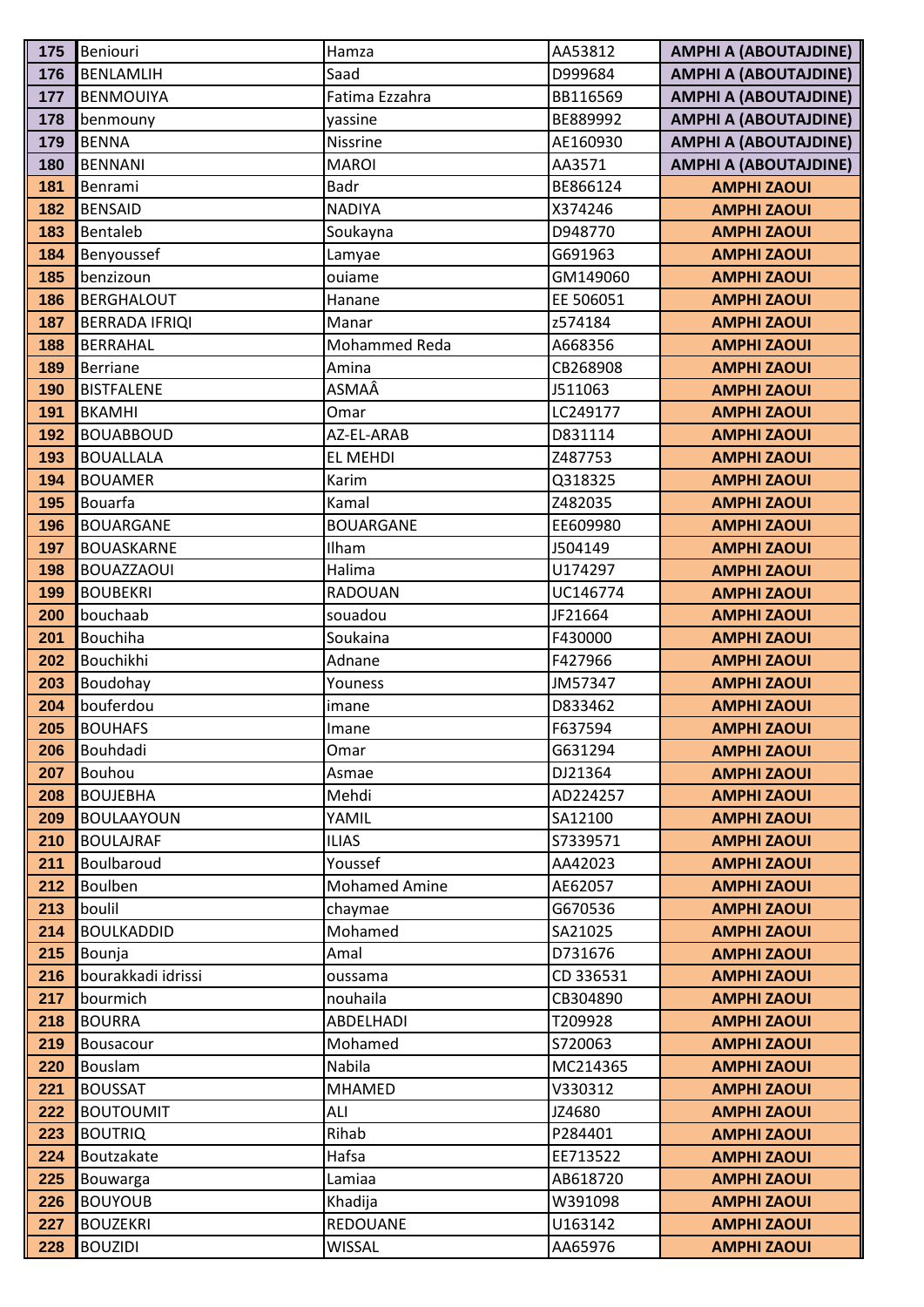| 229        | <b>BOUZRAZI</b>               | <b>MOHAMED</b>        | Z459448            | <b>AMPHI ZAOUI</b>                       |
|------------|-------------------------------|-----------------------|--------------------|------------------------------------------|
| 230        | <b>BRIA</b>                   | <b>AFAF</b>           | F542360            | <b>AMPHI ZAOUI</b>                       |
| 231        | <b>BRITEL</b>                 | Mohammed              | CB287850           | <b>AMPHI ZAOUI</b>                       |
| 232        | <b>CAIDI</b>                  | Zaynab                | GK136029           | <b>AMPHI ZAOUI</b>                       |
| 233        | <b>CHAB</b>                   | LAMIAA                | BM17066            | <b>AMPHI ZAOUI</b>                       |
| 234        | chadli                        | reda                  | D946368            | <b>AMPHI ZAOUI</b>                       |
| 235        | <b>CHAHBOUNE</b>              | <b>MOAAD</b>          | Z558501            | <b>AMPHI ZAOUI</b>                       |
| 236        | <b>CHAHOB</b>                 | Jihad                 | W361918            | <b>AMPHI ZAOUI</b>                       |
| 237        | <b>CHAIB</b>                  | Anass                 | AE123760           | <b>AMPHI ZAOUI</b>                       |
| 238        | <b>CHAKFI</b>                 | <b>OTHMANE</b>        | BB137633           | <b>AMPHI ZAOUI</b>                       |
| 239        | <b>CHAKOUR</b>                | <b>MOHAMED</b>        | RC17072            | <b>AMPHI ZAOUI</b>                       |
| 240        | Chakroun                      | Fatima                | S741544            | <b>AMPHI ZAOUI</b>                       |
| 241        | <b>CHALLAT</b>                | Sara                  | Z576118            | <b>AMPHI ZAOUI</b>                       |
| 242        | <b>CHAOUKI</b>                | Houssam               | G 629356           | <b>AMPHI ZAOUI</b>                       |
| 243        | <b>CHARIF</b>                 | KASSEMI               | D542009            | <b>AMPHI ZAOUI</b>                       |
| 244        | chawki                        | assiya                | AB 276790          | <b>AMPHI ZAOUI</b>                       |
| 245        | <b>CHEBLI</b>                 | Sara                  | A390922            | <b>AMPHI ZAOUI</b>                       |
| 246        | <b>CHEGRI</b>                 | <b>MERYEM</b>         | G636476            | <b>AMPHI ZAOUI</b>                       |
| 247        | <b>CHEGRI</b>                 | SOUKAINA              | G635726            | <b>AMPHI ZAOUI</b>                       |
| 248        | <b>CHEKROUNI</b>              | <b>ANAS</b>           | D775091            | <b>AMPHI ZAOUI</b>                       |
| 249        | <b>CHERQI</b>                 | <b>EL GHALIA</b>      | ID71852            | <b>AMPHI ZAOUI</b>                       |
| 250        | <b>CHERRAB</b>                | kaoutar               | AA32258            | <b>AMPHI ZAOUI</b>                       |
| 251        | <b>CHERRADI</b>               | <b>CHAFIK</b>         | A449951            | <b>AMPHI ZAOUI</b>                       |
| 252        | <b>CHFIRA</b>                 | <b>YOUSSEF</b>        | LB164616           | <b>AMPHI ZAOUI</b>                       |
| 253        | <b>CHIBOUB</b>                | <b>HOUDA</b>          | Z465416            | <b>AMPHI ZAOUI</b>                       |
| 254        | chiguer                       | kenza                 | D833047            | <b>AMPHI ZAOUI</b>                       |
| 255        | <b>CHIKHI</b>                 | <b>SABRINE</b>        | AE50608            | <b>AMPHI ZAOUI</b>                       |
| 256        | <b>CHNOK</b>                  | <b>Nisrine</b>        | AE138295           | <b>AMPHI ZAOUI</b>                       |
| 257        | <b>CHOUIEKH</b>               | Imane                 | ZT105659           | <b>AMPHI ZAOUI</b>                       |
| 258        | chrae                         | Bahija                | AE28048            | <b>AMPHI ZAOUI</b>                       |
| 259        | <b>DAHANI</b>                 | ABDELOUAHED           | MC261239           | <b>AMPHI ZAOUI</b>                       |
| 260        | <b>DAIMI</b>                  | <b>OUMAYMA</b>        | AE104160           | <b>AMPHI ZAOUI</b>                       |
| 261        | <b>DAMRI</b>                  | KHAWLA                | JA168235           | <b>AMPHI ZAOUI</b>                       |
| 262        | Dandane                       | Meriem                | DB23608            | <b>AMPHI ZAOUI</b>                       |
| 263        | <b>DAOUDI</b>                 | Ghita                 | M572322            | <b>AMPHI ZAOUI</b>                       |
| 264        | <b>DAOUDI</b>                 | <b>AICHA</b>          | UA103706           | <b>AMPHI ZAOUI</b>                       |
| 265        | <b>DARDIKH</b>                | Younes                | Z494439            | <b>AMPHI ZAOUI</b>                       |
| 266        | <b>DARGOUCH</b>               | <b>Brahim</b>         | JE287769           | <b>AMPHI ZAOUI</b>                       |
| 267        | <b>DARIOUCH</b>               | <b>MEHID</b>          | CD552409           | <b>AMPHI ZAOUI</b>                       |
| 268        | DARJAJ                        | <b>IBRAHIM</b>        | L557308            | <b>AMPHI ZAOUI</b>                       |
| 269        | Derkaoui                      | Rania                 | M554915            | <b>AMPHI ZAOUI</b>                       |
| 270        | derrar                        | marwane               | V327266            | <b>AMPHI ZAOUI</b>                       |
| 271        | Diouane                       | Kamar                 | CD227623           | <b>AMPHI ZAOUI</b>                       |
| 272        | <b>DKHISSI</b>                | Kaoutar               | CD622108           | <b>AMPHI ZAOUI</b>                       |
| 273        | <b>DLIMI</b>                  | Latifa                | JD68568            | <b>AMPHI ZAOUI</b>                       |
| 274        | drhimeur                      | hamza                 | A399962            | <b>AMPHI ZAOUI</b>                       |
| 275        | <b>DRIAI</b><br><b>DRIOUA</b> | ZAKARYAE              | D776304            | <b>AMPHI ZAOUI</b>                       |
| 276<br>277 | <b>DRISSI</b>                 | Hayame<br><b>HIBA</b> | N395370<br>AA47438 | <b>AMPHI ZAOUI</b><br><b>AMPHI ZAOUI</b> |
| 278        | <b>DRYAB</b>                  | FATIMA-ZAHRA          | ZT216028           | <b>AMPHI ZAOUI</b>                       |
| 279        | <b>ECH CHETYOUY</b>           | Mohammed              | CD199028           | <b>AMPHI ZAOUI</b>                       |
| 280        | <b>ECHCHKEF</b>               | Youssef               | BK522774           | <b>AMPHI ZAOUI</b>                       |
| 281        | <b>EDAHBI</b>                 | <b>OMAYMA</b>         | EE529601           | <b>AMPHI ZAOUI</b>                       |
| 282        | EDDAHMANY                     | Ayoub                 | AE143689           | <b>AMPHI ZAOUI</b>                       |
|            |                               |                       |                    |                                          |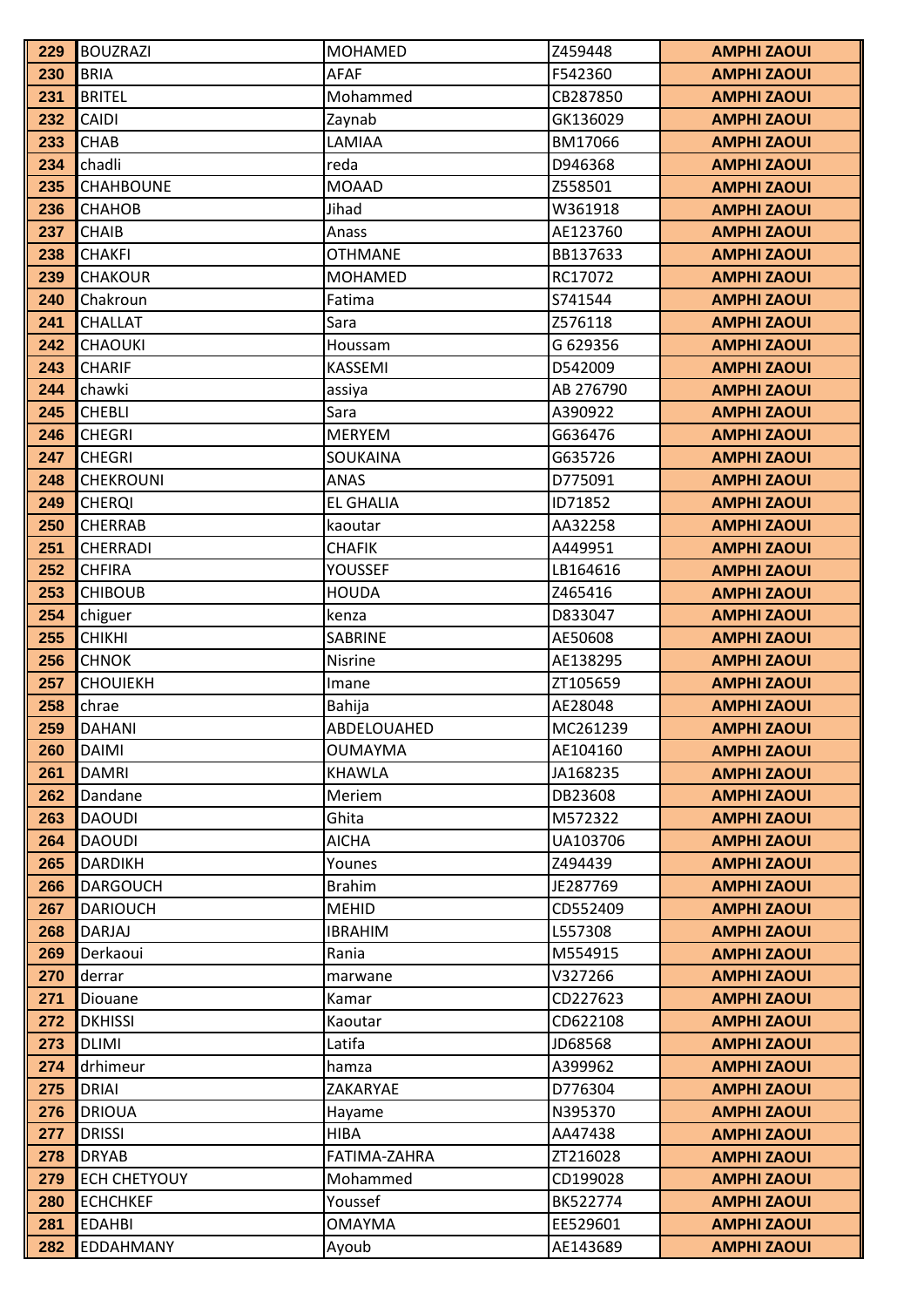| 283        | <b>EDDHOUIR</b>                      | <b>JAMAA</b>          | ja152849             | <b>AMPHI ZAOUI</b>                       |
|------------|--------------------------------------|-----------------------|----------------------|------------------------------------------|
| 284        | EHAMZAOUI                            | Sana                  | JB480491             | <b>AMPHI ZAOUI</b>                       |
| 285        | <b>EL ABOUDI</b>                     | <b>FOUZIA</b>         | CD502422             | <b>AMPHI ZAOUI</b>                       |
| 286        | el achhab                            | hasnae                | M541042              | <b>AMPHI ZAOUI</b>                       |
| 287        | EL ADRAOUI                           | Sara                  | M510194              | <b>AMPHI ZAOUI</b>                       |
| 288        | <b>EL AISSAT</b>                     | Nouhaila              | BB137647             | <b>AMPHI ZAOUI</b>                       |
| 289        | El Alaoui Abdallaoui                 | El Yazid              | AA47259              | <b>AMPHI ZAOUI</b>                       |
| 290        | <b>EL ALLALI</b>                     | <b>IMANE</b>          | AA39942              | <b>AMPHI ZAOUI</b>                       |
| 291        | <b>EL ALLAM</b>                      | <b>Boutaina</b>       | CD547537             | <b>AMPHI ZAOUI</b>                       |
| 292        | el amouri                            | soufiane              | Z467683              | <b>AMPHI ZAOUI</b>                       |
| 293        | <b>EL AMRANI</b>                     | Anas                  | F421595              | <b>AMPHI ZAOUI</b>                       |
| 294        | el amrani                            | salma                 | kB141116             | <b>AMPHI ZAOUI</b>                       |
| 295        | EL AMRAOUI                           | <b>ISMAIL</b>         | UC122958             | <b>AMPHI ZAOUI</b>                       |
| 296        | <b>EL AMYN</b>                       | <b>JAMAL</b>          | W243276              | <b>AMPHI ZAOUI</b>                       |
| 297        | <b>EL ANZI</b>                       | zineb                 | MA131035             | <b>AMPHI ZAOUI</b>                       |
| 298        | <b>EL AOUAD</b>                      | Zakaria               | A342926              | <b>AMPHI ZAOUI</b>                       |
| 299        | <b>EL ARABI</b>                      | EL MEHDI              | GA134241             | <b>AMPHI ZAOUI</b>                       |
| 300        | el arfani                            | zineb                 | BB132137             | <b>AMPHI ZAOUI</b>                       |
| 301        | <b>EL ATTAR</b>                      | SANAA                 | L458835              | <b>AMPHI ZAOUI</b>                       |
| 302        | EL AZOUZI                            | <b>MERIAME</b>        | CD552940             | <b>AMPHI ZAOUI</b>                       |
| 303        | EL AZZOUZI                           | MOHAMMED YASSINE      | AA19549              | <b>AMPHI ZAOUI</b>                       |
| 304        | EL AZZOUZI                           | Nihale                | Z567232              | <b>AMPHI ZAOUI</b>                       |
| 305        | <b>EL BAGUE</b>                      | Youssra               | J503349              | <b>AMPHI ZAOUI</b>                       |
| 306        | EL BAHI                              | Ayoub                 | AD256380             | <b>AMPHI ZAOUI</b>                       |
| 307        | <b>EL BAKILI</b>                     | <b>FATIMA ZAHRA</b>   | SJ29680              | <b>AMPHI ZAOUI</b>                       |
| 308        | <b>EL BALAK</b>                      | Omar                  | LB194654             | <b>AMPHI ZAOUI</b>                       |
| 309        | <b>EL BATTAH</b>                     | SARRA                 | ZG125927             | <b>AMPHI ZAOUI</b>                       |
| 310        | EL BATTOUYI                          | chaimaa               | S720879              | <b>AMPHI ZAOUI</b>                       |
| 311        | EL BERGUI                            | Kawtar                | AA62565              | <b>AMPHI ZAOUI</b>                       |
| 312        | EL BOUAYADI                          | Youness               | D829700              | <b>AMPHI ZAOUI</b>                       |
| 313        | <b>EL BOUKHARI</b>                   | Marwa                 | K506738              | <b>AMPHI ZAOUI</b>                       |
| 314        | <b>EL BOUKILI</b>                    | Maha                  | G633634              | <b>AMPHI ZAOUI</b>                       |
| 315        | El boumaoui                          | oumayma               | Z484485              | <b>AMPHI ZAOUI</b>                       |
| 316        | el bqqal                             | ismail                | sh166694             | <b>AMPHI ZAOUI</b>                       |
| 317        | EL BTIMI                             | Jaouad                | LC120344             | <b>AMPHI ZAOUI</b>                       |
| 318        | <b>EL FADLA</b>                      | Hajar                 | AE77409              | <b>AMPHI ZAOUI</b>                       |
| 319        | <b>EL FAKIA</b>                      | <b>MERYEM</b>         | JM60536              | <b>AMPHI ZAOUI</b>                       |
| 320        | EL HACHIMI                           | Achraf                | AE170280             | <b>AMPHI ZAOUI</b>                       |
| 321        | EL HACHIMI                           | CHAIMAE               | AE135058             | <b>AMPHI ZAOUI</b>                       |
| 322        | EL HADDAOUI                          | Sanaa                 | AA29262              | <b>AMPHI ZAOUI</b>                       |
| 323        | <b>EL HADIRI</b>                     | Mehdi                 | M582857              | <b>AMPHI ZAOUI</b>                       |
| 324        | el haidani                           | rizlane               | M578168              | <b>AMPHI ZAOUI</b>                       |
| 325        | El hajjaji                           | Ihssane               | AE88965              | <b>AMPHI ZAOUI</b>                       |
| 326<br>327 | EL HALHOULI                          | Hamza<br><b>AYOUB</b> | AE129388<br>JC538901 | <b>AMPHI ZAOUI</b>                       |
|            | EL HAMZAOUI                          | MOHAMED AMINE         | C419092              | <b>AMPHI ZAOUI</b>                       |
| 328<br>329 | <b>EL HANDI</b><br><b>EL HANDOLI</b> | <b>Mohammed Nabil</b> | HH161895             | <b>AMPHI ZAOUI</b><br><b>AMPHI ZAOUI</b> |
| 330        | <b>EL HANNATI</b>                    | <b>Mohamed Amine</b>  | SH166572             | <b>AMPHI ZAOUI</b>                       |
| 331        | EL HANOUICHI                         |                       | G634784              | <b>AMPHI ZAOUI</b>                       |
| 332        | EL HAOUZI                            | Maryem<br>MOHAMMED    | CD208621             | <b>AMPHI ZAOUI</b>                       |
| 333        | <b>EL HARIRI</b>                     | dounia                | 1682468              | <b>AMPHI ZAOUI</b>                       |
| 334        | El hasnaoui                          | El mustapha           | U153402              | <b>AMPHI ZAOUI</b>                       |
| 335        | EL HASSANI                           | LALLA Fadwa           | A337951              | <b>AMPHI ZAOUI</b>                       |
| 336        | EL HATIBI                            | Hind                  | BJ391673             | <b>AMPHI ZAOUI</b>                       |
|            |                                      |                       |                      |                                          |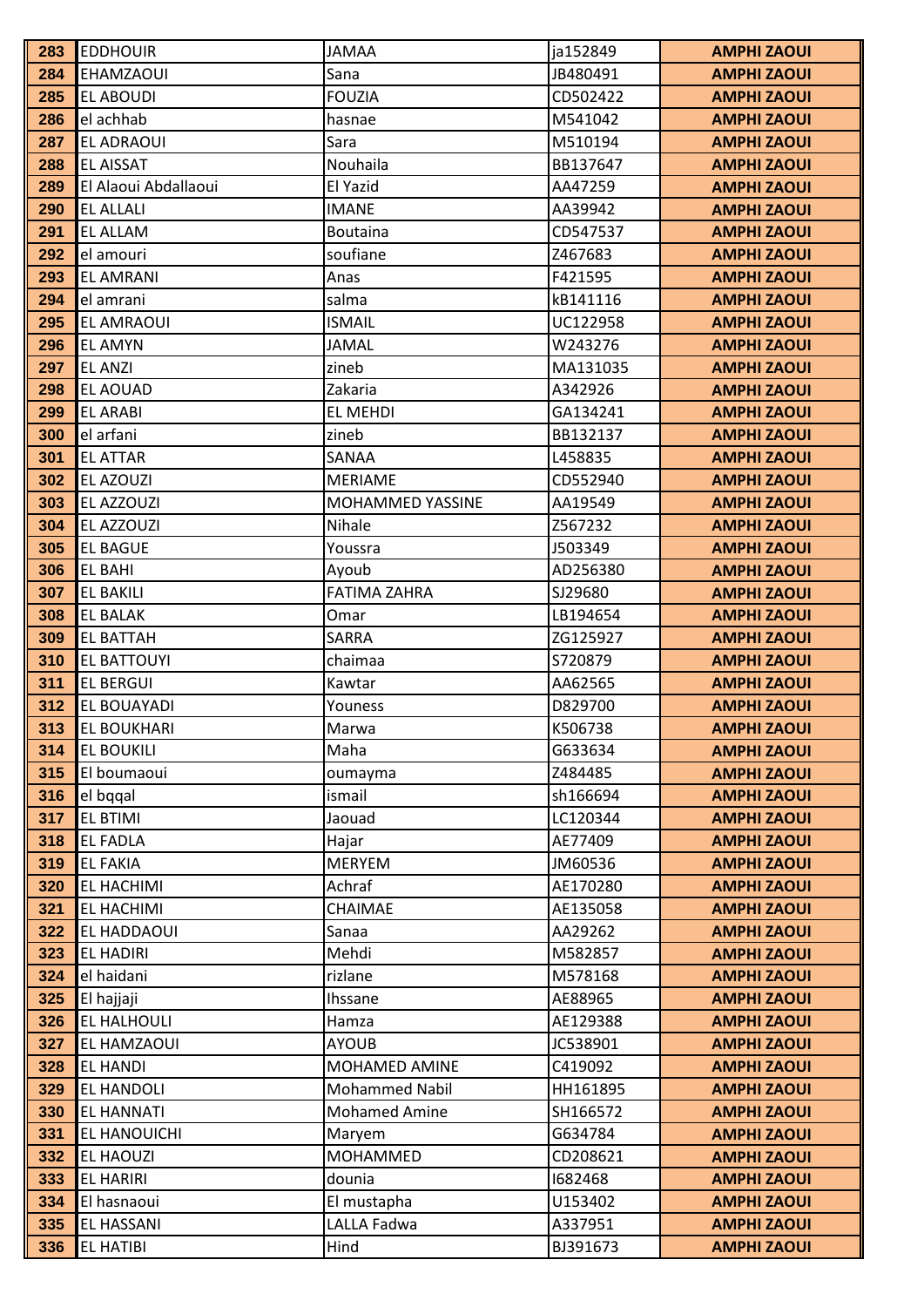| 337 | <b>EL HAYDI</b>      | Chaimaa         | W371078  | <b>AMPHI ZAOUI</b>    |
|-----|----------------------|-----------------|----------|-----------------------|
| 338 | <b>EL HILALI</b>     | <b>HAMZA</b>    | DN29742  | <b>AMPHI ZAOUI</b>    |
| 339 | <b>EL HILLALI</b>    | Safae           | FK9418   | <b>AMPHI ZAOUI</b>    |
| 340 | <b>EL HRIKECH</b>    | Abdelhamid      | ZT202869 | <b>AMPHI ZAOUI</b>    |
| 341 | <b>EL IDRISSI</b>    | <b>MUSTAPHA</b> | UA74354  | <b>AMPHI ZAOUI</b>    |
| 342 | <b>EL JAAFARI</b>    | Kamal           | JH13027  | <b>AMPHI ZAOUI</b>    |
| 343 | El janati El idrussi | Khalid          | AA3746   | <b>AMPHI ZAOUI</b>    |
| 344 | <b>EL JAYIDI</b>     | <b>HAJAR</b>    | L586606  | <b>AMPHI ZAOUI</b>    |
| 345 | <b>EL KACEMI</b>     | <b>HOUDA</b>    | DJ18866  | <b>AMPHI ZAOUI</b>    |
| 346 | <b>EL KADIRI</b>     | <b>MHAMED</b>   | PA202240 | <b>AMPHI ZAOUI</b>    |
| 347 | EL KAROUAOUI         | <b>OUSSAMA</b>  | TK21654  | <b>AMPHI ZAOUI</b>    |
| 348 | <b>EL KASMI</b>      | MOHAMED SALEM   | SH120815 | <b>AMPHI ZAOUI</b>    |
| 349 | <b>EL KASRI</b>      | Lamiae          | AE162634 | <b>AMPHI ZAOUI</b>    |
| 350 | EL KASSIMI           | <b>MAHA</b>     | CD312069 | <b>AMPHI ZAOUI</b>    |
| 351 | el kezazy            | <b>HAMZA</b>    | M551645  | <b>AMPHI ZAOUI</b>    |
| 352 | El khadiri           | abir            | S721013  | <b>AMPHI ZAOUI</b>    |
| 353 | <b>EL KHAIRI</b>     | omar            | CD222586 | <b>AMPHI ZAOUI</b>    |
| 354 | <b>EL KHALFANI</b>   | ZAKARIAA        | V272034  | <b>AMPHI ZAOUI</b>    |
| 355 | El khalfi            | Razane          | AE136131 | <b>AMPHI ZAOUI</b>    |
| 356 | <b>EL KHALLADI</b>   | <b>BASMA</b>    | D999963  | <b>AMPHI ZAOUI</b>    |
| 357 | EL KHARRIM           | Abdelbari       | K384588  | <b>AMPHI ZAOUI</b>    |
| 358 | El Khettab           | Mohamed Karim   | A441444  | <b>AMPHI ZAOUI</b>    |
| 359 | EL KOUHLANI          | <b>ADIL</b>     | T227442  | <b>AMPHI ZAOUI</b>    |
| 360 | El koun              | hiba            | D989868  | <b>AMPHI ZAOUI</b>    |
| 361 | EL MAALLEM           | Rajae           | R354902  | <b>AMPHI IBN SINA</b> |
| 362 | El maaroufi          | Soukaina        | AA27983  | <b>AMPHI IBN SINA</b> |
| 363 | EL MAKHLOUFI         | Mohamed         | IC111348 | <b>AMPHI IBN SINA</b> |
| 364 | <b>EL MALIKI</b>     | malak           | AE29763  | <b>AMPHI IBN SINA</b> |
| 365 | EL MALLOUKI          | Houda           | D737980  | <b>AMPHI IBN SINA</b> |
| 366 | EL MARKOUCHI         | Youssef         | S725613  | <b>AMPHI IBN SINA</b> |
| 367 | <b>EL MARSSI</b>     | <b>OUAFAA</b>   | Z576480  | <b>AMPHI IBN SINA</b> |
| 368 | EL MASSOUDI          | ABDELFATTAH     | JF42951  | <b>AMPHI IBN SINA</b> |
| 369 | El Mastour           | Anas            | 1723009  | <b>AMPHI IBN SINA</b> |
| 370 | <b>EL MENGAD</b>     | Sabah           | CD377250 | <b>AMPHI IBN SINA</b> |
| 371 | <b>EL MNAOURI</b>    | Chaima          | QA174972 | <b>AMPHI IBN SINA</b> |
| 372 | <b>EL MORABIT</b>    | <b>AISSAM</b>   | JK13697  | <b>AMPHI IBN SINA</b> |
| 373 | El Morabit           | Hanane          | JB474316 | <b>AMPHI IBN SINA</b> |
| 374 | El MOUAFFAK          | YOUSRA          | AA61619  | <b>AMPHI IBN SINA</b> |
| 375 | EL MOUDDEN           | Nadia           | LE17263  | <b>AMPHI IBN SINA</b> |
| 376 | <b>EL MOUDNI</b>     | SOUKAYNA        | D241327  | <b>AMPHI IBN SINA</b> |
| 377 | el mountafia         | radouane        | JA133548 | <b>AMPHI IBN SINA</b> |
| 378 | EL MOURABIT          | AMINE           | EE459827 | <b>AMPHI IBN SINA</b> |
| 379 | El Osrouti           | Ayoub           | AA46954  | <b>AMPHI IBN SINA</b> |
| 380 | EL OUAGHLIDI         | LAMIAE          | CD524723 | <b>AMPHI IBN SINA</b> |
| 381 | EL OUAHMANI          | Khalid          | PA219763 | <b>AMPHI IBN SINA</b> |
| 382 | EL OUANTADI          | AYMANE          | TA121343 | <b>AMPHI IBN SINA</b> |
| 383 | El ouardi            | fatima zahra    | A445111  | <b>AMPHI IBN SINA</b> |
| 384 | El ouatar            | Mourad          | cd199698 | <b>AMPHI IBN SINA</b> |
| 385 | <b>EL YAMANI</b>     | <b>OUMAIMA</b>  | G688470  | <b>AMPHI IBN SINA</b> |
| 386 | <b>ELALLALI</b>      | Yousouf         | k448690  | <b>AMPHI IBN SINA</b> |
| 387 | EL-ASRI              | ABDELMOUMEN     | ZT20540  | <b>AMPHI IBN SINA</b> |
| 388 | EL-ASRI              | Meryem          | ZT200258 | <b>AMPHI IBN SINA</b> |
| 389 | el-azzouzi           | outmane         | ZT202775 | <b>AMPHI IBN SINA</b> |
| 390 | el-azzouzi           | salah-eddine    | CD555093 | <b>AMPHI IBN SINA</b> |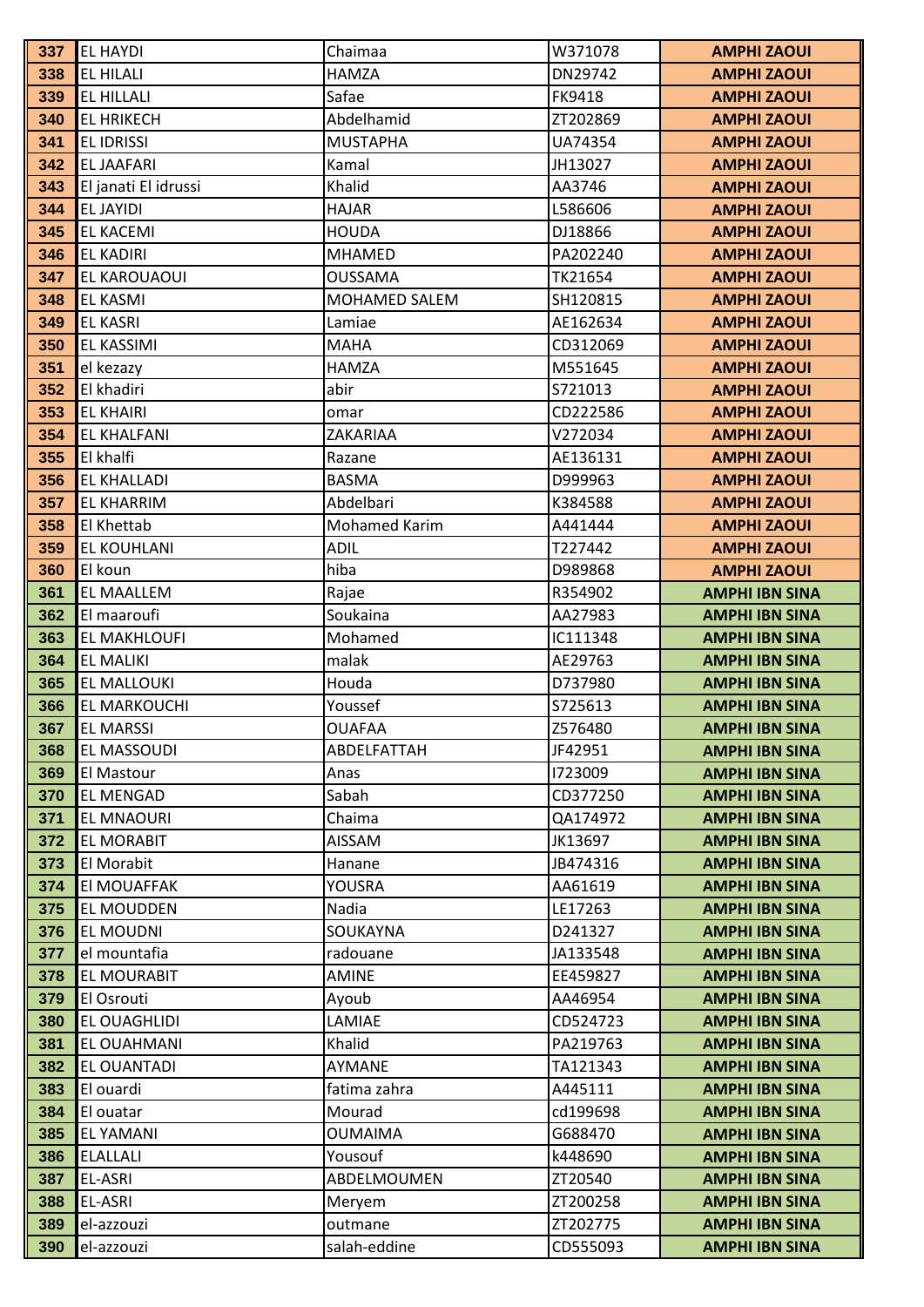| 391        | elbakassi           | youssef              | J366492             | <b>AMPHI IBN SINA</b>                          |
|------------|---------------------|----------------------|---------------------|------------------------------------------------|
| 392        | Elbakri             | Mohamed              | UC146069            | <b>AMPHI IBN SINA</b>                          |
| 393        | Elbouazzaoui        | Safa                 | WB159172            | <b>AMPHI IBN SINA</b>                          |
| 394        | <b>ELBOUNAJI</b>    | Mahdi                | CD557139            | <b>AMPHI IBN SINA</b>                          |
| 395        | ELFAJJY             | <b>ELFAJJY</b>       | JY12250             | <b>AMPHI IBN SINA</b>                          |
| 396        | elfarhy             | afaf                 | AE148030            | <b>AMPHI IBN SINA</b>                          |
| 397        | elfarkh             | oumaima              | BB140343            | <b>AMPHI IBN SINA</b>                          |
| 398        | <b>EL-GAOUT</b>     | Asmae                | ZT209678            | <b>AMPHI IBN SINA</b>                          |
| 399        | elgharbaoui         | yousra               | AD261704            | <b>AMPHI IBN SINA</b>                          |
| 400        | <b>EL-GHARBAOUI</b> | ABDELHAMID           | GM104625            | <b>AMPHI IBN SINA</b>                          |
| 401        | <b>ELGHASSATI</b>   | ABDELILAH            | 1689794             | <b>AMPHI IBN SINA</b>                          |
| 402        | <b>EL-GHAYAT</b>    | <b>HANAE</b>         | T271460             | <b>AMPHI IBN SINA</b>                          |
| 403        | elhadeq             | soukaina             | AA47042             | <b>AMPHI IBN SINA</b>                          |
| 404        | Elhaij              | Mustapha             | X327110             | <b>AMPHI IBN SINA</b>                          |
| 405        | <b>ELHALOUMI</b>    | <b>REDOUANE</b>      | BH478505            | <b>AMPHI IBN SINA</b>                          |
| 406        | <b>ELHANI</b>       | <b>AFAF</b>          | EE544291            | <b>AMPHI IBN SINA</b>                          |
| 407        | Elhidk              | Ouafae               | CD512281            | <b>AMPHI IBN SINA</b>                          |
| 408        | <b>ELHMIDI</b>      | <b>ZINEB</b>         | T224124             | <b>AMPHI IBN SINA</b>                          |
| 409        | <b>ELKAH</b>        | Fadwa                | FA156035            | <b>AMPHI IBN SINA</b>                          |
| 410        | ELKHAMMARI          | <b>RANYA</b>         | GM173482            | <b>AMPHI IBN SINA</b>                          |
| 411        | Elkorri             | chadha               | CB 297677           | <b>AMPHI IBN SINA</b>                          |
| 412        | ELMAMOUN            | SAAD                 | CD263780            | <b>AMPHI IBN SINA</b>                          |
| 413        | <b>ELMOUJAHID</b>   | Mounia               | KB121915            | <b>AMPHI IBN SINA</b>                          |
| 414        | Elmoutaouakil       | Ouijdane             | G644080             | <b>AMPHI IBN SINA</b>                          |
| 415        | <b>ELMZELJI</b>     | Hasnaa               | BH468947            | <b>AMPHI IBN SINA</b>                          |
| 416        | <b>ELORCHE</b>      | <b>OUAHIBA</b>       | ID57370             | <b>AMPHI IBN SINA</b>                          |
| 417        | <b>ELOUMARY</b>     | ZINEB                | X308580             | <b>AMPHI IBN SINA</b>                          |
| 418        | <b>ELQASMI</b>      | ABDERRAFII           | Y311624             | <b>AMPHI IBN SINA</b>                          |
| 419        | <b>ELRHANDOR</b>    | ABDERAZZAK           | C971208             | <b>AMPHI IBN SINA</b>                          |
| 420        | ELRHAZAL            | Issam                | CD326449            | <b>AMPHI IBN SINA</b>                          |
| 421        | <b>ELRHORFI</b>     | <b>MOHAMMED</b>      | G374376             | <b>AMPHI IBN SINA</b>                          |
| 422        | <b>ELYAAKOUBI</b>   | <b>OMAR</b>          | CD222294            | <b>AMPHI IBN SINA</b>                          |
| 423        | Elyazami            | Salma                | D822839             | <b>AMPHI IBN SINA</b>                          |
| 424        | ennadi              | hiba                 | D828124             | <b>AMPHI IBN SINA</b>                          |
| 425        | <b>ENNAJI</b>       | <b>BRAHIM</b>        | D241993             | <b>AMPHI IBN SINA</b>                          |
| 426        | Ennaouaoui          | Mohammed             | CD262709            | <b>AMPHI IBN SINA</b>                          |
| 427        | ennazi              | oussama              | AA42732             | <b>AMPHI IBN SINA</b>                          |
| 428<br>429 | ennia<br>erebal     | chaimae              | gb235124<br>X343292 | <b>AMPHI IBN SINA</b>                          |
| 430        | <b>ERQAOUI</b>      | youness<br>Maryem    | SH180689            | <b>AMPHI IBN SINA</b><br><b>AMPHI IBN SINA</b> |
| 431        | ER-RADY             | Meryem               | AA49961             | <b>AMPHI IBN SINA</b>                          |
| 432        | ER-RAEKI            | <b>MANSOUR</b>       | TA 62656            | <b>AMPHI IBN SINA</b>                          |
| 433        | ER-RAJY             | <b>Mohamed Amine</b> | U172097             | <b>AMPHI IBN SINA</b>                          |
| 434        | ER-RAOUI            | SALMA                | AA49981             | <b>AMPHI IBN SINA</b>                          |
| 435        | <b>ES-SAADANI</b>   | Saloi                | HH56344             | <b>AMPHI IBN SINA</b>                          |
| 436        | Essamti             | Dalila               | AB653036            | <b>AMPHI IBN SINA</b>                          |
| 437        | Es-sbai             | Nadia                | D698692             | <b>AMPHI IBN SINA</b>                          |
| 438        | Et-tahouri          | Rida                 | ZG124952            | <b>AMPHI IBN SINA</b>                          |
| 439        | Ettaibi             | Youness              | R350817             | <b>AMPHI IBN SINA</b>                          |
| 440        | ET-TAYEB            | ABDELLAH             | TK19000             | <b>AMPHI IBN SINA</b>                          |
| 441        | EZ-ZAYDY            | ABDELGHANI           | AD139056            | <b>AMPHI IBN SINA</b>                          |
| 442        | EZ-ZOUHRI           | Soukaina             | Q289631             | <b>AMPHI IBN SINA</b>                          |
| 443        | Fadlaoui            | Oumaima              | A447682             | <b>AMPHI IBN SINA</b>                          |
| 444        | <b>FAKIR</b>        | LAHCEN               | PA 143561           | <b>AMPHI IBN SINA</b>                          |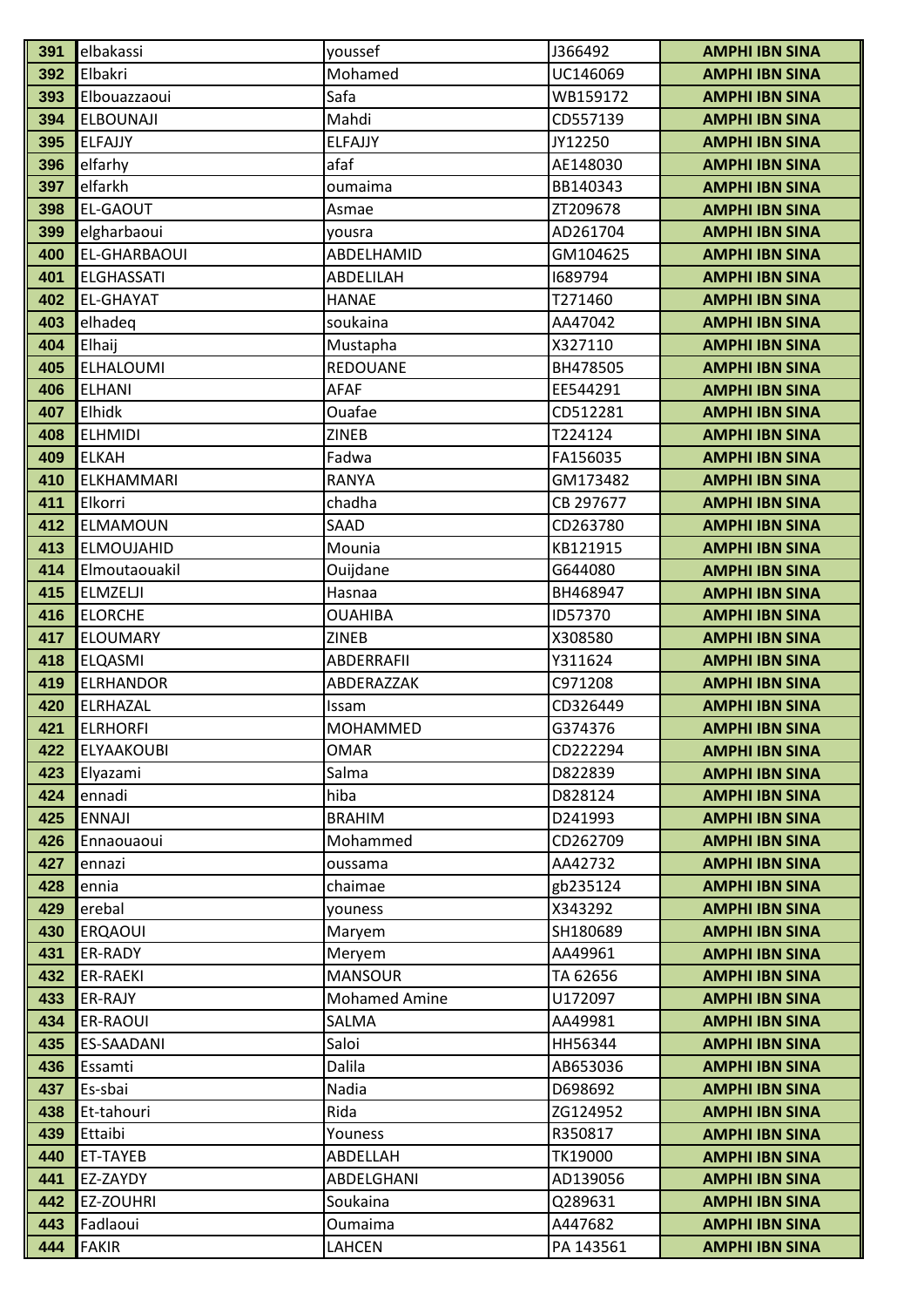| 445        | <b>FARIH</b>                | Abdelali              | BB133776             | <b>AMPHI IBN SINA</b>                          |
|------------|-----------------------------|-----------------------|----------------------|------------------------------------------------|
| 446        | Ferdaous                    | Sanaa                 | L594806              | <b>AMPHI IBN SINA</b>                          |
| 447        | Firiti                      | Salma                 | J503645              | <b>AMPHI IBN SINA</b>                          |
| 448        | <b>GARGAOUI</b>             | <b>IBTISSAM</b>       | M570027              | <b>AMPHI IBN SINA</b>                          |
| 449        | <b>GARNI</b>                | Ahlam                 | Q296381              | <b>AMPHI IBN SINA</b>                          |
| 450        | Gharbi                      | Maha                  | AE79372              | <b>AMPHI IBN SINA</b>                          |
| 451        | ghazi                       | ikram                 | F441456              | <b>AMPHI IBN SINA</b>                          |
| 452        | <b>GHORFI HASSANI</b>       | YAHYA                 | CD290802             | <b>AMPHI IBN SINA</b>                          |
| 453        | <b>GHOUAT</b>               | <b>MARIA</b>          | EE510799             | <b>AMPHI IBN SINA</b>                          |
| 454        | ghzala                      | said                  | GB131604             | <b>AMPHI IBN SINA</b>                          |
| 455        | <b>GOUBRAIM</b>             | Ayoub                 | AA63233              | <b>AMPHI IBN SINA</b>                          |
| 456        | <b>GOUIZA</b>               | Rajae                 | R328452              | <b>AMPHI IBN SINA</b>                          |
| 457        | <b>GOUMARI</b>              | SALEM                 | JC146571             | <b>AMPHI IBN SINA</b>                          |
| 458        | <b>GUELAI</b>               | Zakariae              | S725672              | <b>AMPHI IBN SINA</b>                          |
| 459        | guendouz                    | hanae                 | F414835              | <b>AMPHI IBN SINA</b>                          |
| 460        | guerouani                   | ismail                | AD259683             | <b>AMPHI IBN SINA</b>                          |
| 461        | gueroui                     | mohamed               | A379332              | <b>AMPHI IBN SINA</b>                          |
| 462        | Habiballah                  | <b>Brahim</b>         | EE215508             | <b>AMPHI IBN SINA</b>                          |
| 463        | Hachik                      | Mounir                | CD557156             | <b>AMPHI IBN SINA</b>                          |
| 464        | <b>HADDACH</b>              | Abdelhay              | C782981              | <b>AMPHI IBN SINA</b>                          |
| 465        | Haddadi                     | Hajar                 | AE250974             | <b>AMPHI IBN SINA</b>                          |
| 466        | Haddoudi                    | Ali                   | PA157093             | <b>AMPHI IBN SINA</b>                          |
| 467        | Hadraoui                    | Aicha                 | EE606039             | <b>AMPHI IBN SINA</b>                          |
| 468        | Hafdi                       | <b>Bouchra</b>        | 1678204              | <b>AMPHI IBN SINA</b>                          |
| 469        | <b>HAIBI</b>                | Othmane               | Sj16745              | <b>AMPHI IBN SINA</b>                          |
| 470        | HAJJAJI                     | <b>MEHDI</b>          | CD378713             | <b>AMPHI IBN SINA</b>                          |
| 471        | <b>HAKKOU</b>               | <b>BRAHIM</b>         | P278081              | <b>AMPHI IBN SINA</b>                          |
| 472        | <b>HALAT</b>                | Fatima Ezzahra        | F542950              | <b>AMPHI IBN SINA</b>                          |
| 473        | HALLAMI                     | Fatna                 | JF53775              | <b>AMPHI IBN SINA</b>                          |
| 474        | <b>HAMAMOUS</b>             | <b>FOUAD</b>          | ZT220294             | <b>AMPHI IBN SINA</b>                          |
| 475        | Hamdan                      | Abderrahim            | AB316835             | <b>AMPHI IBN SINA</b>                          |
| 476        | hamdani                     | mohammed              | CD262222             | <b>AMPHI IBN SINA</b>                          |
| 477        | Hamdat                      | Lahssen               | SH87785              | <b>AMPHI IBN SINA</b>                          |
| 478        | <b>HAMDOUNE</b>             | YASSINE               | AE144475             | <b>AMPHI IBN SINA</b>                          |
| 479        | Hamidi                      | Mounir                | A746942              | <b>AMPHI IBN SINA</b>                          |
| 480        | Hamlili                     | Jilali                | Cd540915             | <b>AMPHI IBN SINA</b>                          |
| 481        | <b>HAMLIRI</b>              | Mouhcine              | HH114729             | <b>AMPHI IBN SINA</b>                          |
| 482        | <b>HAMMA</b>                | AHMED SALEM           | JA149616             | <b>AMPHI IBN SINA</b>                          |
| 483        | HAMMOU                      | <b>TAHA</b>           | L582801              | <b>AMPHI IBN SINA</b>                          |
| 484        | <b>HAMMOUDI</b>             | <b>JIHANE</b>         | D825304              | <b>AMPHI IBN SINA</b>                          |
| 485<br>486 | Hamza AZIZ<br><b>HANINE</b> | Hamza                 | UC150895<br>BK627693 | <b>AMPHI IBN SINA</b>                          |
| 487        | <b>HANNANI</b>              | Asmaa<br><b>NAIMA</b> | AE170417             | <b>AMPHI IBN SINA</b><br><b>AMPHI IBN SINA</b> |
| 488        | <b>HAOUZI</b>               | <b>OUSSAMA</b>        | DJ21089              | <b>AMPHI IBN SINA</b>                          |
| 489        | Harboul                     | Khaoula               | EE362655             | <b>AMPHI IBN SINA</b>                          |
| 490        | harchaoui                   | nada                  | P294134              | <b>AMPHI IBN SINA</b>                          |
| 491        | harrab                      | salima                | A 718804             | <b>AMPHI IBN SINA</b>                          |
| 492        | harraq                      | rania                 | A745732              | <b>AMPHI IBN SINA</b>                          |
| 493        | <b>HARRASSE</b>             | <b>OUALID</b>         | L541639              | <b>AMPHI IBN SINA</b>                          |
| 494        | <b>HARRAT</b>               | SARA                  | CD484583             | <b>AMPHI IBN SINA</b>                          |
| 495        | <b>HASBI</b>                | Asma                  | AD230768             | <b>AMPHI IBN SINA</b>                          |
| 496        | <b>HASKOURI</b>             | Kaoutar               | GM182336             | <b>AMPHI IBN SINA</b>                          |
| 497        | Hasnaoui                    | Houda                 | CD227236             | <b>AMPHI IBN SINA</b>                          |
| 498        | <b>HASSINE</b>              | YAHYA                 | G702178              | <b>AMPHI IBN SINA</b>                          |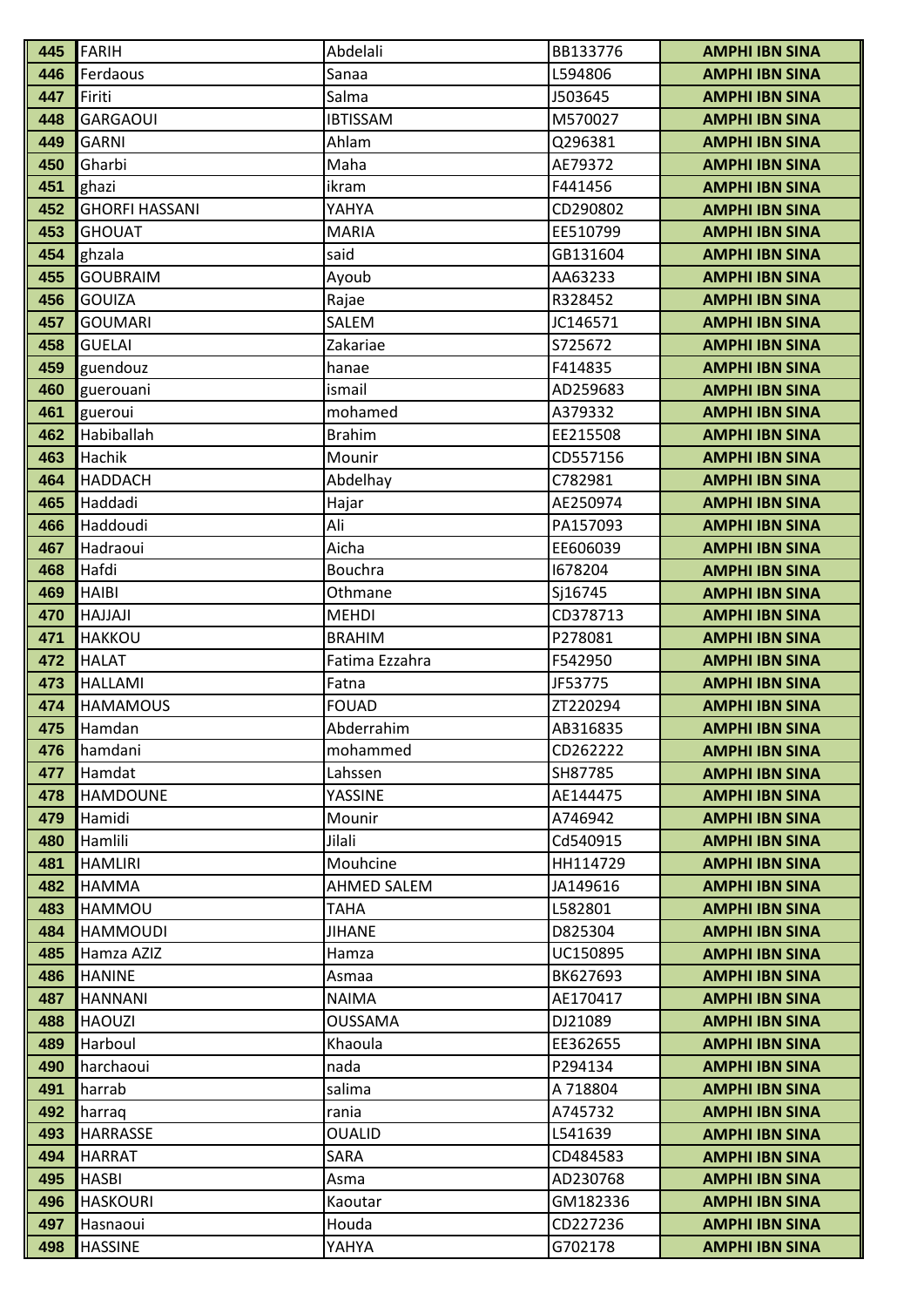| 500<br>hala<br>CD281276<br>hassnouni                                         | <b>AMPHI IBN SINA</b>                                    |
|------------------------------------------------------------------------------|----------------------------------------------------------|
|                                                                              |                                                          |
| 501<br>Mohamed<br><b>HASSOUNI</b><br>UA104109                                | <b>AMPHI IBN SINA</b>                                    |
| 502<br>hemi<br>CD 524681<br>yassine                                          | <b>AMPHI IBN SINA</b>                                    |
| 503<br>Hibbou<br>Youssef<br>D944440                                          | <b>AMPHI IBN SINA</b>                                    |
| 504<br>Hida<br>Sara<br>S750150                                               | <b>AMPHI IBN SINA</b>                                    |
| <b>HIDDIOUI</b><br><b>NOURA</b><br>505<br>D969681                            | <b>AMPHI IBN SINA</b>                                    |
| 506<br><b>HMIMNAT</b><br>Chaimae<br>GA203901                                 | <b>AMPHI IBN SINA</b>                                    |
| 507<br><b>HMIRINE</b><br><b>HIND</b><br>HH62726                              | <b>AMPHI IBN SINA</b>                                    |
| 508<br>hmitouch<br>D237909<br>Ayoub                                          | <b>AMPHI IBN SINA</b>                                    |
| 509<br>houssini<br><b>UD6368</b><br>ayoub                                    | <b>AMPHI IBN SINA</b>                                    |
| Mohammed Reda<br>CD352310<br>510<br><b>IBEN LHAFID</b>                       | <b>AMPHI IBN SINA</b>                                    |
| 511<br><b>IBN ELKHATTAB</b><br>SOUKAINA<br>Q306348                           | <b>AMPHI AL KHAWARIZMI</b>                               |
| 512<br>G688378<br>ibzer<br>yassine                                           | <b>AMPHI AL KHAWARIZMI</b>                               |
| 513<br><b>IDRISSI AZZOUZI</b><br><b>AYOUB</b><br>AD 230454                   | <b>AMPHI AL KHAWARIZMI</b>                               |
| 514<br><b>IDRISSI BOUAMRANI</b><br><b>MOHAMED</b><br>W373204                 | <b>AMPHI AL KHAWARIZMI</b>                               |
| 515<br>ihannib<br>salma<br>AE67313                                           | <b>AMPHI AL KHAWARIZMI</b>                               |
| <b>IHENDYANE</b><br>516<br>G673293<br><b>Ihsane</b>                          | <b>AMPHI AL KHAWARIZMI</b>                               |
| 517<br><b>IJJAALI</b><br>1698874<br>Marouane                                 | <b>AMPHI AL KHAWARIZMI</b>                               |
| 518<br>Errhif<br>OD35183<br>imane                                            | <b>AMPHI AL KHAWARIZMI</b>                               |
| 519<br><b>KHADIJA</b><br><b>IMRANI</b><br>GJ 23105                           | <b>AMPHI AL KHAWARIZMI</b>                               |
| 520<br>Jihad<br>GM153569<br>Imrani                                           | <b>AMPHI AL KHAWARIZMI</b>                               |
| 521<br>elmehdi<br>A449764<br>inani                                           | <b>AMPHI AL KHAWARIZMI</b>                               |
| 522<br><b>ISMAILI</b><br>UD1014<br>Ahmed                                     | <b>AMPHI AL KHAWARIZMI</b>                               |
| 523<br><b>ITAHRIOUAN</b><br>CHADA<br>L591006                                 | <b>AMPHI AL KHAWARIZMI</b>                               |
| Jaber<br>524<br>F543803<br>Oumaima                                           | <b>AMPHI AL KHAWARIZMI</b>                               |
| 525<br>Jaddour<br>Badr<br>QA172682                                           | <b>AMPHI AL KHAWARIZMI</b>                               |
| 526<br>Jalal<br>AA58011<br>Yassine                                           | <b>AMPHI AL KHAWARIZMI</b>                               |
| 527<br><b>JAOUHAR</b><br><b>IHSSAN</b><br>JF53056                            | <b>AMPHI AL KHAWARIZMI</b>                               |
| 528<br>Jaraf<br>Abdelhakim<br>BK283661                                       | <b>AMPHI AL KHAWARIZMI</b>                               |
| 529<br>Y425031<br>Jarroug<br>Asmae                                           | <b>AMPHI AL KHAWARIZMI</b>                               |
| 530<br>jazouli<br>badre eddine<br>AA40779                                    | <b>AMPHI AL KHAWARIZMI</b>                               |
| 531<br><b>JEBARI</b><br><b>MARIAM</b><br>KB132497                            | <b>AMPHI AL KHAWARIZMI</b>                               |
| 532<br>Safae<br>Jebbour<br>FL84441<br>Madiha                                 | <b>AMPHI AL KHAWARIZMI</b>                               |
| 533<br><b>JEMAAI</b><br>XA98789<br><b>JERRAI</b><br>Latifa<br>534<br>A437561 | <b>AMPHI AL KHAWARIZMI</b><br><b>AMPHI AL KHAWARIZMI</b> |
| 535<br>Joubiti<br>halima<br>M 565047                                         | <b>AMPHI AL KHAWARIZMI</b>                               |
| 536<br>Kaab<br>Hamdi<br>JF40612                                              |                                                          |
| Aicha<br>537<br><b>KAABA</b><br>GB158933                                     | <b>AMPHI AL KHAWARIZMI</b><br><b>AMPHI AL KHAWARIZMI</b> |
| 538<br>YASSINE<br><b>KAAMOUCH</b><br>AA39570                                 | <b>AMPHI AL KHAWARIZMI</b>                               |
| 539<br><b>KABIRI</b><br>U147838<br><b>KHADIJA</b>                            | <b>AMPHI AL KHAWARIZMI</b>                               |
| 540<br>Kachtoul<br>LB150254<br>Imane                                         | <b>AMPHI AL KHAWARIZMI</b>                               |
| 541<br>AHMED<br><b>KADMIRI</b><br>WA181584                                   | <b>AMPHI AL KHAWARIZMI</b>                               |
| 542<br><b>KANANE</b><br><b>BADEREDDINE</b><br>JA163297                       | <b>AMPHI AL KHAWARIZMI</b>                               |
| 543<br><b>KANDIL</b><br>S742550<br>Yousra                                    | <b>AMPHI AL KHAWARIZMI</b>                               |
| 544<br><b>KAOUIDER</b><br><b>EL HOUCINE</b><br>Jz2274                        | <b>AMPHI AL KHAWARIZMI</b>                               |
| 545<br><b>KARDOUDI KOULALI</b><br>G678019<br>Oumaima                         | <b>AMPHI AL KHAWARIZMI</b>                               |
| 546<br>s738211<br>karrouch<br>imane                                          | <b>AMPHI AL KHAWARIZMI</b>                               |
| 547<br>L581556<br>Kartout<br>Maroua                                          | <b>AMPHI AL KHAWARIZMI</b>                               |
| 548<br>S683220<br>kasmi<br>Anass                                             | <b>AMPHI AL KHAWARIZMI</b>                               |
| 549<br><b>KASSIMI</b><br><b>KASSIMI</b><br>uc132063                          | <b>AMPHI AL KHAWARIZMI</b>                               |
| 550<br>AA58614<br>Kassou<br>Rim                                              | <b>AMPHI AL KHAWARIZMI</b>                               |
| 551<br>katfi<br>chaimaa<br>G643602                                           | <b>AMPHI AL KHAWARIZMI</b>                               |
| 552<br><b>KCHIKECHE</b><br>abdellah<br>DN15318                               | <b>AMPHI AL KHAWARIZMI</b>                               |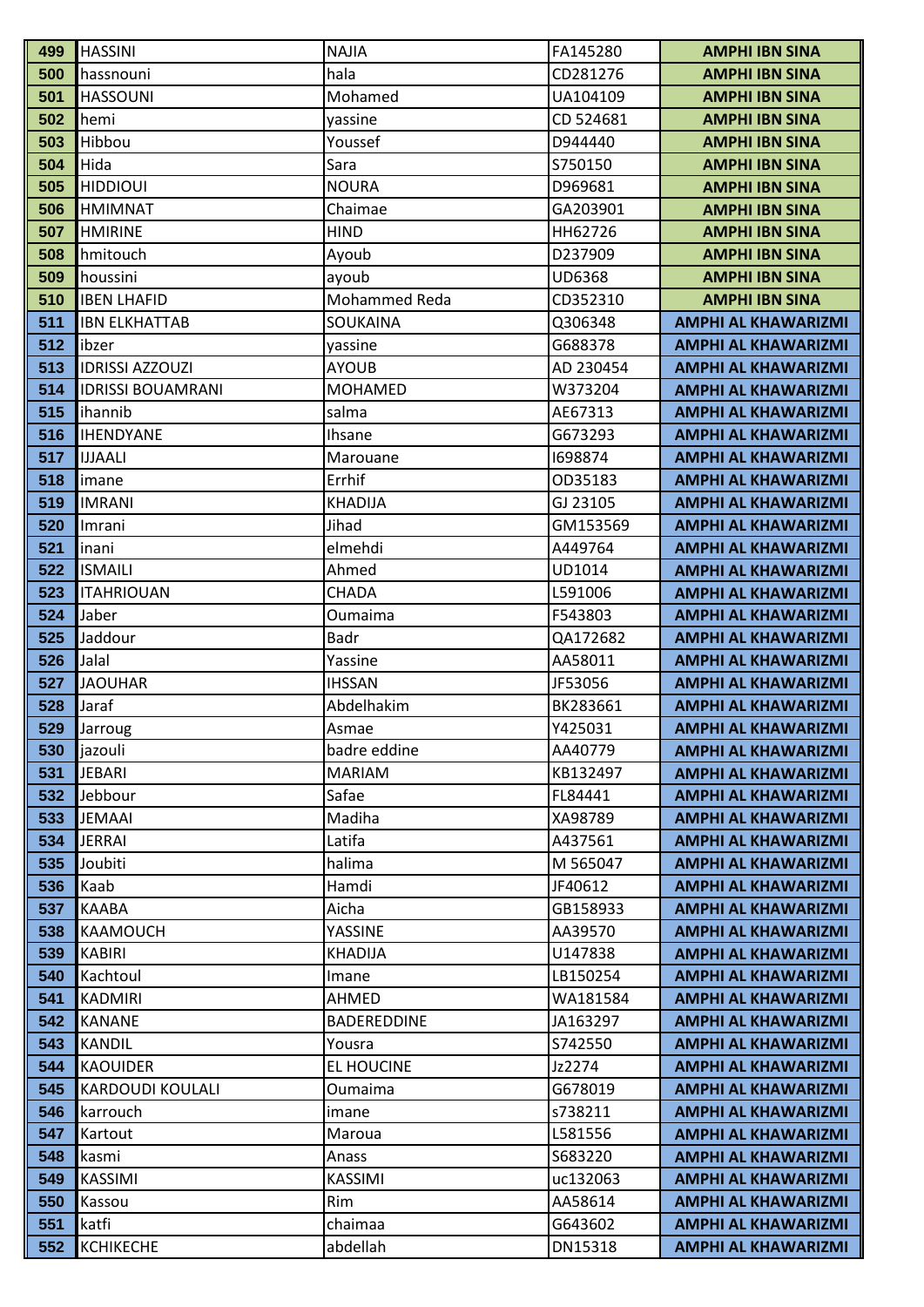| 553        | <b>KERKRI</b>       | <b>ABIR</b>            | FB109857           | <b>AMPHI AL KHAWARIZMI</b>                       |
|------------|---------------------|------------------------|--------------------|--------------------------------------------------|
| 554        | kermzi              | saloua                 | G613056            | <b>AMPHI AL KHAWARIZMI</b>                       |
| 555        | <b>KHADIR</b>       | <b>KALTOUM</b>         | J468750            | <b>AMPHI AL KHAWARIZMI</b>                       |
| 556        | <b>KHALID</b>       | Khaoula-Rihab          | 1712509            | <b>AMPHI AL KHAWARIZMI</b>                       |
| 557        | khalif              | soukayna               | cd481815           | <b>AMPHI AL KHAWARIZMI</b>                       |
| 558        | Khallou             | Chaouki                | CN22280            | <b>AMPHI AL KHAWARIZMI</b>                       |
| 559        | khanfara            | taha                   | XA108541           | <b>AMPHI AL KHAWARIZMI</b>                       |
| 560        | <b>KHAOUTI</b>      | Badr-eddine            | CD598394           | <b>AMPHI AL KHAWARIZMI</b>                       |
| 561        | <b>KHARROUBAT</b>   | Salma                  | A742393            | <b>AMPHI AL KHAWARIZMI</b>                       |
| 562        | khatib alaoui       | ayoub                  | AE79712            | <b>AMPHI AL KHAWARIZMI</b>                       |
| 563        | <b>KHEMRICH</b>     | <b>Mohammed Achraf</b> | CB260147           | <b>AMPHI AL KHAWARIZMI</b>                       |
| 564        | Khounch             | Sara                   | EE771931           | <b>AMPHI AL KHAWARIZMI</b>                       |
| 565        | khouy               | kamal                  | Y347128            | <b>AMPHI AL KHAWARIZMI</b>                       |
| 566        | kias                | mohamed amine          | w 298392           | <b>AMPHI AL KHAWARIZMI</b>                       |
| 567        | Kidaye              | Nabila                 | AE233913           | <b>AMPHI AL KHAWARIZMI</b>                       |
| 568        | <b>KODAD</b>        | <b>HOUDA</b>           | FJ24550            | <b>AMPHI AL KHAWARIZMI</b>                       |
| 569        | <b>KOK</b>          | Lamyae                 | CD546665           | <b>AMPHI AL KHAWARIZMI</b>                       |
| 570        | <b>KOTBANI</b>      | Yassine                | T248343            | <b>AMPHI AL KHAWARIZMI</b>                       |
| 571        | <b>KRIBIA</b>       | Kawtar                 | BK288917           | <b>AMPHI AL KHAWARIZMI</b>                       |
| 572        | Kyoud               | Ayoub                  | AA67471            | <b>AMPHI AL KHAWARIZMI</b>                       |
| 573        | laadili             | chaimae                | JC487815           | <b>AMPHI AL KHAWARIZMI</b>                       |
| 574        | LAAJAJ              | ElMehdi                | AA36468            | <b>AMPHI AL KHAWARIZMI</b>                       |
| 575        | Laalj               | Hala                   | SJ30136            | <b>AMPHI AL KHAWARIZMI</b>                       |
| 576        | Laaouini            | Youssouf               | CD543811           | <b>AMPHI AL KHAWARIZMI</b>                       |
| 577        | LAARAJ              | <b>SAFA</b>            | BE887608           | <b>AMPHI AL KHAWARIZMI</b>                       |
| 578        | LAAREJ              | FATIMA EZ-ZAHRA        | AD 247475          | <b>AMPHI AL KHAWARIZMI</b>                       |
| 579        | LAARIFI             | <b>ATMANE</b>          | WA171103           | <b>AMPHI AL KHAWARIZMI</b>                       |
| 580        | Laasiri             | Hajar                  | CD304244           | <b>AMPHI AL KHAWARIZMI</b>                       |
| 581        | laaziz              | wayl                   | AD253986           | <b>AMPHI AL KHAWARIZMI</b>                       |
| 582        | laazizi             | oumaima                | BJ434146           | <b>AMPHI AL KHAWARIZMI</b>                       |
| 583        | LABARI              | <b>MOHAMED</b>         | LA81783            | <b>AMPHI AL KHAWARIZMI</b>                       |
| 584        | Labbouka            | Wafae                  | AE72197            | <b>AMPHI AL KHAWARIZMI</b>                       |
| 585        | Lachgar             | anouar                 | ID76798            | <b>AMPHI AL BAYTAR</b>                           |
| 586        | <b>LACHGAR</b>      | <b>MAJDOULINE</b>      | G613521            | <b>AMPHI AL BAYTAR</b>                           |
| 587        | LAFRID<br>lafriouni | Amine<br>khaoula       | AE87298<br>AE96191 | <b>AMPHI AL BAYTAR</b>                           |
| 588<br>589 | LAFTAM              | Mehdi                  | JM60670            | <b>AMPHI AL BAYTAR</b><br><b>AMPHI AL BAYTAR</b> |
| 590        | Laglil              | Youssef                | X380699            | <b>AMPHI AL BAYTAR</b>                           |
| 591        | LAGZOULI            | Faiçal                 | DJ25966            | <b>AMPHI AL BAYTAR</b>                           |
| 592        | Lahbabi             | hawaya                 | CD281094           | <b>AMPHI AL BAYTAR</b>                           |
| 593        | <b>LAHDIDI</b>      | SARA                   | BJ392064           | <b>AMPHI AL BAYTAR</b>                           |
| 594        | <b>LAHDIRI</b>      | <b>FATIMA</b>          | A 361065           | <b>AMPHI AL BAYTAR</b>                           |
| 595        | Lahraoui            | Imane                  | S681453            | <b>AMPHI AL BAYTAR</b>                           |
| 596        | Lahya               | Sarah                  | CD 509978          | <b>AMPHI AL BAYTAR</b>                           |
| 597        | lakhal              | chaimae                | CD513977           | <b>AMPHI AL BAYTAR</b>                           |
| 598        | <b>LAKHLIFI</b>     | Lamiae                 | D 919061           | <b>AMPHI AL BAYTAR</b>                           |
| 599        | LAKRARY             | Omar                   | TA130993           | <b>AMPHI AL BAYTAR</b>                           |
| 600        | <b>LAKTATI</b>      | <b>IKHLAS</b>          | AA52116            | <b>AMPHI AL BAYTAR</b>                           |
| 601        | LAMHAMDI ALAOUI     | ABDELAZIZ              | BL123716           | <b>AMPHI AL BAYTAR</b>                           |
| 602        | LAM'HAMMDI          | Hicham                 | D235587            | <b>AMPHI AL BAYTAR</b>                           |
| 603        | Lamhaoul            | Soufiane               | AD220863           | <b>AMPHI AL BAYTAR</b>                           |
| 604        | Lamhassni           | Farah                  | GK131388           | <b>AMPHI AL BAYTAR</b>                           |
| 605        | Lamhour             | Oumaima                | N390539            | <b>AMPHI AL BAYTAR</b>                           |
| 606        | LAMNOUAR            | <b>IHSSANE</b>         | BJ416959           | <b>AMPHI AL BAYTAR</b>                           |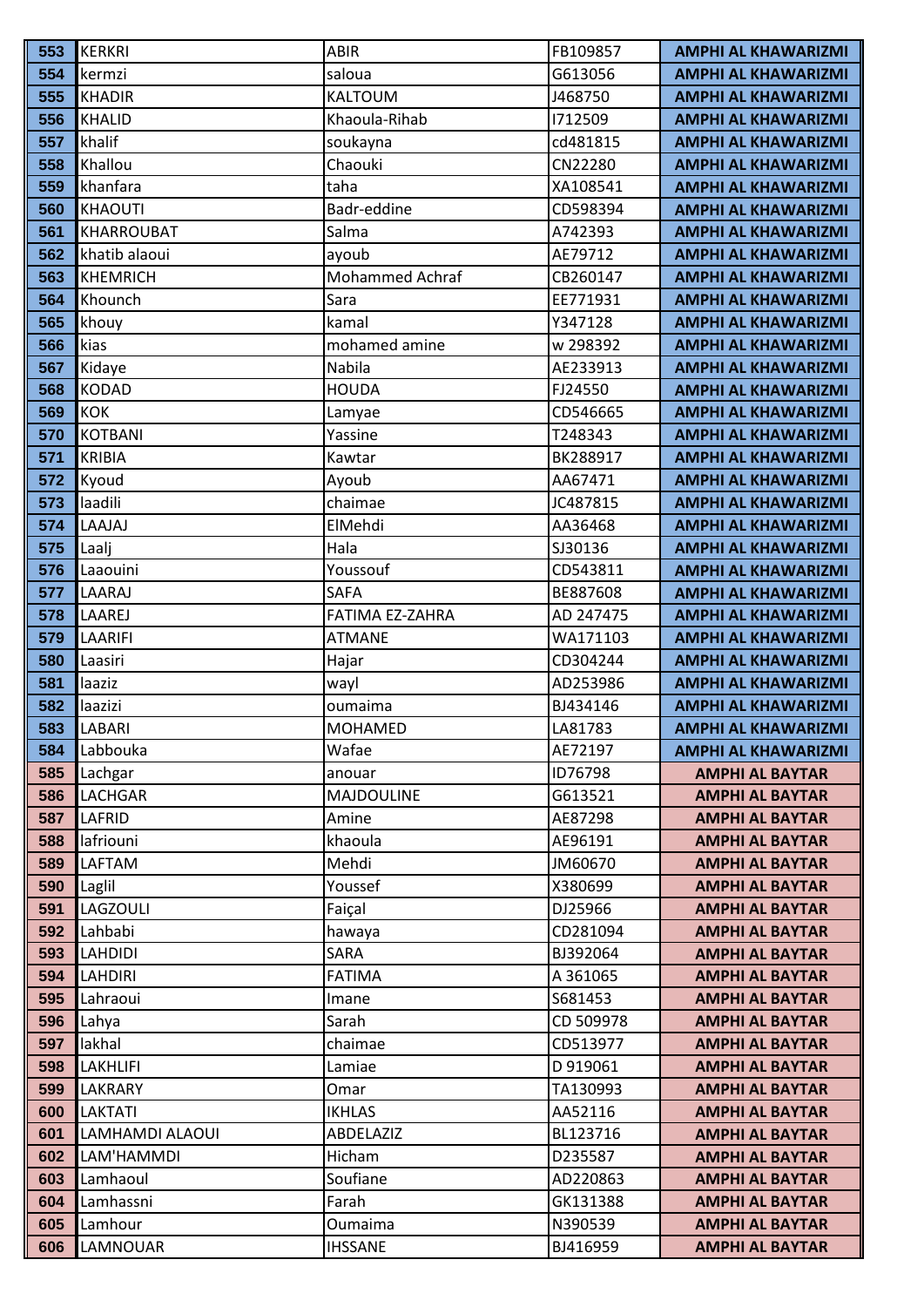| 607        | LAMRABET                | sara            | D230789              | <b>AMPHI AL BAYTAR</b>                           |
|------------|-------------------------|-----------------|----------------------|--------------------------------------------------|
| 608        | <b>LAMRANI ALAOUI</b>   | Souad           | CD84108              | <b>AMPHI AL BAYTAR</b>                           |
| 609        | Laouane                 | Nouhad          | 1722325              | <b>AMPHI AL BAYTAR</b>                           |
| 610        | <b>LARABI</b>           | <b>SIHAME</b>   | C940004              | <b>AMPHI AL BAYTAR</b>                           |
| 611        | Lasri                   | Abdellah        | G 643226             | <b>AMPHI AL BAYTAR</b>                           |
| 612        | LAZAR                   | Fadila          | D770615              | <b>AMPHI AL BAYTAR</b>                           |
| 613        | LAZRAQ                  | Mohammed        | CD512673             | <b>AMPHI AL BAYTAR</b>                           |
| 614        | Lehdioui                | Maryem          | AD242138             | <b>AMPHI AL BAYTAR</b>                           |
| 615        | Leila REDDAF            | Leila           | G704617              | <b>AMPHI AL BAYTAR</b>                           |
| 616        | <b>LEKHDIMI</b>         | SOUAD           | Q226881              | <b>AMPHI AL BAYTAR</b>                           |
| 617        | LEMRANI                 | <b>IMAD</b>     | x279553              | <b>AMPHI AL BAYTAR</b>                           |
| 618        | LHIMMER                 | Hanaa           | AE124638             | <b>AMPHI AL BAYTAR</b>                           |
| 619        | LIEMLAHI                | Rania           | AD164798             | <b>AMPHI AL BAYTAR</b>                           |
| 620        | L'KASSMI                | Sarra           | D824009              | <b>AMPHI AL BAYTAR</b>                           |
| 621        | lommuni                 | ahmed           | AD213286             | <b>AMPHI AL BAYTAR</b>                           |
| 622        | lossifi                 | ouidad          | GJ34300              | <b>AMPHI AL BAYTAR</b>                           |
| 623        | <b>MAARAF</b>           | <b>ABDELALI</b> | DA83009              | <b>AMPHI AL BAYTAR</b>                           |
| 624        | mabraq                  | hicham          | IA141091             | <b>AMPHI AL BAYTAR</b>                           |
| 625        | Mabrouk                 | Salma           | AD253225             | <b>AMPHI AL BAYTAR</b>                           |
| 626        | Mahboub                 | Houda           | N406276              | <b>AMPHI AL BAYTAR</b>                           |
| 627        | Mahdaoui                | Mouad           | Q317794              | <b>AMPHI AL BAYTAR</b>                           |
| 628        | <b>MAHJOUB</b>          | <b>ALYAE</b>    | CB 276104            | <b>AMPHI AL BAYTAR</b>                           |
| 629        | Mahmoud                 | Wafae           | AD 245672            | <b>AMPHI AL BAYTAR</b>                           |
| 630        | <b>MAHOUAT</b>          | <b>NACER</b>    | EE618214             | <b>AMPHI AL BAYTAR</b>                           |
| 631        | Maissa                  | Hamdi           | Ja120169             | <b>AMPHI AL BAYTAR</b>                           |
| 632        | Majjad                  | hakima          | IA155747             | <b>AMPHI AL BAYTAR</b>                           |
| 633        | <b>MAKAOUI</b>          | Soukaina        | AD178313             | <b>AMPHI AL BAYTAR</b>                           |
| 634        | malyadi                 | samia           | EE585406             | <b>AMPHI AL BAYTAR</b>                           |
| 635        | <b>MANASS</b>           | <b>IMANE</b>    | JE280310             | <b>AMPHI AL BAYTAR</b>                           |
| 636        | <b>MANIAR</b>           | Hamza           | CD546626             | <b>AMPHI AL BAYTAR</b>                           |
| 637        | Manouzi                 | Anas            | D826443              | <b>AMPHI AL BAYTAR</b>                           |
| 638        | <b>MANSOURI</b>         | <b>DALAL</b>    | AD232330             | <b>AMPHI AL BAYTAR</b>                           |
| 639        | MARHERAOUI              | <b>MEHDI</b>    | TA116528             | <b>AMPHI AL BAYTAR</b>                           |
| 640        | Matine                  | Marouane        | BB101416             | <b>AMPHI AL BAYTAR</b>                           |
| 641        | <b>MAZANI</b>           | walid           | CB279069             | <b>AMPHI AL BAYTAR</b>                           |
| 642        | mazouz                  | wahiba          | BB125981             | <b>AMPHI AL BAYTAR</b>                           |
| 643        | <b>MAZOUZ</b>           | Mohammed        | D821010              | <b>AMPHI AL BAYTAR</b>                           |
| 644        | <b>MAZOUZ</b>           | Amal            | G683040<br>D742015   | <b>AMPHI AL BAYTAR</b>                           |
| 645        | Megrini                 | Chaymae         |                      | <b>AMPHI AL BAYTAR</b>                           |
| 646<br>647 | MEGZARI                 | LAMIAE          | CD512237<br>JB474005 | <b>AMPHI AL BAYTAR</b><br><b>AMPHI AL BAYTAR</b> |
| 648        | Mejdoubi<br>mekkaoui    | amal<br>Souad   | X304981              | <b>AMPHI AL BAYTAR</b>                           |
| 649        | <b>MELLOUKI</b>         | Amine           | FA165110             | <b>AMPHI AL BAYTAR</b>                           |
| 650        | <b>MENAY</b>            | <b>JALAL</b>    | FB98527              | <b>AMPHI AL BAYTAR</b>                           |
| 651        | meniar                  | hicham          | BH566285             | <b>AMPHI AL BAYTAR</b>                           |
| 652        | Mentag                  | Yassine         | CB269450             | <b>AMPHI AL BAYTAR</b>                           |
| 653        | Meryem EZZAHER          | Meryem          | CD555435             | <b>AMPHI AL BAYTAR</b>                           |
| 654        | <b>MESBAHI ASSILA</b>   | Abir            | LC280581             | <b>AMPHI AL BAYTAR</b>                           |
| 655        | <b>MESKOUR</b>          | <b>HAMZA</b>    | UA101162             | <b>AMPHI AL BAYTAR</b>                           |
| 656        | <b>MHANDEZ TLEMCANI</b> | <b>MARIAM</b>   | CD599773             | <b>AMPHI AL BAYTAR</b>                           |
| 657        | <b>MIGHISS</b>          | samira          | Z576031              | <b>AMPHI AL BAIROUNI</b>                         |
| 658        | <b>MIGHISS</b>          | SANAE           | Z520064              | <b>AMPHI AL BAIROUNI</b>                         |
| 659        | <b>MISSBAHI</b>         | <b>MISSBAHI</b> | TA135396             | <b>AMPHI AL BAIROUNI</b>                         |
| 660        | <b>MOHAMED</b>          | MOHAMED         | VA130099             | <b>AMPHI AL BAIROUNI</b>                         |
|            |                         |                 |                      |                                                  |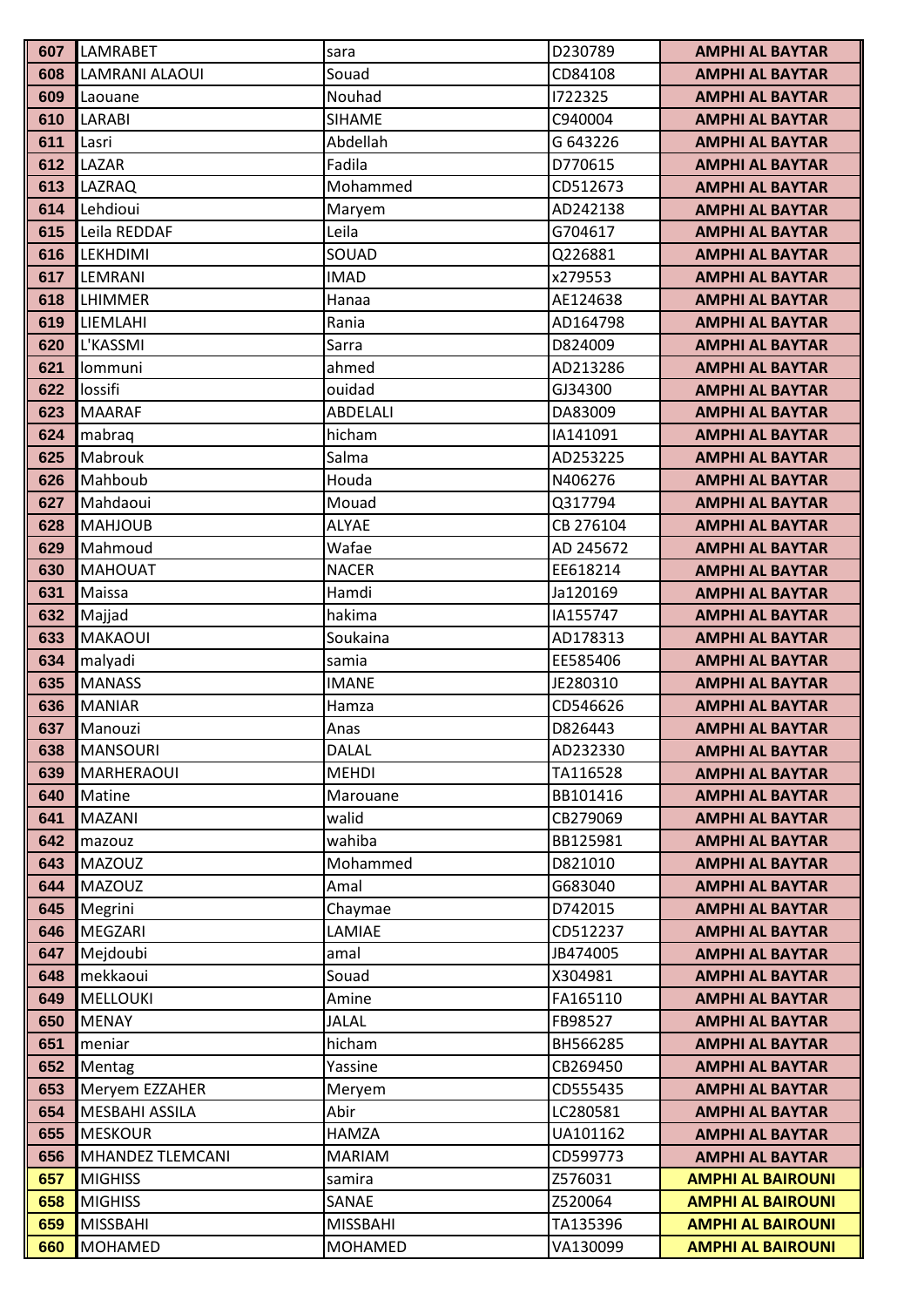| 661        | Mohamed amine                   | Fartassi            | GB185430            | <b>AMPHI AL BAIROUNI</b> |
|------------|---------------------------------|---------------------|---------------------|--------------------------|
| 662        | <b>MOQADDEM</b>                 | <b>NOUREDDINE</b>   | JB480499            | <b>AMPHI AL BAIROUNI</b> |
| 663        | Morchid                         | Meryeme             | G685098             | <b>AMPHI AL BAIROUNI</b> |
| 664        | <b>MORID</b>                    | <b>TAJANI</b>       | BH198169            | <b>AMPHI AL BAIROUNI</b> |
| 665        | <b>MOUACHA</b>                  | <b>MOHAMMAD</b>     | UC131099            | <b>AMPHI AL BAIROUNI</b> |
| 666        | <b>MOUHCIN</b>                  | <b>IMANE</b>        | AA11730             | <b>AMPHI AL BAIROUNI</b> |
| 667        | <b>MOUHCINE</b>                 | MOHAMMED            | CD127440            | <b>AMPHI AL BAIROUNI</b> |
| 668        | <b>MOUHTAT</b>                  | <b>IMANE</b>        | U187354             | <b>AMPHI AL BAIROUNI</b> |
| 669        | <b>MOUIGUINA</b>                | Souad               | EC34836             | <b>AMPHI AL BAIROUNI</b> |
| 670        | moukafih                        | fairouz             | AA45953             | <b>AMPHI AL BAIROUNI</b> |
| 671        | Moukane                         | Maroua              | A747396             | <b>AMPHI AL BAIROUNI</b> |
| 672        | MOULOUD                         | <b>MERYEM</b>       | GK138885            | <b>AMPHI AL BAIROUNI</b> |
| 673        | Moumen                          | Hayat               | AA36802             | <b>AMPHI AL BAIROUNI</b> |
| 674        | <b>MOUMID</b>                   | <b>FATIMA ZAHRA</b> | G 626514            | <b>AMPHI AL BAIROUNI</b> |
| 675        | MOUMOU                          | Hamza               | FB96813             | <b>AMPHI AL BAIROUNI</b> |
| 676        | <b>MOUNIR</b>                   | Fatima Zahrae       | CD208493            | <b>AMPHI AL BAIROUNI</b> |
| 677        | Mourchid                        | Yasser              | CD624782            | <b>AMPHI AL BAIROUNI</b> |
| 678        | <b>MOUTKAL</b>                  | <b>IMANE</b>        | BH 397592           | <b>AMPHI AL BAIROUNI</b> |
| 679        | mrabit                          | imane               | ZT116967            | <b>AMPHI AL BAIROUNI</b> |
| 680        | Mrabti                          | Abdelouahed         | AE11444             | <b>AMPHI AL BAIROUNI</b> |
| 681        | Mrani                           | Safaa               | D944379             | <b>AMPHI AL BAIROUNI</b> |
| 682        | MRANI-ALAOUI                    | ikrame              | AE1311850           | <b>AMPHI AL BAIROUNI</b> |
| 683        | <b>NACIK</b>                    | <b>ZINEB</b>        | AD261672            | <b>AMPHI AL BAIROUNI</b> |
| 684        | <b>NAGHAMI</b>                  | <b>HAMZA</b>        | WA238024            | <b>AMPHI AL BAIROUNI</b> |
| 685        | naima                           | ourahou             | Bk177307            | <b>AMPHI AL BAIROUNI</b> |
| 686        | najam                           | soufiane            | BJ435914            | <b>AMPHI AL BAIROUNI</b> |
| 687        | nakriz                          | jamal               | L455726             | <b>AMPHI AL BAIROUNI</b> |
| 688        | Nasri                           | Yousra              | AA54808             | <b>AMPHI AL BAIROUNI</b> |
| 689        | <b>NASSIRI</b>                  | <b>KARIMA</b>       | JB486149            | <b>AMPHI AL BAIROUNI</b> |
| 690        | <b>NEFFARI</b>                  | Meryem              | M577087             | <b>AMPHI AL BAIROUNI</b> |
| 691        | <b>NEFZI</b>                    | Inssaf              | GM129876            | <b>AMPHI AL BAIROUNI</b> |
| 692        | Nefzi                           | Nouhaila            | AE231844            | <b>AMPHI AL BAIROUNI</b> |
| 693        | Nejmi                           | Rania               | AA46084             | <b>AMPHI AL BAIROUNI</b> |
| 694        | <b>NOKHAILI</b>                 | Hajar               | A446605             | <b>AMPHI AL BAIROUNI</b> |
| 695        | Noua                            | Hind                | W397136             | <b>AMPHI AL BAIROUNI</b> |
| 696        | <b>NOUAR</b>                    | sara                | R335481             | <b>AMPHI AL BAIROUNI</b> |
| 697        | <b>NOUKRI</b>                   | SABRINE             | Q296813             | <b>AMPHI AL BAIROUNI</b> |
| 698        | ouaaicha                        | latifa              | JK2934              | <b>AMPHI AL BAIROUNI</b> |
| 699        | ouaddi                          | jihane              | G670041             | <b>AMPHI AL BAIROUNI</b> |
| 700        | <b>OUADI</b>                    | Mohamed             | JE290461            | <b>AMPHI AL BAIROUNI</b> |
| 701        | <b>OUAID</b>                    | <b>HOURIA</b>       | D983103             | <b>AMPHI AL BAIROUNI</b> |
| 702        | ouaziz                          | badr                | X386269             | <b>AMPHI AL BAIROUNI</b> |
| 703        | ouazoul                         | Mohamed             | UB84546             | <b>AMPHI AL BAIROUNI</b> |
| 704        | <b>OUBAITI</b>                  | ALI                 | JA163016            | <b>AMPHI AL BAIROUNI</b> |
| 705        | Oubidar                         | Hicham              | JH23035             | <b>AMPHI AL BAIROUNI</b> |
| 706        | <b>OUBLAID</b>                  | Anass               | IC113691            | <b>AMPHI AL BAIROUNI</b> |
| 707        | <b>OUBOUISK</b>                 | SANAA               | D832633             | <b>AMPHI AL BAIROUNI</b> |
| 708        | Oubraim                         | Laila               | AD240967            | <b>AMPHI AL BAIROUNI</b> |
| 709        | <b>OUCHBAB</b>                  | Amina               | CD313675            | <b>AMPHI AL BAIROUNI</b> |
| 710        | <b>OUHADINE</b>                 | EL MEHDI            | G901560             | <b>AMPHI AL BAIROUNI</b> |
| 711<br>712 | Oulahiane<br><b>OULD CHERIF</b> | Rania<br>ANAS       | A744377<br>CD313827 | <b>AMPHI AL BAIROUNI</b> |
| 713        | <b>OULED BELHAJ</b>             | <b>SALAH EDDINE</b> | AE172382            | <b>AMPHI AL BAIROUNI</b> |
|            |                                 |                     |                     | <b>AMPHI AL BAIROUNI</b> |
| 714        | <b>OURIKY</b>                   | <b>MARIA</b>        | BK294783            | <b>AMPHI AL BAIROUNI</b> |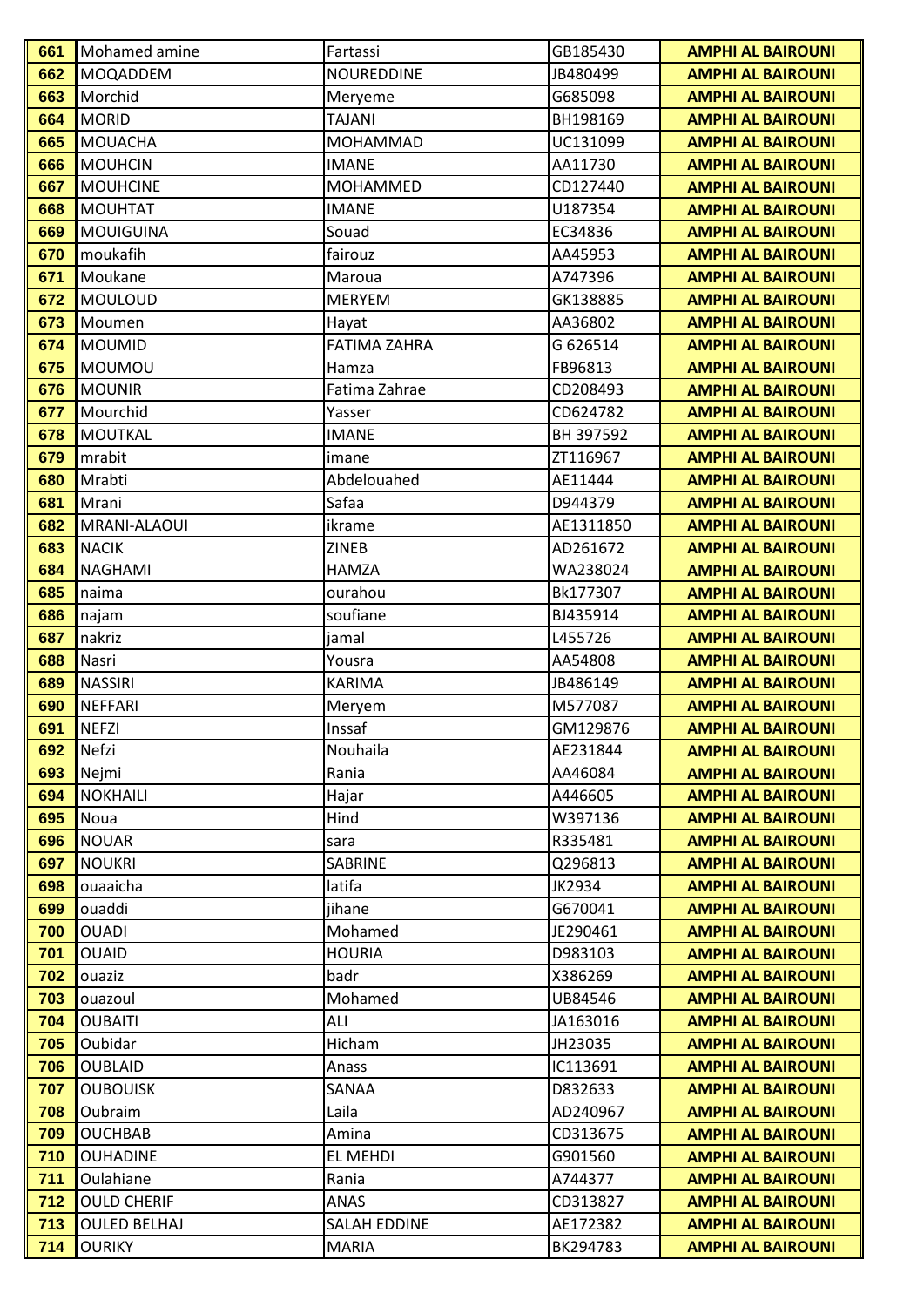| 715 | Oussi           | hassan              | AB 652732 | <b>AMPHI AL BAIROUNI</b> |
|-----|-----------------|---------------------|-----------|--------------------------|
| 716 | <b>OUTRIDI</b>  | ABDELLAH            | UA92906   | <b>AMPHI AL BAIROUNI</b> |
| 717 | QADA            | ABDERRAHIM          | FB103569  | <b>AMPHI AL BAIROUNI</b> |
| 718 | Qandoussi       | Mostafa             | CB243391  | <b>AMPHI AL BAIROUNI</b> |
| 719 | QARROU          | <b>MARIYEM</b>      | D989861   | <b>AMPHI AL BAIROUNI</b> |
| 720 | QARROU          | <b>Btissam</b>      | D984891   | <b>AMPHI AL BAIROUNI</b> |
| 721 | <b>QORCHI</b>   | MERYEM              | BH499117  | <b>AMPHI AL BAIROUNI</b> |
| 722 | QSAIBA          | <b>HIND</b>         | AA46753   | <b>AMPHI AL BAIROUNI</b> |
| 723 | quarqori        | walid               | CD199597  | <b>AMPHI AL BAIROUNI</b> |
| 724 | RABIE           | Houda               | DO16555   | <b>AMPHI AL BAIROUNI</b> |
| 725 | RABIH           | Ibtisam             | JH22186   | <b>AMPHI AL BAIROUNI</b> |
| 726 | rached          | rajae               | D946787   | <b>AMPHI AL BAIROUNI</b> |
| 727 | RADI            | MOHAMED-ALI         | LC229854  | <b>AMPHI AL BAIROUNI</b> |
| 728 | rahimi          | jihad               | A 669711  | <b>AMPHI AL BAIROUNI</b> |
| 729 | <b>RAHMOUN</b>  | <b>SALMA</b>        | AD200026  | <b>AMPHI IBN HAYAN</b>   |
| 730 | <b>RAMDAN</b>   | <b>WAFAE</b>        | FA173200  | <b>AMPHI IBN HAYAN</b>   |
| 731 | Razouk          | Jihane              | AA62414   | <b>AMPHI IBN HAYAN</b>   |
| 732 | Razzouk         | Younes              | AD263402  | <b>AMPHI IBN HAYAN</b>   |
| 733 | RBABI           | ouail               | AE27516   | <b>AMPHI IBN HAYAN</b>   |
| 734 | <b>RBAIBI</b>   | MOHAMMED-AMINE      | IB223624  | <b>AMPHI IBN HAYAN</b>   |
| 735 | remli           | taqy-eddine         | it62852   | <b>AMPHI IBN HAYAN</b>   |
| 736 | Regadi          | Fatima Azzahra      | AA53649   | <b>AMPHI IBN HAYAN</b>   |
| 737 | RHANNAME        | sarah               | D831915   | <b>AMPHI IBN HAYAN</b>   |
| 738 | RHAZANI         | ANASSE              | HA140696  | <b>AMPHI IBN HAYAN</b>   |
| 739 | <b>ROBOA</b>    | Zakaria             | JB352802  | <b>AMPHI IBN HAYAN</b>   |
| 740 | <b>SABER</b>    | Mina                | GA154801  | <b>AMPHI IBN HAYAN</b>   |
| 741 | <b>SABER</b>    | <b>FAYSSAL</b>      | XA95711   | <b>AMPHI IBN HAYAN</b>   |
| 742 | <b>SABIR</b>    | LAHCEN              | PB186436  | <b>AMPHI IBN HAYAN</b>   |
| 743 | <b>SABOUNI</b>  | <b>SALAH EDDINE</b> | CD623474  | <b>AMPHI IBN HAYAN</b>   |
| 744 | <b>SABRI</b>    | <b>FATIMA</b>       | JC516805  | <b>AMPHI IBN HAYAN</b>   |
| 745 | <b>SABRI</b>    | Ihssane             | JE 292437 | <b>AMPHI IBN HAYAN</b>   |
| 746 | <b>SADIK</b>    | <b>IBRAHIM</b>      | AE138803  | <b>AMPHI IBN HAYAN</b>   |
| 747 | sadiyine        | fatima azzahra      | AE31772   | <b>AMPHI IBN HAYAN</b>   |
| 748 | SADKI           | <b>FATIHA</b>       | ZG57606   | <b>AMPHI IBN HAYAN</b>   |
| 749 | <b>SADOUK</b>   | <b>NAJLAE</b>       | AD181498  | <b>AMPHI IBN HAYAN</b>   |
| 750 | safaa srifi     | safaa               | x331101   | <b>AMPHI IBN HAYAN</b>   |
| 751 | SAFOU           | Rihab               | GA204561  | <b>AMPHI IBN HAYAN</b>   |
| 752 | <b>SAHLI</b>    | AYMANE              | VA125322  | <b>AMPHI IBN HAYAN</b>   |
| 753 | Sahli           | Safaa               | X344823   | <b>AMPHI IBN HAYAN</b>   |
| 754 | said-allah      | abdellatif          | W212892   | <b>AMPHI IBN HAYAN</b>   |
| 755 | saidi           | loubaba             | u187620   | <b>AMPHI IBN HAYAN</b>   |
| 756 | Sajjoun         | Samira              | AA45231   | <b>AMPHI IBN HAYAN</b>   |
| 757 | SALAH           | Sara                | UA109369  | <b>AMPHI IBN HAYAN</b>   |
| 758 | sallou          | Fadoua              | AD219657  | <b>AMPHI IBN HAYAN</b>   |
| 759 | SAMHALLAH       | SOUMAYA             | JC477199  | <b>AMPHI IBN HAYAN</b>   |
| 760 | Sanae ZINOUN    | Sanae               | DO26580   | <b>AMPHI IBN HAYAN</b>   |
| 761 | SANDALY         | <b>AMINE</b>        | WA218046  | <b>AMPHI IBN HAYAN</b>   |
| 762 | sanhaji         | souad               | D829271   | <b>AMPHI IBN HAYAN</b>   |
| 763 | SAYARH          | Salma               | D932032   | <b>AMPHI IBN HAYAN</b>   |
| 764 | Sbai            | Imane               | LA 131662 | <b>AMPHI IBN HAYAN</b>   |
| 765 | <b>SBIHI</b>    | <b>DINA</b>         | G681055   | <b>AMPHI IBN HAYAN</b>   |
| 766 | <b>SEBAITRE</b> | <b>NAJLAA</b>       | LA137480  | <b>AMPHI IBN HAYAN</b>   |
| 767 | <b>SEDDIQI</b>  | <b>HAFSA</b>        | F571107   | <b>AMPHI IBN HAYAN</b>   |
| 768 | <b>SEFIANE</b>  | Amine               | BL137771  | <b>AMPHI IBN HAYAN</b>   |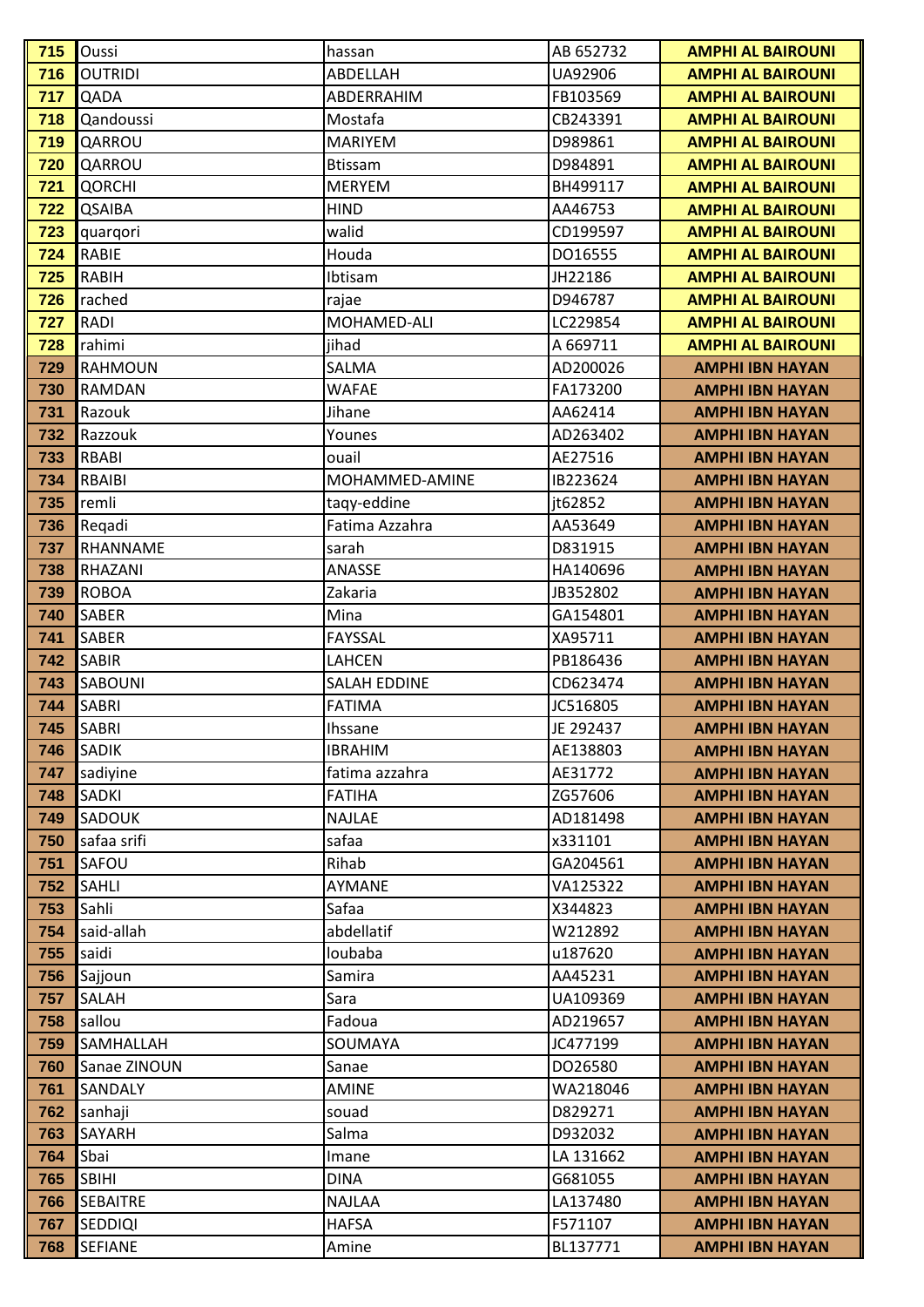| 769        | <b>SENHAJI SRHIYER</b> | Aida                         | CD561236           | <b>AMPHI IBN HAYAN</b>             |
|------------|------------------------|------------------------------|--------------------|------------------------------------|
| 770        | <b>SENI</b>            | <b>KAOUTAR</b>               | HH51440            | <b>AMPHI IBN HAYAN</b>             |
| 771        | SENNOUNI               | <b>OUAFAA</b>                | LB66232            | <b>AMPHI IBN HAYAN</b>             |
| 772        | Serhane                | Mohamed                      | CD139523           | <b>AMPHI IBN HAYAN</b>             |
| 773        | <b>SLIKAK</b>          | SAID                         | CD362673           | <b>AMPHI IBN HAYAN</b>             |
| 774        | <b>SLIMANI</b>         | <b>HICHAM</b>                | V284737            | <b>AMPHI IBN HAYAN</b>             |
| 775        | SMIMAA                 | Kamal                        | D996509            | <b>AMPHI IBN HAYAN</b>             |
| 776        | SOLDI                  | ABDELAZIZ                    | IA107873           | <b>AMPHI IBN HAYAN</b>             |
| 777        | <b>SOUBAIY</b>         | <b>Mohammed Yassine</b>      | A445101            | <b>AMPHI IBN HAYAN</b>             |
| 778        | SOUIDI                 | Mohammed                     | F575609            | <b>AMPHI IBN HAYAN</b>             |
| 779        | SOUITA                 | <b>AICHA</b>                 | Z451523            | <b>SALLE 15</b>                    |
| 780        | <b>SOUKI</b>           | <b>YOUNES</b>                | CD86446            | <b>SALLE 15</b>                    |
| 781        | SOULIMANI              | <b>HOUDA</b>                 | F414239            | <b>SALLE 15</b>                    |
| 782        | SOUSSAN                | Chifae                       | S758107            | <b>SALLE 15</b>                    |
| 783        | <b>TABTI</b>           | <b>SARA</b>                  | AE223214           | <b>SALLE 15</b>                    |
| 784        | Tadlaoui               | Abdeslam                     | La47489            | <b>SALLE 15</b>                    |
| 785        | <b>TAHA</b>            | ABDELHADI                    | GA 77539           | <b>SALLE 15</b>                    |
| 786        | <b>TAHIRI</b>          | Abderrahman                  | CB263680           | <b>SALLE 15</b>                    |
| 787        | <b>TALBI</b>           | YOUSSEF                      | WA185082           | <b>SALLE 15</b>                    |
| 788        | <b>TAMASNA</b>         | <b>IKRAM</b>                 | DO16018            | <b>SALLE 15</b>                    |
| 789        | <b>TANTAOUI</b>        | Hana                         | G680296            | <b>SALLE 15</b>                    |
| 790        | Taoufiq                | Chaymae                      | F565937            | <b>SALLE 15</b>                    |
| 791        | taoussi                | mohamed                      | y408991            | <b>SALLE 15</b>                    |
| 792        | <b>TARAA</b>           | Abdelilah                    | D985537            | <b>SALLE 15</b>                    |
| 793        | Tazi                   | Zineb                        | AA44421            | <b>SALLE 15</b>                    |
| 794        | <b>TELOUKI</b>         | <b>MOHAMED</b>               | JA152854           | <b>SALLE 15</b>                    |
| 795        | Tesaa                  | Saad                         | D240607            | <b>SALLE 15</b>                    |
| 796        | tih                    | zakaria                      | Q311307            | <b>SALLE 15</b>                    |
| 797        | Timimi                 | Hasnae                       | CD484134           | <b>SALLE 15</b>                    |
| 798        | Toudghi                | Ayman                        | Z546760            | <b>SALLE 15</b>                    |
| 799        | Touiri                 | <b>Firdaouss Hibat Allah</b> | D833512            | <b>SALLE 15</b>                    |
| 800        | <b>TOUMIAT</b>         | <b>HAJAR</b>                 | DB23816            | <b>SALLE 15</b>                    |
| 801        | <b>TOURBI</b>          | Chaimae                      | D997076            | <b>SALLE 15</b>                    |
| 802        | <b>TOURHZAOUI</b>      | hind                         | DA73020            | <b>SALLE 15</b>                    |
| 803        | <b>TOUROUGUI</b>       | Fatima Azzahra               | D966664            | <b>SALLE 15</b>                    |
| 804        | tribak                 | soukaina                     | CD129417           | <b>SALLE 15</b>                    |
| 805        | Tribak                 | Reda                         | L572484            | <b>SALLE 15</b>                    |
| 806        | YAHIAOUI               | SOUFIANE                     | D937015            | <b>SALLE 15</b>                    |
| 807        | YAHYAOUI               | <b>YOUSSEF</b>               | CD 207483          | <b>SALLE 15</b>                    |
| 808        | YAKOUBI                | Athmane                      | UC142736           | <b>SALLE 15</b>                    |
| 809        | YAMLAHI                | <b>JIHANE</b>                | L488797            | <b>SALLE 15</b>                    |
| 810        | Yaqouti                | Hind                         | ZT187787           | <b>SALLE 15</b>                    |
| 811        | yassine                | yassine                      | CD236053           | <b>SALLE 15</b>                    |
| 812        | <b>YOUSFI</b>          | <b>FATIMA ZAHRAA</b>         | G536403            | <b>SALLE 15</b>                    |
| 813<br>814 | YOUSSFI                | <b>AYOUB</b>                 | DN24416            | <b>SALLE 15</b>                    |
| 815        | Youssfi<br>YOUSSFI     | Salah Eddine                 | z568893<br>DA86053 | <b>SALLE 16</b><br><b>SALLE 16</b> |
| 816        | Zaatar                 | jihan<br>El hassan           | Vm812              | <b>SALLE 16</b>                    |
| 817        |                        |                              | QA162328           | <b>SALLE 16</b>                    |
| 818        | zaatri<br>ZADNI        | tariq<br>saloua              | G537032            |                                    |
| 819        | ZAGAOUI                | Hamza                        | S711832            | <b>SALLE 16</b><br><b>SALLE 16</b> |
| 820        | Zahrani                | Wissal                       | D833075            | <b>SALLE 16</b>                    |
| 821        | <b>ZAHROUR</b>         | Faiza                        | Y427123            | <b>SALLE 16</b>                    |
| 822        | Zaimi                  | Faycal                       | A378077            | <b>SALLE 16</b>                    |
|            |                        |                              |                    |                                    |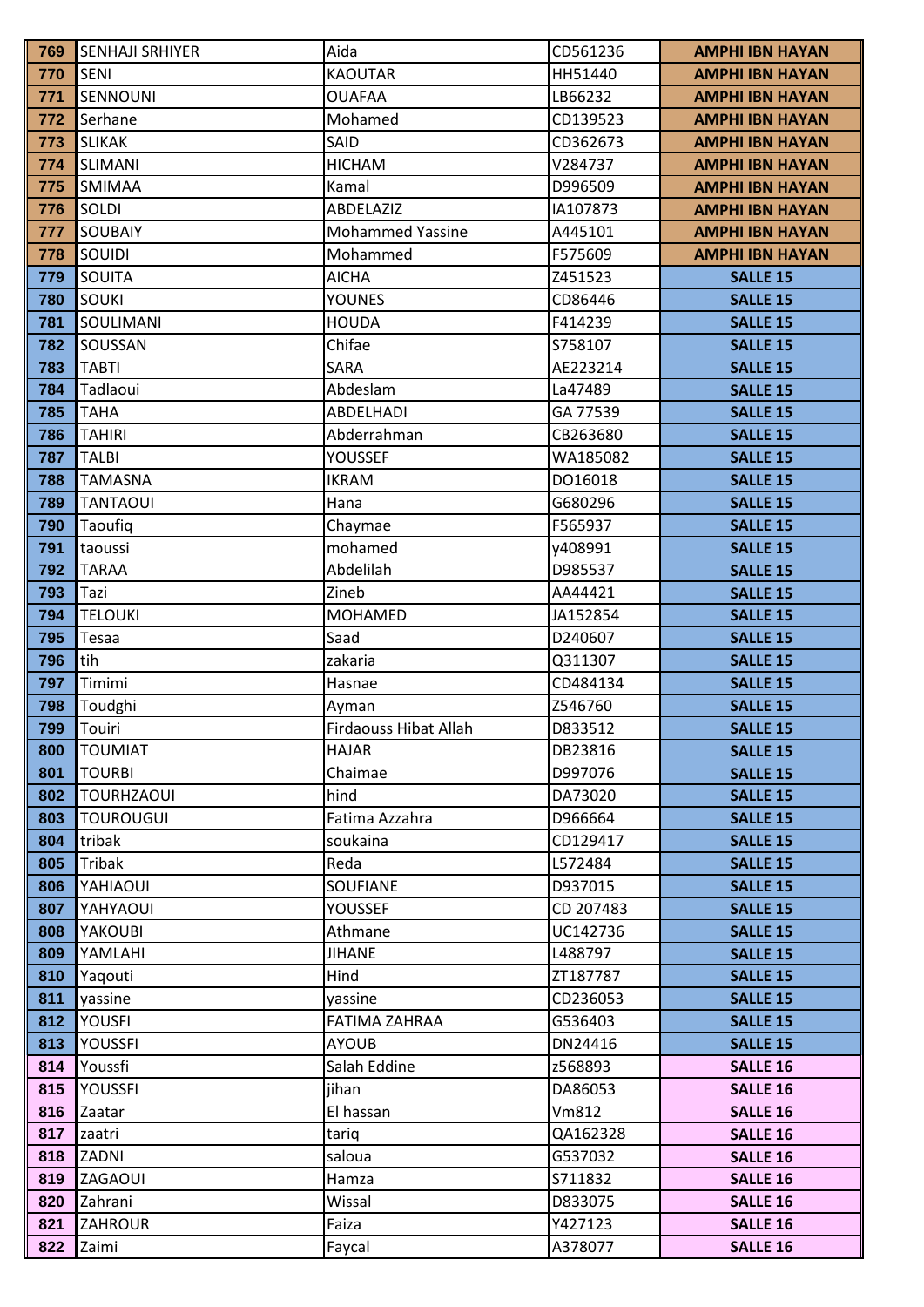| 823 | Zaineb AAJJANE  | Zaineb         | HH60840  | <b>SALLE 16</b> |
|-----|-----------------|----------------|----------|-----------------|
| 824 | <b>ZALHAT</b>   | Sara           | DN28913  | <b>SALLE 16</b> |
| 825 | Zaoui           | Oussama        | K 501553 | <b>SALLE 16</b> |
| 826 | Zarhoune        | Hamza          | BM24633  | <b>SALLE 16</b> |
| 827 | Zarhouni        | Rachid         | CD83774  | <b>SALLE 16</b> |
| 828 | ZARKAOUI        | Abdellah       | IA150663 | <b>SALLE 16</b> |
| 829 | <b>ZARYOUH</b>  | <b>IMAD</b>    | CD260284 | <b>SALLE 16</b> |
| 830 | ZEGGANI         | Houda          | D925070  | <b>SALLE 16</b> |
| 831 | Zekaoui         | Chaymaa        | X344527  | <b>SALLE 16</b> |
| 832 | <b>ZERBANE</b>  | <b>HOUYAME</b> | G456616  | <b>SALLE 16</b> |
| 833 | <b>ZERHOUN</b>  | <b>RADIA</b>   | GM160551 | <b>SALLE 16</b> |
| 834 | Zeroual         | Zakia          | Q264076  | <b>SALLE 16</b> |
| 835 | <b>ZERROUKI</b> | TARIK          | F563977  | <b>SALLE 16</b> |
| 836 | <b>ZERROUKI</b> | Safae          | F573224  | <b>SALLE 16</b> |
| 837 | <b>ZINBI</b>    | SAMI           | DA82933  | <b>SALLE 16</b> |
| 838 | Zine            | <b>ADAM</b>    | CD590432 | <b>SALLE 16</b> |
| 839 | zineb mabras    | zineb          | D739612  | <b>SALLE 16</b> |
| 840 | ZNAIDI          | Hanae          | D851368  | <b>SALLE 16</b> |
| 841 | zouak           | saad           | zt203473 | <b>SALLE 16</b> |
| 842 | Zoubair         | Abdelmoutalib  | M448550  | <b>SALLE 16</b> |
| 843 | <b>ZOUHAIR</b>  | ABD EL HAY     | G691534  | <b>SALLE 16</b> |
| 844 | ZOUIHIL         | <b>MOHAMED</b> | EE555321 | <b>SALLE 16</b> |
| 845 | zouine          | sara           | t265268  | <b>SALLE 16</b> |

## SPECIALITE :

### **MEDIA ET COMMUNICATION**

| <b>NUM</b>              | <b>NOM</b>         | <b>PRENOM</b>    | <b>C.I.N.</b> | <b>AMPHI OU SALLE</b> |
|-------------------------|--------------------|------------------|---------------|-----------------------|
| $\mathbf{1}$            | afandi             | said             | JB424913      | <b>SALLE 17</b>       |
| $\overline{2}$          | <b>AHMED</b>       | <b>EL KOUITI</b> | JF45432       | <b>SALLE 17</b>       |
| 3                       | Ait hssaine        | Mohamed          | PA213916      | <b>SALLE 17</b>       |
| $\overline{\mathbf{4}}$ | Ait omar           | Samia            | U160061       | <b>SALLE 17</b>       |
| 5                       | Allaoui            | Youssef          | A686282       | <b>SALLE 17</b>       |
| 6                       | Amarhroud          | Ihsane           | AD245400      | <b>SALLE 17</b>       |
| $\overline{7}$          | <b>ARHAMNI</b>     | Yassine          | HH55619       | <b>SALLE 17</b>       |
| 8                       | Arji               | <b>HICHAM</b>    | jy854         | <b>SALLE 17</b>       |
| $\overline{9}$          | <b>AYATE</b>       | <b>IKRAM</b>     | 1695760       | <b>SALLE 17</b>       |
| 10                      | <b>BELAGHRISSI</b> | Otmane           | UB81340       | <b>SALLE 17</b>       |
| 11                      | <b>BELMOEITI</b>   | Oumaima          | CD599004      | <b>SALLE 17</b>       |
| 12                      | <b>BENCHERIF</b>   | <b>KHALID</b>    | uc137191      | <b>SALLE 17</b>       |
| 13                      | Benhalima          | Maroua           | D796459       | <b>SALLE 17</b>       |
| 14                      | <b>BENHJIB</b>     | Omar             | Y198212       | <b>SALLE 17</b>       |
| 15                      | <b>BENICHOU</b>    | <b>IMANE</b>     | EE564632      | <b>SALLE 17</b>       |
| 16                      | berdai             | younes           | CD243688      | <b>SALLE 17</b>       |
| 17                      | bordou             | rabii            | BJ336296      | <b>SALLE 17</b>       |
| 18                      | <b>BOUALI</b>      | Fadel            | D852028       | <b>SALLE 17</b>       |
| 19                      | <b>BOUAMOUD</b>    | <b>MBAREK</b>    | JF44491       | <b>SALLE 17</b>       |
| 20                      | Bouchouar          | Yassine          | JB 461654     | <b>SALLE 17</b>       |
| 21                      | <b>Bougtib</b>     | Redouane         | X301380       | <b>SALLE 17</b>       |
| 22                      | Bouihrouchane      | Soufiane         | JY22874       | <b>SALLE 17</b>       |
| 23                      | CHANAA             | ZAKARIA          | ID73200       | <b>SALLE 17</b>       |
| 24                      | chbihi             | oumaima          | AE29896       | <b>SALLE 17</b>       |
| 25                      | cheikhi            | chakib           | AA42452       | <b>SALLE 17</b>       |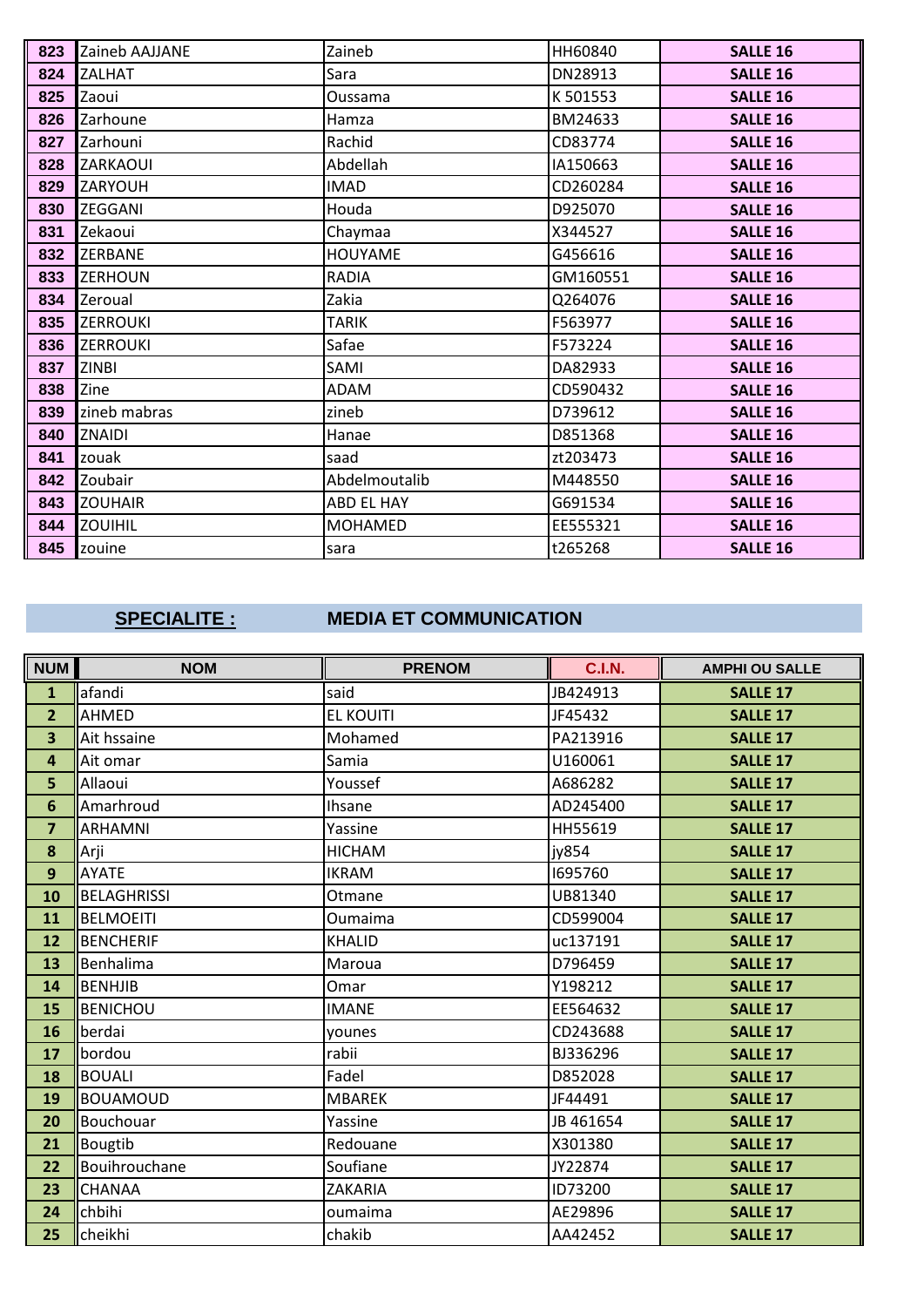| 26       | <b>CHERGUI</b>                | Intissar          | AB117425             | <b>SALLE 17</b>                    |
|----------|-------------------------------|-------------------|----------------------|------------------------------------|
| 27       | <b>DAKIRI</b>                 | Laila             | AA45373              | <b>SALLE 17</b>                    |
| 28       | Damir                         | Abde Imounaim     | EE373290             | <b>SALLE 17</b>                    |
| 29       | <b>ECHAMI</b>                 | <b>RAJAE</b>      | LB154047             | <b>SALLE 17</b>                    |
| 30       | eddarbaki                     | rachid            | Eb 130301            | <b>SALLE 17</b>                    |
| 31       | <b>EL AZZOUZI</b>             | <b>RACHID</b>     | UC122741             | <b>SALLE 18</b>                    |
| 32       | El Bali                       | El Mehdi          | L534249              | <b>SALLE 18</b>                    |
| 33       | <b>EL FIZAZI</b>              | ABDERRAHMANE      | CD184664             | <b>SALLE 18</b>                    |
| 34       | <b>EL KADIRI</b>              | <b>MOHAMMED</b>   | AE65518              | <b>SALLE 18</b>                    |
| 35       | EL KADRI EL HASSANI EL YAMANI | Soukaina          | ZT89589              | <b>SALLE 18</b>                    |
| 36       | <b>EL KHAIDER</b>             | <b>YOUSSEF</b>    | CD209630             | <b>SALLE 18</b>                    |
| 37       | <b>EL MASTOUR</b>             | <b>IBRAHIM</b>    | JA165064             | <b>SALLE 18</b>                    |
| 38       | <b>ELAOUMARI</b>              | Said              | BE738979             | <b>SALLE 18</b>                    |
| 39       | <b>EL-HILALI</b>              | <b>HAMID</b>      | JY5766               | <b>SALLE 18</b>                    |
| 40       | <b>ELKAABI</b>                | Ahmed             | PB 179747            | <b>SALLE 18</b>                    |
| 41       | Elmansouri                    | Fattouma          | V250851              | <b>SALLE 18</b>                    |
| 42       | <b>ENNEJJARI</b>              | MOHAMMED          | CD317940             | <b>SALLE 18</b>                    |
| 43       | ESSASBOU                      | <b>ESSASBOU</b>   | X381804              | <b>SALLE 18</b>                    |
| 44       | Essouri                       | Mouhcine          | LF41818              | <b>SALLE 18</b>                    |
| 45       | Ezzahar                       | Abdelali          | CD243848             | <b>SALLE 18</b>                    |
| 46       | <b>FARHANE</b>                | Yousra            | Y397192              | <b>SALLE 18</b>                    |
| 47       | Fouzar                        | Loubna            | AD216689             | <b>SALLE 18</b>                    |
| 48       | gaya                          | el mokhtar        | sh 126364            | <b>SALLE 18</b>                    |
| 49       | Graoui                        | <b>Ihsane</b>     | AA50872              | <b>SALLE 18</b>                    |
| 50       | <b>HADDOUOUMOULOUD</b>        | SALMA             | LB194795             | <b>SALLE 18</b>                    |
| 51       | <b>HAFRAOUI</b>               | Oumaima           | AD257474             | <b>SALLE 18</b>                    |
| 52       | <b>HAJAR</b>                  | <b>BENNANI</b>    | AE50638              | <b>SALLE 18</b>                    |
| 53       | <b>HAJOUJI IDRISSI</b>        | Mahmoud           | L565768              | <b>SALLE 18</b>                    |
| 54       | <b>HAMAL</b>                  | Soukaina          | D984681              | <b>SALLE 18</b>                    |
| 55       | hattafi                       | yousra            | CD586789             | <b>SALLE 18</b>                    |
| 56       | <b>HSAINE</b>                 | <b>IBTISSAME</b>  | GA202085             | <b>SALLE 18</b>                    |
| 57       | <b>IBNOUCHEIKH</b>            | Nouhaila          | AA58416              | <b>SALLE 18</b>                    |
| 58       | <b>IDRISSI</b>                | MOHAMMED AMINE    | A742542              | <b>SALLE 18</b>                    |
| 59       | Imazgal                       | Yassine           | AE137914             | <b>SALLE 18</b>                    |
| 60       | <b>JANATI IDRISSI</b>         | Youssef           | AA55042              | <b>SALLE 18</b>                    |
| 61       | Kadir                         | Dounya            | D238615              | <b>SALLE 18</b>                    |
| 62       | Kassimi                       | Al Mahdi          | AA11457              | <b>SALLE 19</b>                    |
| 63       | Khali                         | Hajar             | A397916              | <b>SALLE 19</b>                    |
| 64       | Khalidi                       | Fatima            | CD504881             | <b>SALLE 19</b>                    |
| 65       | <b>LAHJOUJI</b>               | Ahmed             | AE115433             | <b>SALLE 19</b>                    |
| 66       | <b>LAKHDAR</b><br>LAMARTI     | SOUKAINA<br>ahmed | AA23958              | <b>SALLE 19</b>                    |
| 67<br>68 | Loukili                       | Hajar             | zt122466<br>JB474427 | <b>SALLE 19</b><br><b>SALLE 19</b> |
| 69       | <b>MAACH</b>                  | yacine            | z480160              | <b>SALLE 19</b>                    |
| 70       | Maida                         | Fatima ezzahra    | Q299888              | <b>SALLE 19</b>                    |
| 71       | <b>MAROUF</b>                 | Khalil Kacem      | Z548917              | <b>SALLE 19</b>                    |
| 72       | <b>NABIL</b>                  | <b>ELFISSI</b>    | H513310              | <b>SALLE 19</b>                    |
| 73       | Nagib                         | Hajar             | A390672              | <b>SALLE 19</b>                    |
| 74       | <b>Ouazzag</b>                | Naima             | N391248              | <b>SALLE 19</b>                    |
| 75       | <b>OUBELLA</b>                | MOHAMMED          | N215377              | <b>SALLE 19</b>                    |
| 76       | Ouchari                       | Said              | VA124327             | <b>SALLE 19</b>                    |
| 77       | Qochairi                      | Nouha             | AD231823             | <b>SALLE 19</b>                    |
| 78       | Rajdali                       | Essadia           | BB110914             | <b>SALLE 19</b>                    |
| 79       | RASMI                         | SOUMIA            | BH381646             | <b>SALLE 19</b>                    |
|          |                               |                   |                      |                                    |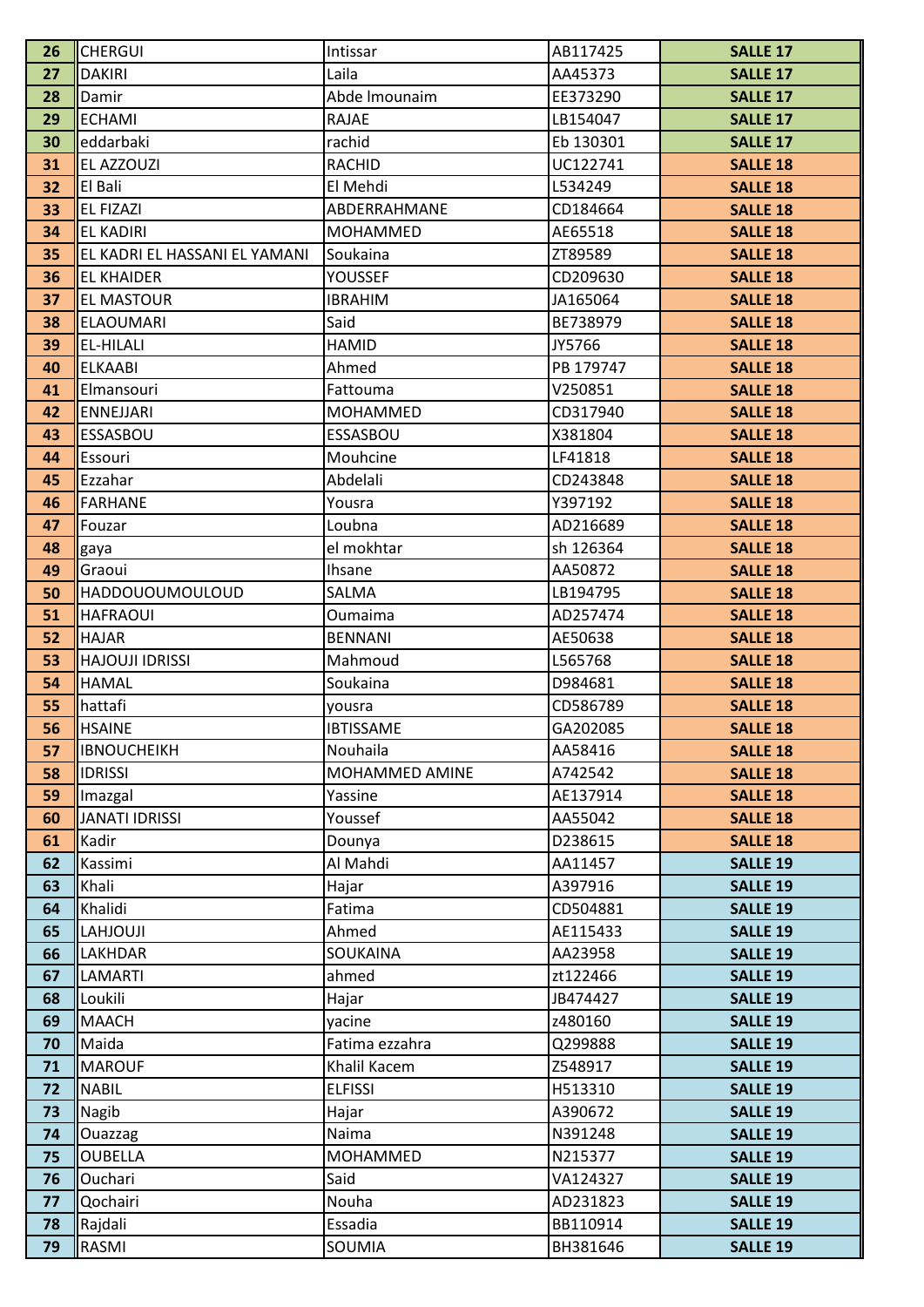| 80 | <b>RIDA</b>      | Otmane       | AE62657   | <b>SALLE 19</b> |
|----|------------------|--------------|-----------|-----------------|
| 81 | Sadki            | Hind         | U173147   | <b>SALLE 19</b> |
| 82 | SALAHI           | <b>ZINEB</b> | AD245246  | <b>SALLE 19</b> |
| 83 | <b>SEJJARI</b>   | EL MEHDI     | GA148237  | <b>SALLE 19</b> |
| 84 | slaoui           | slaoui       | CD 220866 | <b>SALLE 19</b> |
| 85 | Slila            | Soukaina     | AD 179517 | <b>SALLE 19</b> |
| 86 | Stir             | Rihab        | AE163123  | <b>SALLE 19</b> |
| 87 | Taleb Ali        | Ismail       | L534983   | <b>SALLE 19</b> |
| 88 | Touzani          | sara         | HH60801   | <b>SALLE 19</b> |
| 89 | yasser moussadik | vasser       | G644976   | <b>SALLE 19</b> |
| 90 | zahouane         | zakia        | CD505584  | <b>SALLE 19</b> |
| 91 | Zine             | Khaoula      | AE120857  | <b>SALLE 19</b> |

### **SPECIALITE :**

## **GEOGRAPHIE**

| <b>NUM</b>              | <b>NOM</b>          | <b>PRENOM</b>    | <b>C.I.N.</b> | <b>AMPHI OU SALLE</b> |
|-------------------------|---------------------|------------------|---------------|-----------------------|
| $\mathbf{1}$            | <b>ABANNAY</b>      | SAID             | E624212       | <b>SALLE 20</b>       |
| $\overline{2}$          | <b>ABBASSI</b>      | <b>KAOUTHAR</b>  | Y364238       | <b>SALLE 20</b>       |
| 3                       | <b>ABDELHAK</b>     | EL HACHIMI       | WB119072      | <b>SALLE 20</b>       |
| $\overline{\mathbf{4}}$ | achhar              | rachid           | GK115338      | <b>SALLE 20</b>       |
| 5                       | <b>ADAKKOUY</b>     | Taib             | JB338152      | <b>SALLE 20</b>       |
| 6                       | <b>AGHBAL</b>       | <b>FATIMA</b>    | CN4403        | <b>SALLE 20</b>       |
| $\overline{7}$          | ait abdelmoumen     | tawfik           | PB140905      | <b>SALLE 20</b>       |
| 8                       | <b>AIT AMEUR</b>    | <b>Brahim</b>    | PA106753      | <b>SALLE 20</b>       |
| 9                       | <b>AIT BRAHIM</b>   | Khalid           | PA218252      | <b>SALLE 20</b>       |
| 10                      | Ait Elkamel         | Fatima           | PA220371      | <b>SALLE 20</b>       |
| 11                      | <b>AIT LACHGUER</b> | Souad            | A659740       | <b>SALLE 20</b>       |
| 12                      | Ait taleb           | Dounia           | BB85711       | <b>SALLE 20</b>       |
| 13                      | AIT-ZGUAWI          | Rachid           | G543368       | <b>SALLE 20</b>       |
| 14                      | AKDAD               | <b>MARIEM</b>    | P259883       | <b>SALLE 20</b>       |
| 15                      | Akil                | Mohammed         | AA 41747      | <b>SALLE 20</b>       |
| 16                      | Alaoui Mhamdi       | Youssef          | UB66989       | <b>SALLE 20</b>       |
| 17                      | <b>ALLIL</b>        | <b>ABDELAZIZ</b> | GM1140256     | <b>SALLE 20</b>       |
| 18                      | <b>AMAHAN</b>       | tarik            | TA 81233      | <b>SALLE 20</b>       |
| 19                      | ameziane            | lahcen           | PB102231      | <b>SALLE 20</b>       |
| 20                      | <b>AMGHAR</b>       | Ahmed            | F746736       | <b>SALLE 20</b>       |
| 21                      | Aourarh             | Mohamed          | ZG101965      | <b>SALLE 20</b>       |
| 22                      | Atif                | Atika            | Q 304017      | <b>SALLE 20</b>       |
| 23                      | <b>ATIK</b>         | Hasna            | CD 174062     | <b>SALLE 20</b>       |
| 24                      | <b>ATIKI</b>        | <b>NADIA</b>     | JB431666      | <b>SALLE 20</b>       |
| 25                      | AYAD                | <b>EL MADHDI</b> | P299178       | <b>SALLE 20</b>       |
| 26                      | ayouch              | elbachir         | ja102847      | <b>SALLE 21</b>       |
| 27                      | Azagouagh           | kawtar           | CD243983      | <b>SALLE 21</b>       |
| 28                      | <b>BADIL</b>        | Noureddine       | GK97905       | <b>SALLE 21</b>       |
| 29                      | <b>Baich</b>        | Hassan           | JB353659      | <b>SALLE 21</b>       |
| 30                      | <b>BALET</b>        | Youssef          | ZG75425       | <b>SALLE 21</b>       |
| 31                      | <b>Ballali</b>      | Lahcen           | JA123700      | <b>SALLE 21</b>       |
| 32                      | Bassidi             | <b>Brahim</b>    | PB153205      | <b>SALLE 21</b>       |
| 33                      | belaidi             | merouane         | i654373       | <b>SALLE 21</b>       |
| 34                      | <b>BELHAJ</b>       | <b>NAOURASS</b>  | D996308       | <b>SALLE 21</b>       |
| 35                      | <b>BELKASEM</b>     | Abdelhakim       | JC423643      | <b>SALLE 21</b>       |
| 36                      | <b>BELLALI</b>      | Fatma            | JA137923      | <b>SALLE 21</b>       |
| 37                      | bellil              | abderrahim       | ZG101434      | <b>SALLE 21</b>       |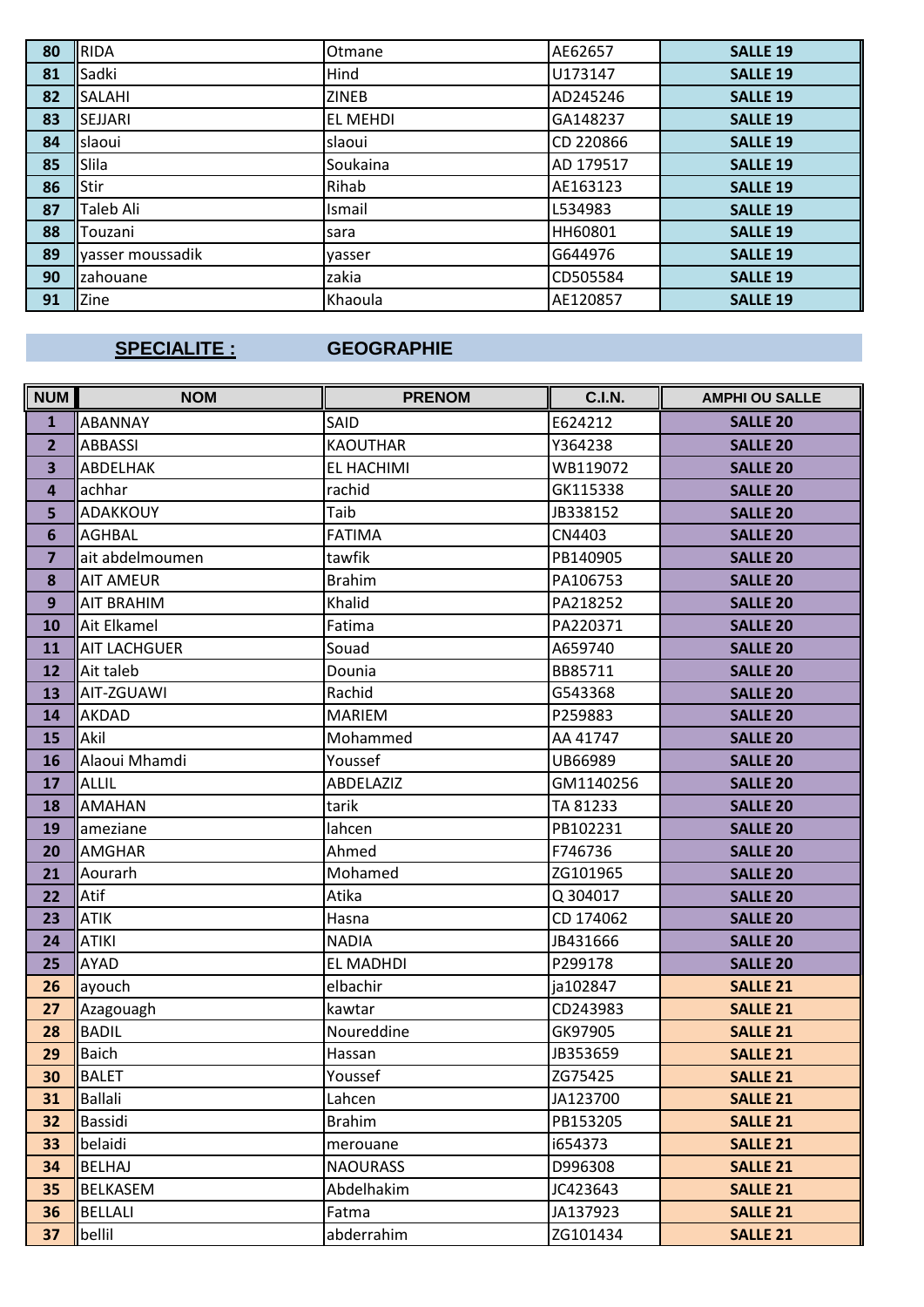| 39<br><b>BEN HAMMOU</b><br>Fatima-zohra<br>Z419391<br>40<br>Abdelfattah<br>UD7367<br>Ben kacem | <b>SALLE 21</b><br><b>SALLE 21</b> |
|------------------------------------------------------------------------------------------------|------------------------------------|
|                                                                                                |                                    |
|                                                                                                |                                    |
| <b>BEN TIRI</b><br>Nabil<br>ZT 5608<br>41                                                      | <b>SALLE 21</b>                    |
| <b>FATIMA ZOHRA</b><br><b>BENAMARA</b><br>A682335<br>42                                        | <b>SALLE 21</b>                    |
| 43<br>benbih<br>mahjoub<br>PB227081                                                            | <b>SALLE 21</b>                    |
| benchacho<br>TK15215<br>44<br>aziza                                                            | <b>SALLE 21</b>                    |
| <b>ISHAK</b><br><b>BENHAIMER</b><br>BL 78984<br>45                                             | <b>SALLE 21</b>                    |
| Noureddine<br>benhaiss<br>QA134988<br>46                                                       | <b>SALLE 21</b>                    |
| Abderrahim<br>47<br><b>BENHAMED</b><br>FB 54350                                                | <b>SALLE 21</b>                    |
| <b>Benkirane</b><br>badr<br>48<br>Z435765                                                      | <b>SALLE 21</b>                    |
| Nizar<br>Benriah<br>F418630<br>49                                                              | <b>SALLE 21</b>                    |
| 50<br>Morad<br>S 529141<br>Benzirar                                                            | <b>SALLE 21</b>                    |
| BERAGUERAGUE<br>51<br><b>HAMID</b><br>CB260790                                                 | <b>SALLE 22</b>                    |
| Miloud<br>52<br><b>BERCHACHEN</b><br>G 521336                                                  | <b>SALLE 22</b>                    |
| <b>BERJA</b><br>Mohamed<br>53<br>AE147839                                                      | <b>SALLE 22</b>                    |
| 54<br>berjel<br>Z497962<br>omar                                                                | <b>SALLE 22</b>                    |
| berrekkal<br>55<br>J473232<br>kaoutar                                                          | <b>SALLE 22</b>                    |
| <b>Bertal</b><br>56<br>ZG124301<br>Yassine                                                     | <b>SALLE 22</b>                    |
| 57<br><b>BILAL</b><br><b>ABDENNOUR</b><br>LC157192                                             | <b>SALLE 22</b>                    |
| 58<br>X336579<br>Layla<br>Bouaroua                                                             | <b>SALLE 22</b>                    |
| abdelkader<br>59<br>bouasiba<br>z482897                                                        | <b>SALLE 22</b>                    |
| BB129404<br>60<br>bougataya<br>sara                                                            | <b>SALLE 22</b>                    |
| 61<br>bougteba<br>cd621673<br>nassira                                                          | <b>SALLE 22</b>                    |
| 62<br><b>BOUHLAL</b><br>AHMED<br>cb251172                                                      | <b>SALLE 22</b>                    |
| Salah<br>63<br><b>BOUIRBITEN</b><br>IA115986                                                   | <b>SALLE 22</b>                    |
| <b>BOULAOUI</b><br>64<br>AD249655<br>Asmaa                                                     | <b>SALLE 22</b>                    |
| 65<br><b>BOULEHOUAL</b><br>s542923<br><b>HAFID</b>                                             | <b>SALLE 22</b>                    |
| 66<br>Boumahdi<br>AE161580<br>Asmaa                                                            | <b>SALLE 22</b>                    |
| 67<br><b>BOUNAKAYA</b><br><b>BOUJEMAA</b><br>ZT18428                                           | <b>SALLE 22</b>                    |
| Wafaa<br>CD411959<br>68<br>Bourass                                                             | <b>SALLE 22</b>                    |
| Mohamed<br>ZT66967<br>69<br><b>BOUTALLAKA</b>                                                  | <b>SALLE 22</b>                    |
| 70<br><b>AIMAD</b><br>JB422652<br><b>BOUTSSAID</b>                                             | <b>SALLE 22</b>                    |
| 71<br><b>BOUYAHIA</b><br>Abdeljalil<br>PB179636                                                | <b>SALLE 22</b>                    |
| Morad<br>72<br>bouylagman<br>S720086                                                           | <b>SALLE 22</b>                    |
| <b>BRATTI</b><br>73<br>Khadija<br>E598832                                                      | <b>SALLE 22</b>                    |
| abdellah<br>74<br>chaaouan<br>zt99775                                                          | <b>SALLE 22</b>                    |
| 75<br><b>CHRAA</b><br>Mounir<br>BB30781<br><b>CHRINIJA</b>                                     | <b>SALLE 22</b>                    |
| HH165417<br><b>HASNAA</b><br>76<br><b>DAOUDI</b><br>CD325565<br>77<br>Fatima                   | <b>SALLE 24</b><br><b>SALLE 24</b> |
| <b>DARKIK</b><br>Ibrahim<br>S646328<br>78                                                      | <b>SALLE 24</b>                    |
| <b>DYAJI</b><br>hicham<br>79<br>BJ285100                                                       | <b>SALLE 24</b>                    |
| Ed-dokkaly<br>80<br>x263498<br>hassan                                                          | <b>SALLE 24</b>                    |
| Edouiki<br>81<br>Salem<br>ZT111799                                                             | <b>SALLE 24</b>                    |
| Mohamed<br>El Alaoui<br>jc524014<br>82                                                         | <b>SALLE 24</b>                    |
| El alaoui<br>Mohamed<br>WB167033<br>83                                                         | <b>SALLE 24</b>                    |
| Abderrahman<br>84<br><b>EL Ansary</b><br>SH142239                                              | <b>SALLE 24</b>                    |
| 85<br><b>EL BAKKALI</b><br>soukaina<br>CD185899                                                | <b>SALLE 24</b>                    |
| 86<br>el bakkari<br>mohamed<br>1527109                                                         | <b>SALLE 24</b>                    |
| LAMIAE<br>AE101058<br>87<br><b>EL BRIECH</b>                                                   | <b>SALLE 24</b>                    |
| AD177098<br>88<br><b>EL KASMI</b><br>ASMAE                                                     | <b>SALLE 24</b>                    |
| 89<br>El Mahjoubi<br>Mohamed<br>CN4269                                                         | <b>SALLE 24</b>                    |
| El Massoudi<br>ZG100459<br>90<br>Mustapha                                                      | <b>SALLE 24</b>                    |
| El Mazi<br>Mohamed<br>CD 147933<br>91                                                          | <b>SALLE 24</b>                    |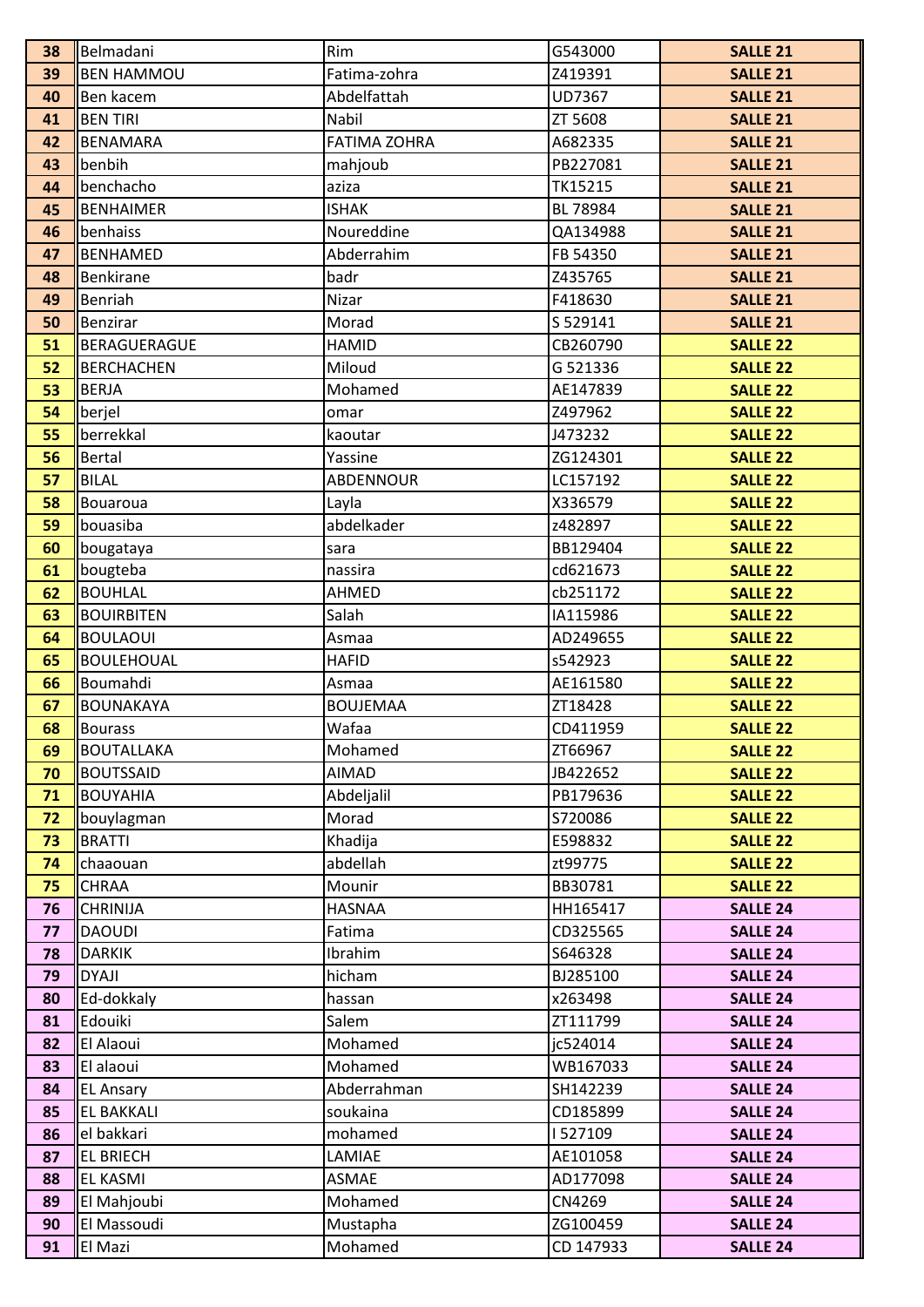| 92         | <b>EL MEHDAOUI</b>                 | lalla najat        | E606859             | <b>SALLE 24</b>                    |
|------------|------------------------------------|--------------------|---------------------|------------------------------------|
| 93         | <b>EL MEKKAOUI</b>                 | MOHAMED            | CN1321              | <b>SALLE 24</b>                    |
| 94         | EL meraoui                         | Abdelmaoula        | DJ21102             | <b>SALLE 24</b>                    |
| 95         | <b>EL RHAFFOULI</b>                | <b>MOHAMMED</b>    | CD421968            | <b>SALLE 24</b>                    |
| 96         | ELANSSARI                          | Latifa             | SH121053            | <b>SALLE 24</b>                    |
| 97         | <b>EL-ASSAL</b>                    | <b>HOUSSAM</b>     | GM143067            | <b>SALLE 24</b>                    |
| 98         | ELBAAMRANI                         | ABDERRAHIM         | P247735             | <b>SALLE 24</b>                    |
| 99         | el-bouhali                         | mustapha           | x193250             | <b>SALLE 24</b>                    |
| 100        | el-fadili                          | chafik             | ZT116876            | <b>SALLE 24</b>                    |
| 101        | elfathi                            | meryem             | G533244             | <b>SALLE 24</b>                    |
| 102        | Elfennane                          | Hassan             | EE723782            | <b>SALLE 24</b>                    |
| 103        | elgameh                            | meriem             | G637433             | <b>SALLE 24</b>                    |
| 104        | <b>ELGHANNOUCHI</b>                | <b>RIDA</b>        | GJ27406             | <b>SALLE 24</b>                    |
| 105        | ELHAYANI                           | <b>MUSTAPHA</b>    | fb 25931            | <b>SALLE 24</b>                    |
| 106        | Eljinani                           | Souhaila           | AE95982             | <b>SALLE 24</b>                    |
| 107        | <b>ELJLAIDI</b>                    | Kawtar             | AB372589            | <b>SALLE 24</b>                    |
| 108        | Elkhabous                          | Bouchra            | G364986             | <b>SALLE 24</b>                    |
| 109        | <b>EL-KHAL</b>                     | SMAIL              | PB 100715           | <b>SALLE 24</b>                    |
| 110        | <b>ELKHALDI</b>                    | LARBI              | G533964             | <b>SALLE 24</b>                    |
| 111        | <b>ELKOUNIA</b>                    | <b>ANASS</b>       | BK358750            | <b>SALLE 24</b>                    |
| 112        | el-krimy                           | mohamed            | ZT 65273            | <b>SALLE 24</b>                    |
| 113        | <b>ELMEGHARY</b>                   | <b>RAJAE</b>       | CD512460            | <b>SALLE 24</b>                    |
| 114        | Elomari                            | Soukaina           | y364087             | <b>SALLE 24</b>                    |
| 115        | <b>ELQADMI</b>                     | <b>NAJAT</b>       | JA 95353            | <b>SALLE 24</b>                    |
| 116        | <b>ELYAMNI</b>                     | <b>NOURREDINE</b>  | G390256             | <b>SALLE 26</b>                    |
| 117        | <b>ES-SARGHINI</b>                 | ABDERRAHIM         | Y 196496            | <b>SALLE 26</b>                    |
| 118        | <b>EZZARDI</b>                     | Abdellghani        | <b>TK2132</b>       | <b>SALLE 26</b>                    |
| 119        | fechtali                           | youssef            | CD88114             | <b>SALLE 26</b>                    |
| 120        | <b>GNOUN</b>                       | Youssef            | AD189501            | <b>SALLE 26</b>                    |
| 121        | <b>GUEDIL</b>                      | <b>KAMAL</b>       | JE285323            | <b>SALLE 26</b>                    |
| 122        | Guemimi                            | Aziz               | Z352597             | <b>SALLE 26</b>                    |
| 123        | Guendouri                          | Sanae              | UB64918             | <b>SALLE 26</b>                    |
| 124        | <b>GUENDOUZI</b>                   | Abdelhafid         | Z483733             | <b>SALLE 26</b>                    |
| 125        | <b>GUENNOUN</b>                    | YASSINE            | UB80369             | <b>SALLE 26</b>                    |
| 126        | <b>HAKKOU</b>                      | SOUKAINA           | HA171813            | <b>SALLE 26</b>                    |
| 127        | hamdich                            | jaoid              | IB75552             | <b>SALLE 26</b>                    |
| 128        | <b>HAMIDOUCH</b>                   | Abdelali           | EE288568            | <b>SALLE 26</b>                    |
| 129        | HAMMOU                             | YASSINE            | PB181296            | <b>SALLE 26</b>                    |
| 130        | <b>HARBOUL</b>                     | Zohir              | CD398597            | <b>SALLE 26</b>                    |
| 131        | <b>HASTI</b>                       | <b>IMANE</b>       | EE517463            | <b>SALLE 26</b>                    |
| 132        | <b>HBIBI</b>                       | Fatima Ezzahrae    | VA121743            | <b>SALLE 26</b>                    |
| 133<br>134 | <b>HBICH</b>                       | Hamid              | GN166175            | <b>SALLE 26</b>                    |
| 135        | <b>HIDA MOBARAK</b><br><b>HLAL</b> | achraf<br>Mohammed | HH154151<br>F747311 | <b>SALLE 26</b><br><b>SALLE 26</b> |
| 136        |                                    | Fatima Zahra       | AD243594            | <b>SALLE 26</b>                    |
| 137        | Hmama<br>Hmimda                    | Fatima             | GJ 21957            | <b>SALLE 26</b>                    |
| 138        | <b>HOUSSA</b>                      | ABDERRAZAK         | UA77530             | <b>SALLE 26</b>                    |
| 139        | <b>IBN</b>                         | asma               | JA135294            | <b>SALLE 26</b>                    |
| 140        | <b>IBN</b>                         | <b>ASMA</b>        | JA135294            | <b>SALLE 26</b>                    |
| 141        | <b>IDEBIBEN</b>                    | <b>AICHA</b>       | AA2570              | <b>SALLE 26</b>                    |
| 142        | idhmane                            | khadija            | P287126             | <b>SALLE 26</b>                    |
| 143        | <b>IDRISSI</b>                     | <b>IDRISSI</b>     | AB 254308           | <b>SALLE 26</b>                    |
| 144        | jadouane                           | abderrahmane       | bb102719            | <b>SALLE 26</b>                    |
| 145        | Jaldi                              | Kawtar             | Ab818139            | <b>SALLE 26</b>                    |
|            |                                    |                    |                     |                                    |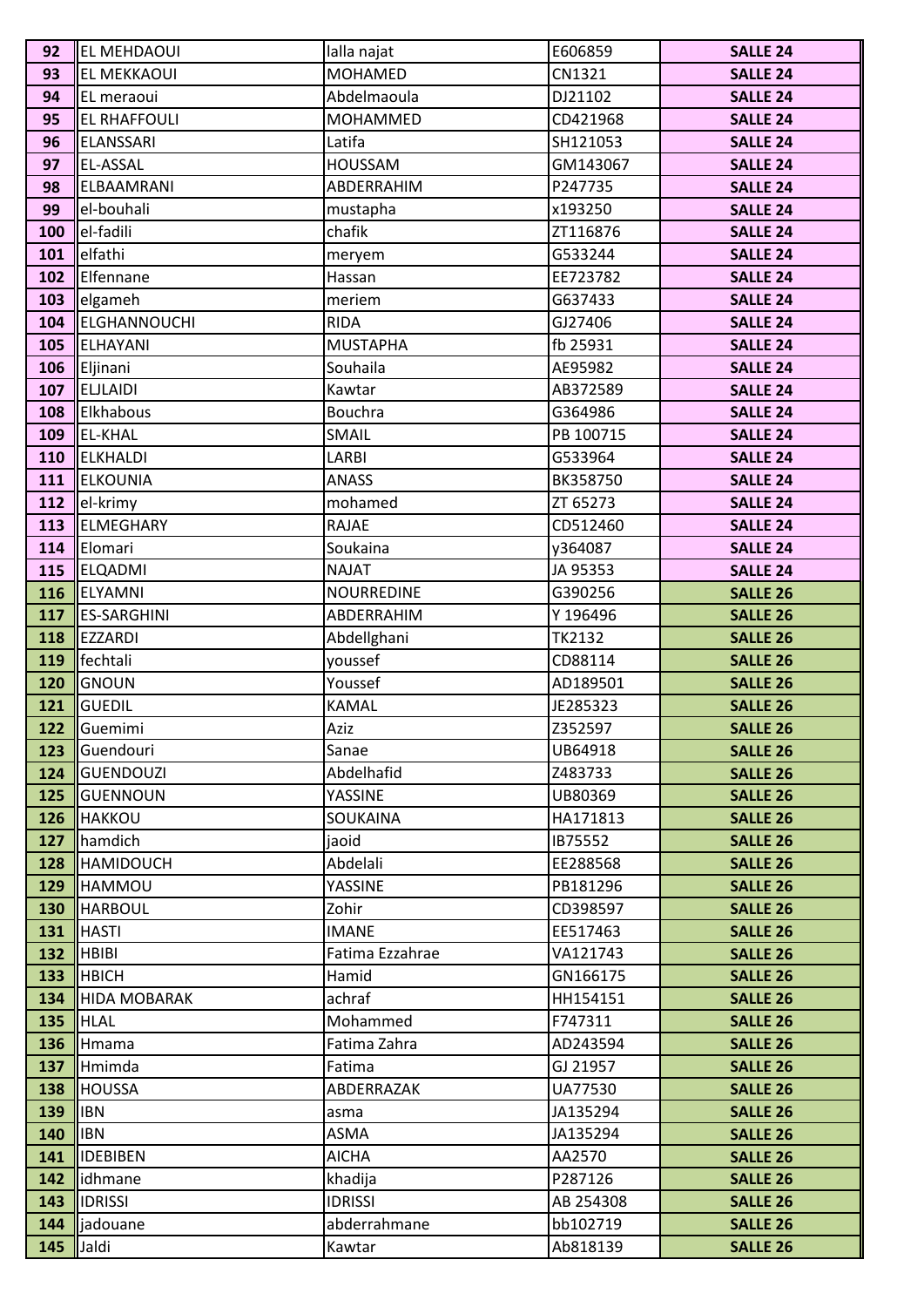| 146        | <b>JOUGHA</b>        | <b>YOUNES</b>          | IB140492             | <b>SALLE 26</b>                    |
|------------|----------------------|------------------------|----------------------|------------------------------------|
| 147        | <b>KARBOUB</b>       | Abdelaziz              | FL64490              | <b>SALLE 26</b>                    |
| 148        | <b>KARIM</b>         | <b>ILHAM</b>           | Y367149              | <b>SALLE 26</b>                    |
| 149        | <b>KHADDOUCH</b>     | SAID                   | PA110338             | <b>SALLE 26</b>                    |
| 150        | <b>KHALIDI</b>       | <b>MOHAMED</b>         | UC119312             | <b>SALLE 26</b>                    |
| 151        | kharmize             | mohamed                | v294386              | <b>SALLE 26</b>                    |
| 152        | khlafa               | yezza                  | A641929              | <b>SALLE 26</b>                    |
| 153        | khouna               | ramadan                | SH 142172            | <b>SALLE 26</b>                    |
| 154        | LAABAR               | Chaymae                | CB303636             | <b>SALLE 26</b>                    |
| 155        | laaouidi             | rachid                 | Z224149              | <b>SALLE 26</b>                    |
| 156        | LAASSILIA            | Insaf                  | Z480241              | <b>SALLE 35</b>                    |
| 157        | LABRIKI              | <b>KARIMA</b>          | Z438348              | <b>SALLE 35</b>                    |
| 158        | LAHLOUH              | Ayoub                  | JA164571             | <b>SALLE 35</b>                    |
| 159        | lakhal chaymae       | lakhal                 | x276595              | <b>SALLE 35</b>                    |
| 160        | LATRACH              | <b>MAROUA</b>          | Z479540              | <b>SALLE 35</b>                    |
| 161        | LAYACHI              | <b>NABIL</b>           | QA147595             | <b>SALLE 35</b>                    |
| 162        | lebouihi             | soumia                 | G614594              | <b>SALLE 35</b>                    |
| 163        | Limame               | Abdelhak               | cd400490             | <b>SALLE 35</b>                    |
| 164        | <b>MAAZAZA</b>       | <b>HALIMA</b>          | Q274019              | <b>SALLE 35</b>                    |
| 165        | Mabrouk              | Amine                  | ID49036              | <b>SALLE 35</b>                    |
| 166        | madani               | houda                  | x287479              | <b>SALLE 35</b>                    |
| 167        | <b>MAGHNAOUI</b>     | LAMYA                  | CD80474              | <b>SALLE 35</b>                    |
| 168        | <b>MAHFOUDH</b>      | <b>RABIA</b>           | WA188621             | <b>SALLE 35</b>                    |
| 169        | <b>MAKHCHANE</b>     | Mohamed                | GM135409             | <b>SALLE 35</b>                    |
| 170        | <b>MAKHOUKHI</b>     | ABDELLAH               | FC42511              | <b>SALLE 35</b>                    |
| 171        | <b>MAKHOUKHI</b>     | ABDELLAH               | FC 42511             | <b>SALLE 35</b>                    |
| 172        | <b>MAZRAQ</b>        | <b>MOHAMED</b>         | zg66290              | <b>SALLE 35</b>                    |
| 173        | <b>MEHDAOUI</b>      | Yassine                | AE144185             | <b>SALLE 35</b>                    |
| 174        | <b>MENNIOUI</b>      | Mohammed               | UC118116             | <b>SALLE 35</b>                    |
| 175        | <b>METRANE</b>       | <b>IMANE</b>           | BE817718             | <b>SALLE 35</b>                    |
| 176        | $\mathsf{Im}$ 'harzi | el hassane             | uc98549              | <b>SALLE 35</b>                    |
| 177        | Mohamed              | Nebbou                 | JE193881             | <b>SALLE 35</b>                    |
| 178        | <b>MOHAMMI</b>       | <b>HAJARE</b>          | AE136824             | <b>SALLE 35</b>                    |
| 179        | <b>MOUADILI</b>      | <b>OMAR</b>            | FB54549              | <b>SALLE 35</b>                    |
| 180        | moukhiar             | mohamed                | EE419778             | <b>SALLE 35</b>                    |
| 181        | <b>MOUQCIT</b>       | Zakaria                | D745392              | <b>SALLE 37</b>                    |
| 182        | mourhib              | abderrazak             | sj26117              | <b>SALLE 37</b>                    |
| 183        | moussaoui<br>Nairi   | soufyane<br>Abdelkader | PB161023<br>WB171406 | <b>SALLE 37</b><br><b>SALLE 37</b> |
| 184<br>185 | naji                 | abderrahim             | GN169677             | <b>SALLE 37</b>                    |
| 186        | <b>NAJL</b>          | <b>HALIMA</b>          | A396311              | <b>SALLE 37</b>                    |
| 187        | <b>NASRAOUI</b>      | rhita                  | Q318029              | <b>SALLE 37</b>                    |
| 188        | <b>Nmiss</b>         | M'hamed                | JT48506              | <b>SALLE 37</b>                    |
| 189        | <b>Ouaaziz</b>       | Widad                  | EE722550             | <b>SALLE 37</b>                    |
| 190        | <b>OUADIA</b>        | kamal                  | Y194384              | <b>SALLE 37</b>                    |
| 191        | ouarrhi              | hanane                 | i685154              | <b>SALLE 37</b>                    |
| 192        | Ouasaksou            | Hasna                  | EE587874             | <b>SALLE 37</b>                    |
| 193        | ouhassou             | rachid                 | 1595143              | <b>SALLE 37</b>                    |
| 194        | <b>OUHOUSSA</b>      | Lhoussayn              | UC131630             | <b>SALLE 37</b>                    |
| 195        | OUKHDAMCH            | <b>FOUAD</b>           | PA208947             | <b>SALLE 37</b>                    |
| 196        | Qorchi               | Karima                 | G:449537             | <b>SALLE 37</b>                    |
| 197        | RADI                 | <b>NISRINE</b>         | CN14050              | <b>SALLE 37</b>                    |
| 198        | RHARAD               | Loubna                 | EE263863             | <b>SALLE 37</b>                    |
| 199        | <b>ROUANE</b>        | SOUMIA                 | M508333              | <b>SALLE 37</b>                    |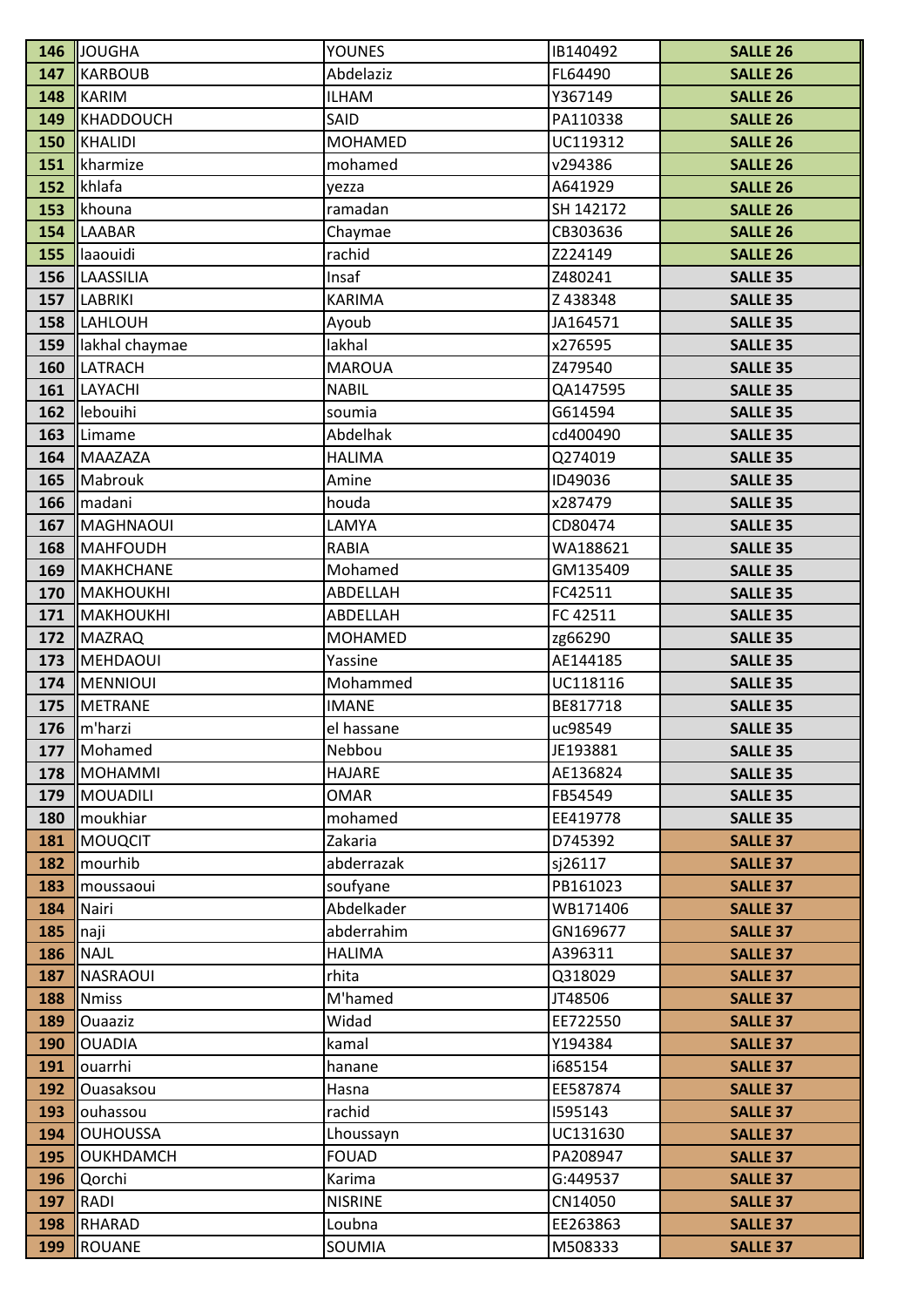| 200 | Sabban         | Mohammed         | S616687  | <b>SALLE 37</b> |
|-----|----------------|------------------|----------|-----------------|
| 201 | <b>SAHLOUL</b> | Ouafae           | CN8915   | <b>SALLE 37</b> |
| 202 | <b>SALLAK</b>  | <b>Bouazza</b>   | ID 3774  | <b>SALLE 37</b> |
| 203 | Samraoui       | Amina            | BE818713 | <b>SALLE 37</b> |
| 204 | <b>SKAIH</b>   | <b>ELHOUCINE</b> | ja132673 | <b>SALLE 37</b> |
| 205 | smihi          | wissale          | CD238421 | <b>SALLE 37</b> |
| 206 | <b>TAZARNI</b> | Echiibia         | P291958  | <b>SALLE 37</b> |
| 207 | <b>TNOURJI</b> | <b>HASNA</b>     | JB431667 | <b>SALLE 37</b> |
| 208 | Tsouli aouane  | <b>OUMAIMA</b>   | G663416  | <b>SALLE 37</b> |
| 209 | Yabsa          | Khalid           | Ja119686 | <b>SALLE 37</b> |
| 210 | Yassine        | Lahsen           | PB49491  | <b>SALLE 37</b> |
| 211 | ZAIA           | Lahoucine        | JE222799 | <b>SALLE 37</b> |
| 212 | <b>ZEGRAR</b>  | <b>MOHAMED</b>   | Z340065  | <b>SALLE 37</b> |
| 213 | zejjari        | moncef           | AB651355 | <b>SALLE 37</b> |
| 214 | Zennayi        | Asmae            | C947258  | <b>SALLE 37</b> |
| 215 | ZIANI          | <b>MOULOUD</b>   | RC3448   | <b>SALLE 37</b> |
| 216 | Zikka          | Zohra            | AT132552 | <b>SALLE 37</b> |
| 217 | <b>ZIYANE</b>  | Fatima Zahra     | Z460807  | <b>SALLE 37</b> |
| 218 | <b>ZROURA</b>  | Yassine          | Y374704  | <b>SALLE 37</b> |

# **SPECIALITE :**

### **SOCIOLOGIE**

| <b>NUM</b>              | <b>NOM</b>       | <b>PRENOM</b>     | <b>C.I.N.</b> | <b>AMPHI OU SALLE</b> |
|-------------------------|------------------|-------------------|---------------|-----------------------|
| $\mathbf{1}$            | <b>AANAJI</b>    | <b>YOUNESS</b>    | JD61020       | <b>SALLE 30</b>       |
| $\overline{2}$          | <b>AGOULZI</b>   | Youssef           | M513825       | <b>SALLE 30</b>       |
| $\overline{\mathbf{3}}$ | <b>AHL TALEB</b> | <b>LAHOUSSINE</b> | JF34411       | <b>SALLE 30</b>       |
| $\overline{\mathbf{4}}$ | Ait khoujan      | Mohamed           | UA78900       | <b>SALLE 30</b>       |
| 5                       | arjouni          | achaima           | IB200789      | <b>SALLE 30</b>       |
| $6\phantom{1}6$         | <b>BALAID</b>    | <b>HMAIDA</b>     | JA105718      | <b>SALLE 30</b>       |
| $\overline{\mathbf{z}}$ | Bekkouche        | Fatima zahra      | dj22071       | <b>SALLE 30</b>       |
| 8                       | <b>BELEFQIH</b>  | Salwa             | A373141       | <b>SALLE 30</b>       |
| $\mathbf{9}$            | Ben-cheikh       | Anass             | ZT79713       | <b>SALLE 30</b>       |
| 10                      | bita             | taib              | JA81719       | <b>SALLE 30</b>       |
| 11                      | <b>BORJANE</b>   | AMAL              | AB402262      | <b>SALLE 30</b>       |
| 12                      | <b>Boudrig</b>   | Yassin            | D744107       | <b>SALLE 30</b>       |
| 13                      | <b>BOUFOUS</b>   | <b>RACHID</b>     | AB645533      | <b>SALLE 30</b>       |
| 14                      | Boughanbour      | sidaty            | SH120417      | <b>SALLE 30</b>       |
| 15                      | Boukhobza        | Nada              | L477716       | <b>SALLE 30</b>       |
| 16                      | <b>Bousta</b>    | Mohamed           | JE257737      | <b>SALLE 30</b>       |
| 17                      | bouzid           | hajar             | EE491267      | <b>SALLE 30</b>       |
| 18                      | chennana         | soukaina          | zt126592      | <b>SALLE 30</b>       |
| 19                      | Chinig           | Soufiane          | AE127170      | <b>SALLE 30</b>       |
| 20                      | Chinig           | Chaimae           | AE125922      | <b>SALLE 30</b>       |
| 21                      | <b>CHOKRI</b>    | <b>HIND</b>       | TA116750      | <b>SALLE 30</b>       |
| 22                      | <b>DIDI</b>      | ABDELHAK          | FL78405       | <b>SALLE 30</b>       |
| 23                      | Driouch          | Hassan            | J479895       | <b>SALLE 30</b>       |
| 24                      | echahir          | mohammed          | JA112465      | <b>SALLE 30</b>       |
| 25                      | <b>EL ALAOUI</b> | <b>ISMAIL</b>     | D964507       | <b>SALLE 30</b>       |
| 26                      | El Amghari       | Abderrahim        | UA102504      | <b>SALLE 30</b>       |
| 27                      | El Kadiri        | Ali               | pb154192      | <b>SALLE 30</b>       |
| 28                      | El Khazrajy      | El Mehdi          | AA16795       | <b>SALLE 30</b>       |
| 29                      | El morabit       | Ilyass            | R334960       | <b>SALLE 30</b>       |
| 30                      | Elalaoui         | Mohamed           | PB180784      | <b>SALLE 30</b>       |